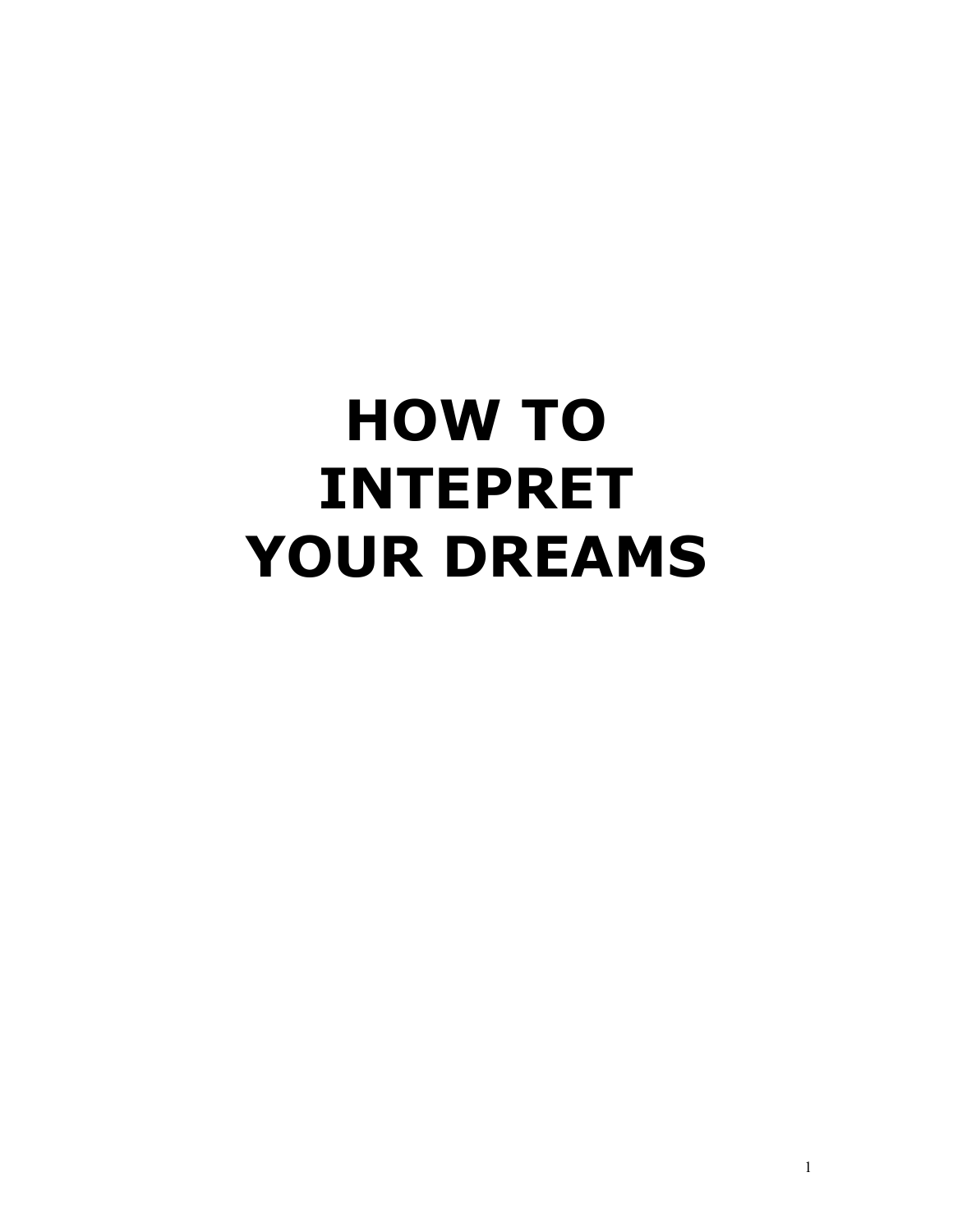# TABLE OF CONTENTS

| Introduction                    | 4  |
|---------------------------------|----|
| Did We Always Dream?            | 6  |
| Sigmund Freud on Dreams         | 9  |
| Carl Jung on Dreams             | 12 |
| Edgar Cayce on Dreams           | 13 |
| <b>Types of Dreams</b>          | 15 |
| Why Do We Dream?                | 17 |
| Why Remember Your Dreams?       | 19 |
| How to Remember Your Dreams     | 21 |
| <b>Interpreting Your Dreams</b> | 22 |
| Most Common Dream Images        | 25 |
| <b>Teeth Falling Out</b>        | 26 |
| <b>Flying</b>                   | 27 |
| Being Caught In A Tornado       | 29 |
| <b>Being Naked</b>              | 29 |
| <b>Being Chased</b>             | 30 |
| Falling                         | 31 |
| Taking an Exam or Test          | 33 |
| Dream Symbols                   | 34 |
| Animals                         | 34 |
| People                          | 34 |
| Babies/Pregnancy                | 35 |
| <b>Sex</b>                      | 37 |
| <b>Snakes</b>                   | 38 |
| Fire                            | 39 |
| <b>Trains</b>                   | 40 |
| Driving                         | 40 |
| <b>Ex-Partners</b>              | 42 |
| Cheating                        | 43 |
| School                          | 44 |
| A House                         | 45 |
| Colors                          | 47 |
| Death                           | 50 |
| Love/Lust                       | 51 |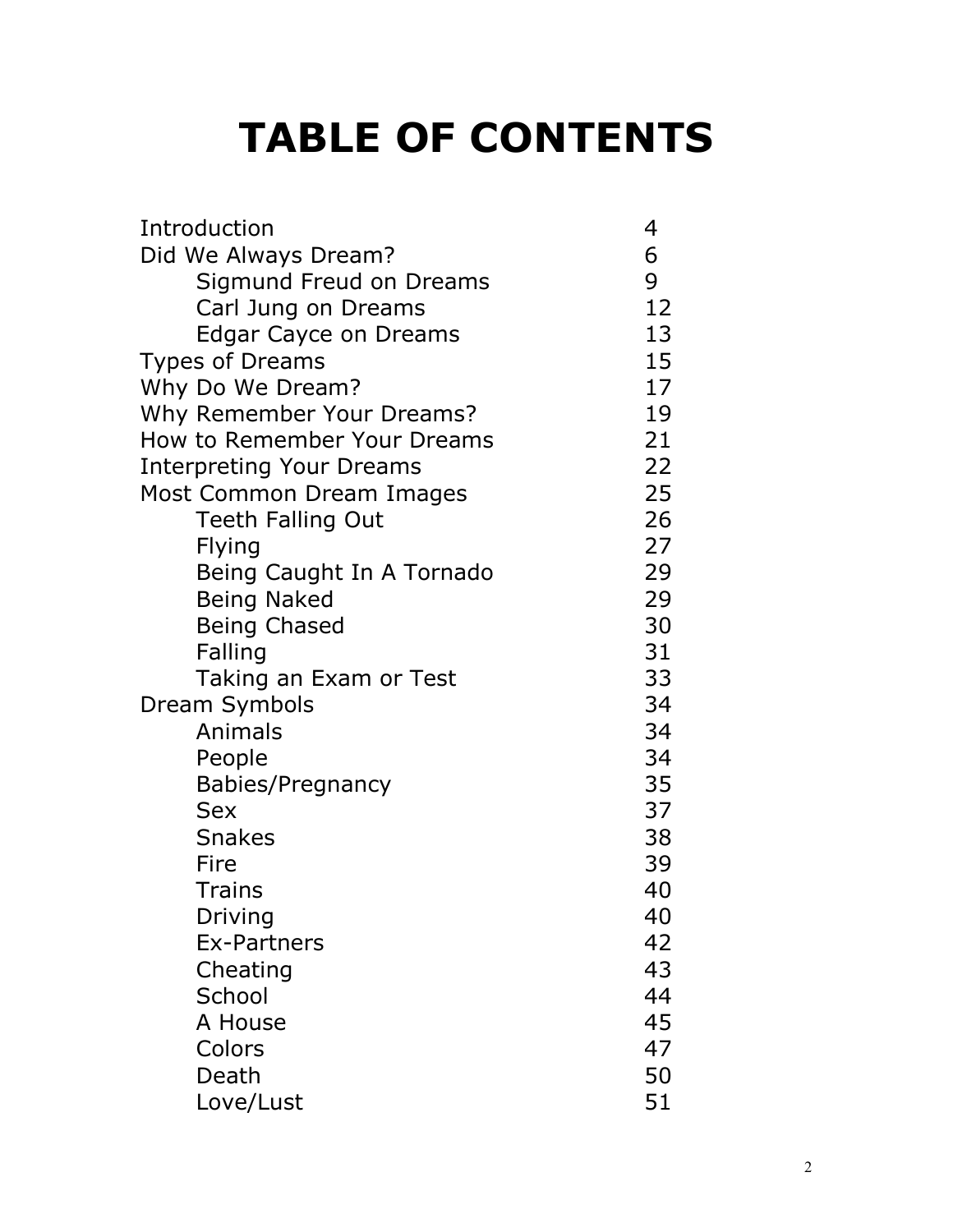| 52 |
|----|
| 52 |
| 53 |
| 53 |
| 54 |
| 56 |
| 58 |
| 59 |
|    |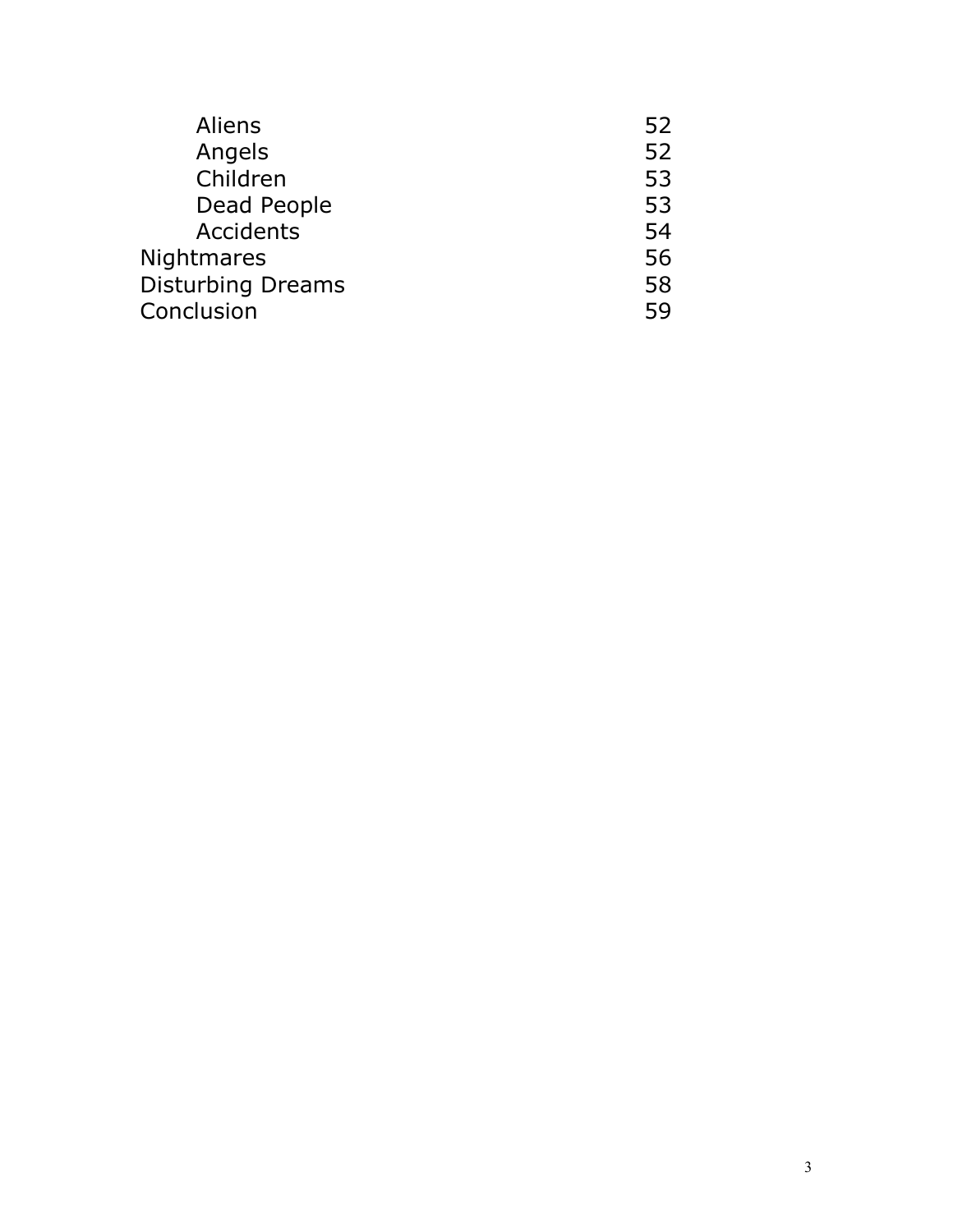# INTRODUCTION

"Last night, I had the strangest dream!" How many conversations in your life have started that way? People are fascinated with the movies that play in their head while they're sleeping. Some believe that dreams can predict the future. Others say that dreams depict real life. Still others believe that dreams are a manifestation of what we want to be.

 Interpreting dreams has evolved over the years to what some consider an art form. We spend one-third of our lives sleeping. In the average lifetime, six years is spent dreaming. That's more than 2,100 days spent in a different world! Every night, we dream an average of one to two hours dreaming and usually have 4-7 dreams per night.

 Consider some of these other facts about dreams and dreaming:

- Everybody dreams. EVERYBODY! Simply because you do not remember your dream does not mean that you did not dream.
- Dreams are indispensable. A lack of dream activity can mean protein deficiency or a personality disorder.
- Men tend to dream more about other men, while women dream equally about men and women.
- People who are giving up smoking have longer and more intense dreams.
- Toddlers do not dream about themselves. They do not appear in their own dreams until the age of 3 or 4.
- If you are snoring, then you cannot be dreaming.
- Blind people do dream. Whether visual images will appear in their dream depends on whether they where blind at birth or became blind later in life. But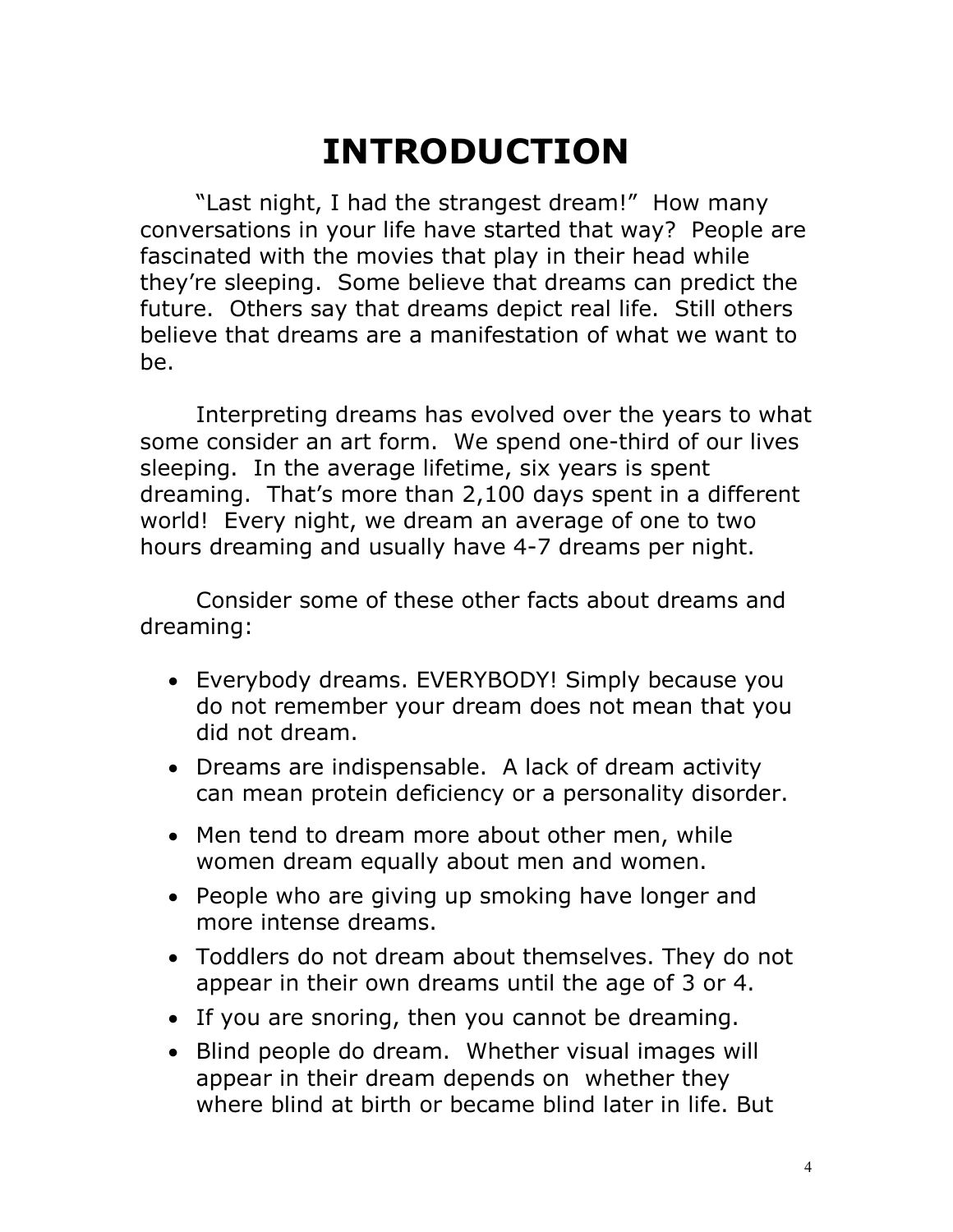vision is not the only sense that constitutes a dream. Sounds, tactility, and smell become hypersensitive for the blind and their dreams are based on these senses.

 The dream world is fascinating full of speculation, hope, and sometimes even fear. We can wake up from a good dream feeling refreshed and hopeful. On the other hand, we can wake up from a bad dream feeling tense and apprehensive.

Ever since Freud's [Interpretation of Dreams](http://www.psywww.com/books/interp/toc.htm) was published, there has been recognition of the importance of dreams. But even before that there were dream interpretations. People had superstitious notions about dreams - for example, "Something is going to happen because I dreamed it was going to happen."

 This is a common misconception. Regardless of what some people might say, if you dream you are falling and don't wake up before you hit the ground in your dream, you will not die. If you dream that someone close to you dies, that's not an omen to warn you of their death. Dreams do not predict the future.

What dreams can do is provide a sense of insight into ourselves. They can help us cope with situations we're unsure about. They can guide us in a certain direction when faced with uncertainty. They can simply give us an overall good feeling as we dream of something pleasant.

The dream state is an experimental playground which gives you a chance to explore and express emotions without the usual inhibitions you may display in your waking life. Dreams provide an avenue of expression for that part of yourself that knows both your history and your potential as a spiritual being.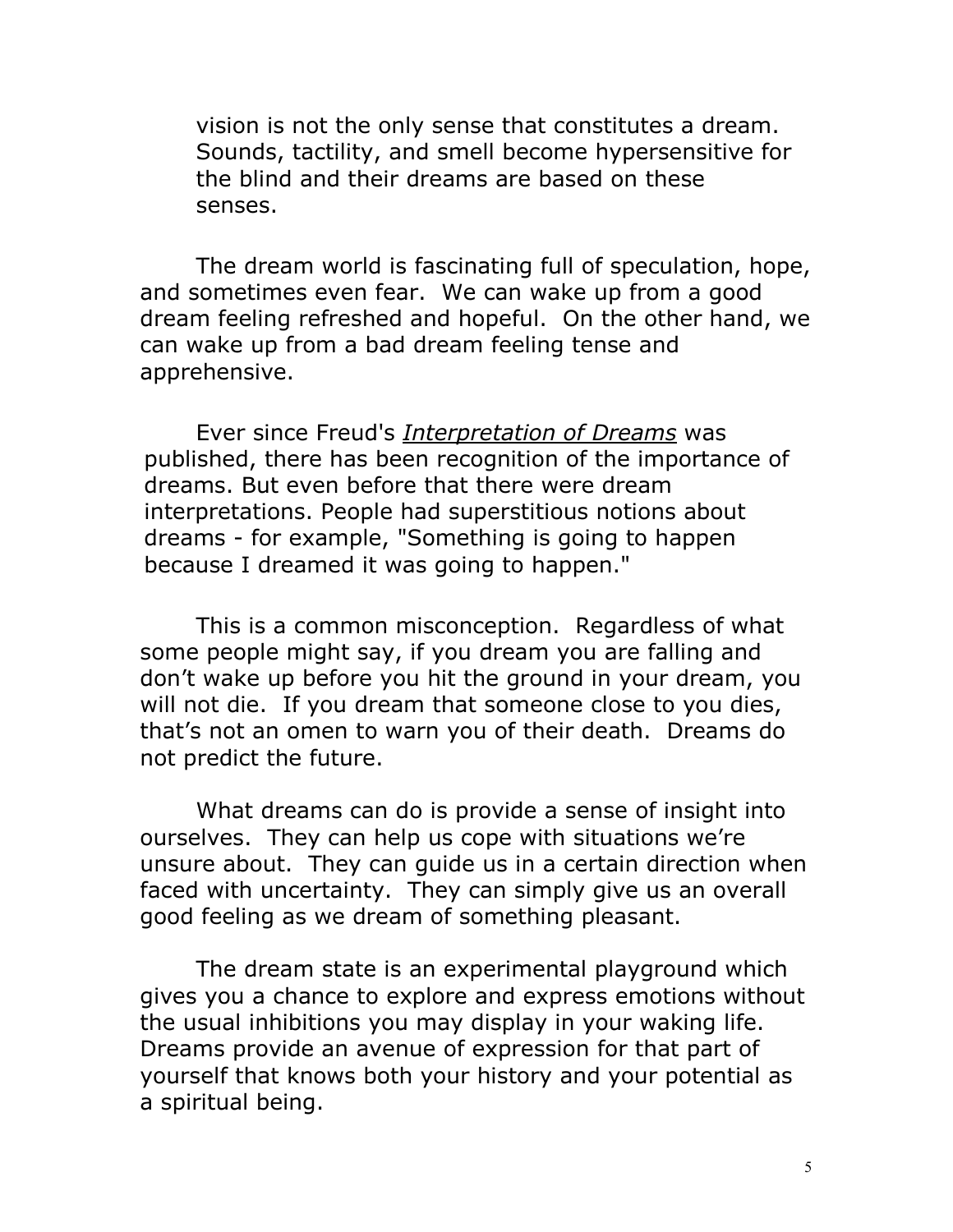They are another way the universe provides guidance about relationships, careers, and health problems. Through dreams you may find answers to your spiritual questions and even receive encouragement to some challenge in your life. While some dreams may allow you to release bottled emotions from your day's activities, others can lead to profound insights in a psychological or spiritual way.

Acquiring the ability to interpret your dreams is a powerful tool. In analyzing your dreams, you can learn about your deep secrets and hidden feelings. No one is a better expert at interpreting your dreams than yourself.

In this book, we'll look at dreams and dreaming as a science as well as the various meanings that dream content can have. This is not meant to be a definitive guide to dreams. It is simply a starting point for you to look at what "movies" your sub-conscious is creating at night and how you can apply it your life and affect change if needed.

Remember that a dream unifies the body, mind, and spirit. It provides you with insight into yourself and a means for self-exploration. In understanding your dreams, you will have a better understanding and discovery of your true self. So stay awhile -- explore, discover, have fun, and find out what's in your dreams!

### DID WE ALWAYS DREAM?

That may seem like a silly question, but think about early man. Have people always dreamt even when the world around them was quite simple and mundane? The answer is yes. While we cannot have definitive proof of paleo-man, we can know that back in the Roman Era,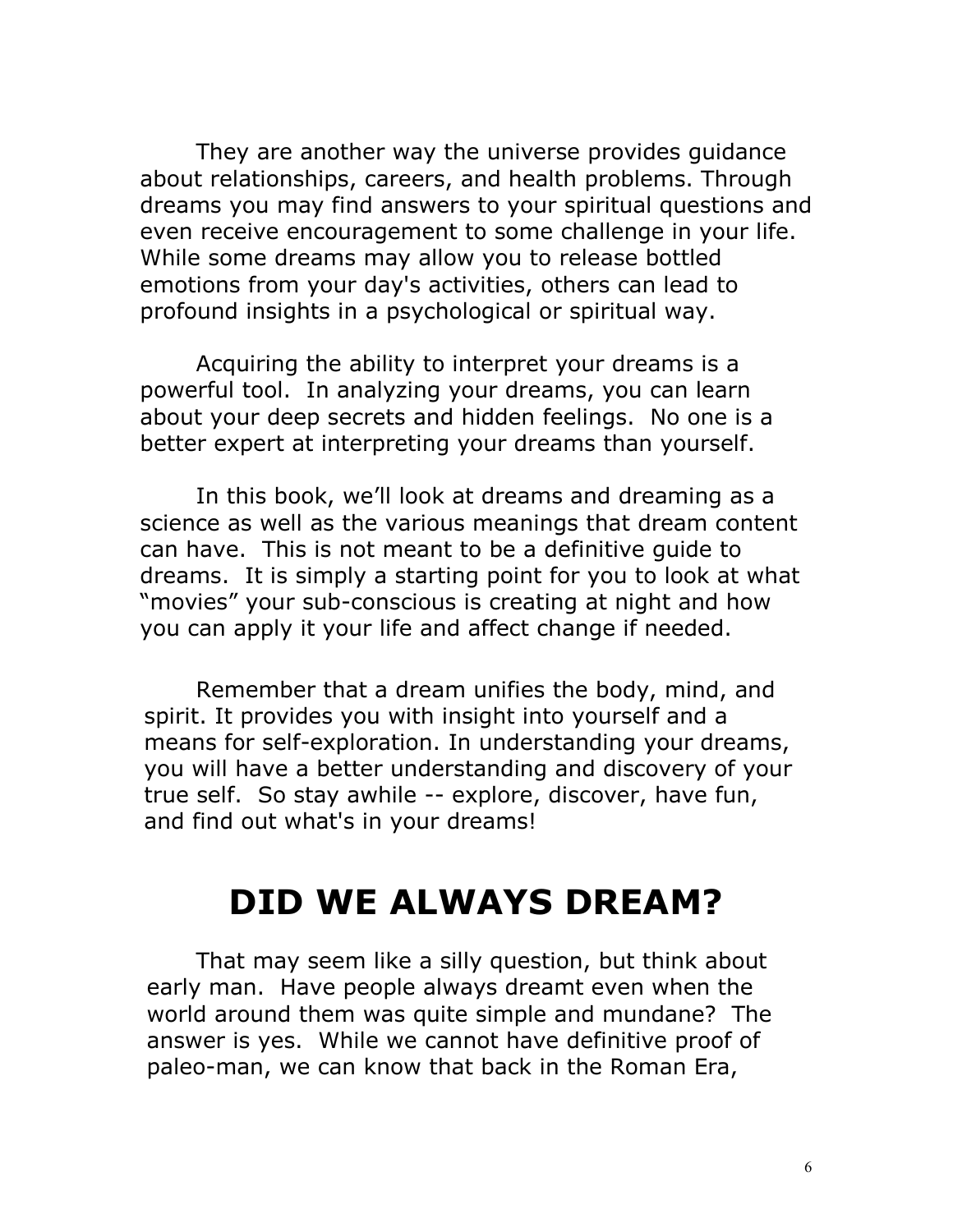striking and significant dreams were submitted to the Senate for analysis and interpretation.

 What did man do with these odd images that appeared during their sleep? Well, they did what we do today – tried to interpret them!

Dream interpretations date back to 3000-4000 B.C. where they were documented on clay tablets. For as long as we have been able to communicate our dreams, we have been fascinated with them and strive to understand them.

People in primal societies were unable to distinguish between the dream world and reality. They not only saw the dream world as an extension of reality, but that the dream realm was a more powerful world.

Back in the Greek and Roman era, dreams were often seen in a religious context and messages from the gods. Temples, called Asclepieions were built around the power of dreams. It was believed that sick people who slept in these temples would be sent cures through their dreams.

In Egypt, priests also acted as dream interpreters. The Egyptians recorded their dreams in hieroglyphics. People with particular vivid and significant dreams were believed to be blessed and were considered special. People who had the power to interpret dreams were looked up to and seen as divinely gifted. In the bible, there are over seven hundred mentions of dreams. Tracing back to these ancient cultures, people had always had an inclination to interpret dreams

Dreams were also seen as prophetic and an omen from outside spirits. People often looked to their dreams for signs of warning and advice from a deity, from the dead or even the works of a demon. Sometimes they look to their dreams for what to do or what course of action to take.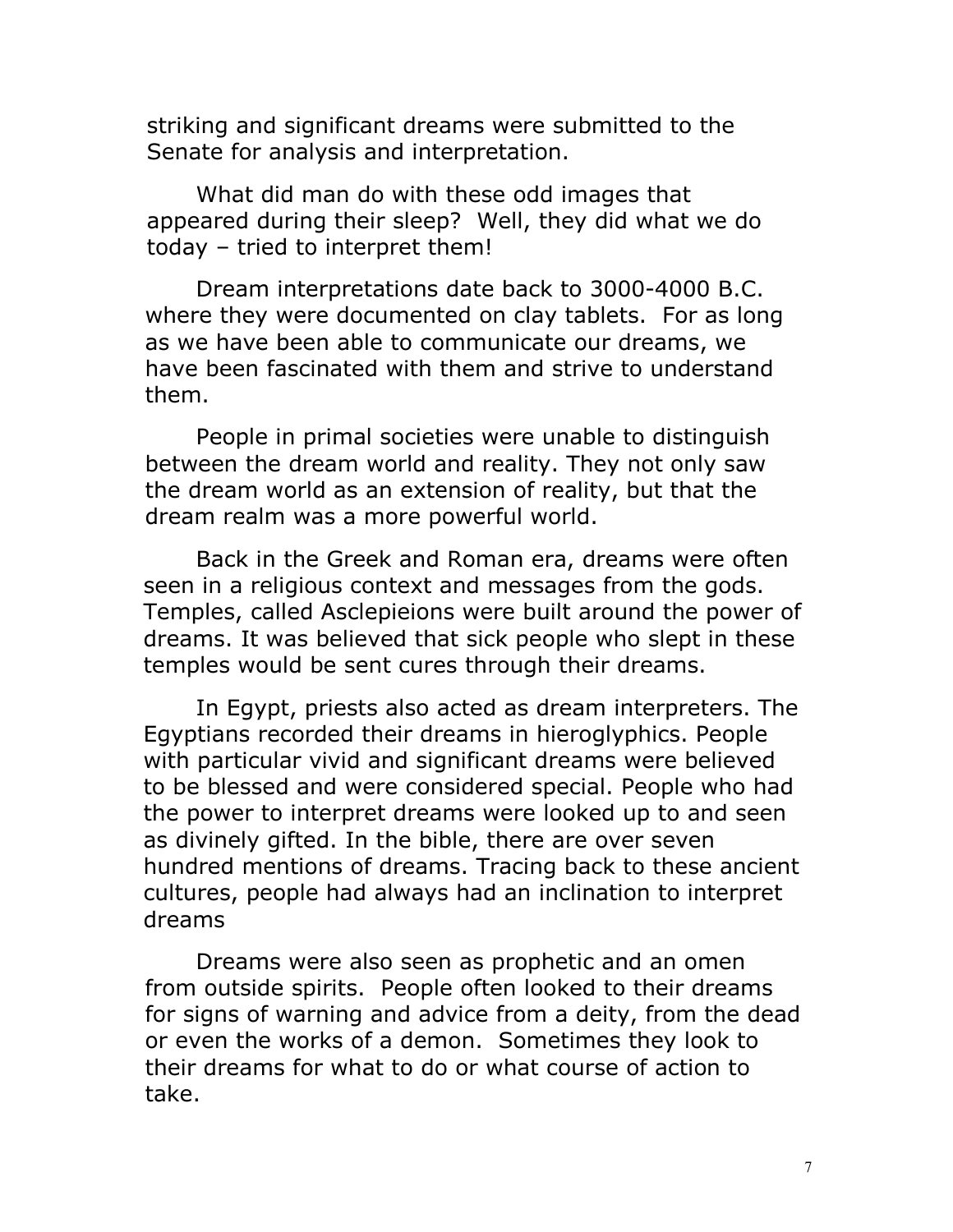Dreams often dictated the actions of political and military leaders. In fact, in the Green and Roman era, dream interpreters even accompanied military leaders into battle to help. Some interpreters aided the medicine men in a diagnosis. Dreams offered a vital clue for healers in finding what was wrong with the dreamer.

Dreaming can be seen as an actual place that your spirit and soul leaves every night to go and visit. The Chinese believed that the soul leaves the body to go into this world. However, if they should be suddenly awakened, their soul may fail to return to the body. For this reason, some Chinese today, are wary of alarm clocks.

Some Native American tribes and Mexican civilizations share this same notion of a distinct dream dimension. They believed that their ancestors lived in their dreams and take on non-human forms like plants. They see that dreams as a way of visiting and having contact with their ancestors. Dreams also helped to point their mission or role in life.

During the Middle Ages, dreams were seen as evil and its images were temptations from the devil. In the vulnerable sleep state, the devil was believed to fill the mind of humans with poisonous thoughts. He did his dirty work though dreams attempting to mislead humans down a wrong path.

In the early 19th century, dreams were dismissed as stemming from anxiety, a household noise or even indigestion. Hence there was really no meaning to it. Later on in the 19th century, Sigmund Freud revived the importance of dreams and its significance and need for interpretation. He revolutionized the study of dreams.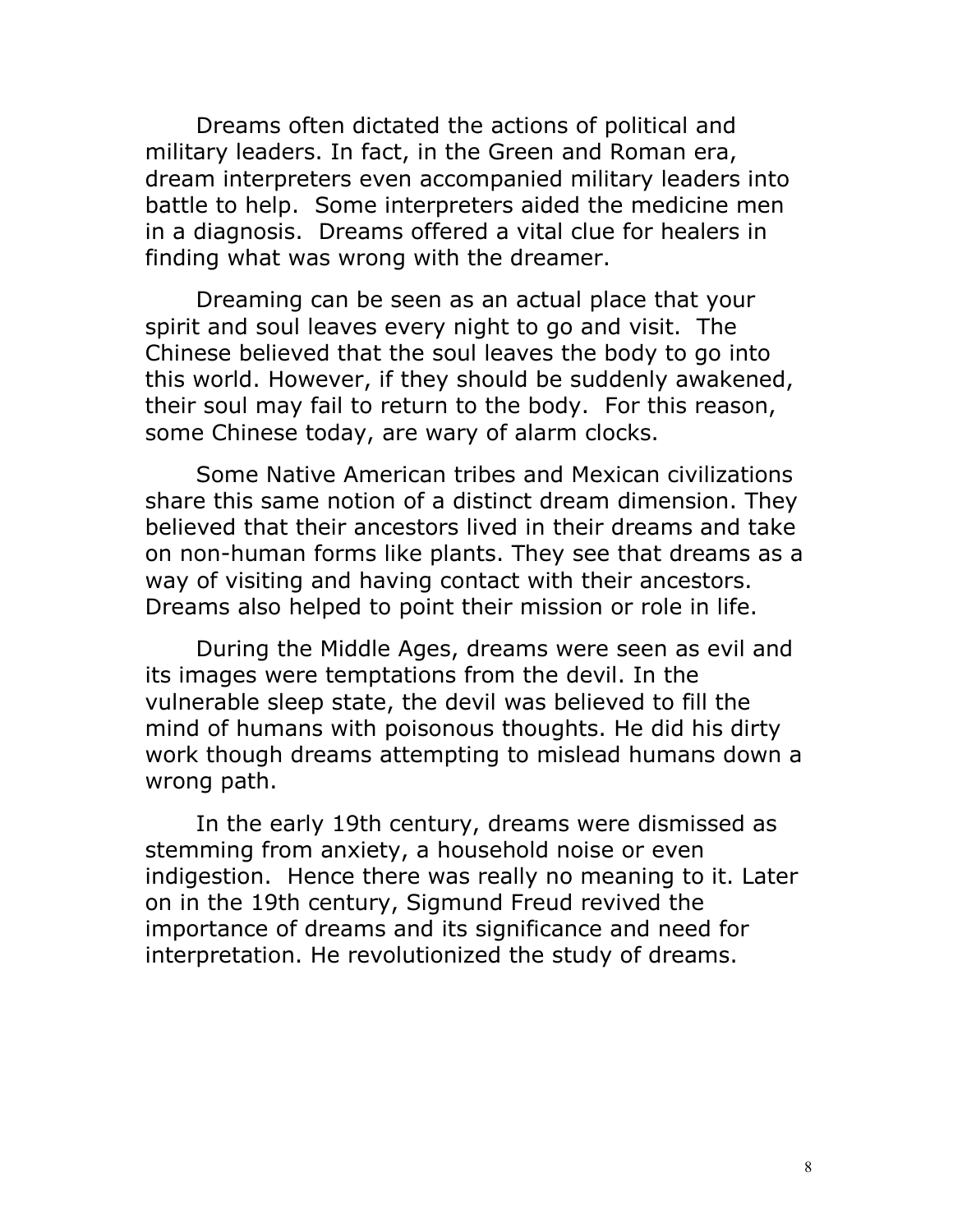#### Sigmund Freud on Dreams

Sigmund Freud actually called dreams the "royal road to the unconscious," That statement will probably remain true in psychology forever. Freud's classic text, The Interpretation of Dreams, contains some of his finest work.

Freud believed every dream is a wish fulfillment, and he kept this theory to the end, even though he gave up his initial idea that all dreams have a sexual content.

For Freud, the concept of wish fulfillment didn't necessarily imply that a pleasure was sought, because a person could just as well have a wish to be punished. Nevertheless, this idea of a "secret" wish being masked by a dream remains central to classical Freudian psychoanalysis.

 Freud said, "Dreams are not comparable to the spontaneous sounds made by a musical instrument struck rather by some external force than by the hand of a performer; they are not meaningless, not absurd, they do not imply that one portion of our stockpile of ideas sleeps while another begins to awaken. They are a completely valid psychological phenomenon, specifically the fulfillment of wishes; they can be classified in the continuity of comprehensible waking mental states; they are constructed through highly complicated intellectual activity."

It was not until Freud noticed how allowing his patients to freely associate ideas with whatever came to mind, that he really explored spontaneous abreaction. Freud himself suffered bouts of deep anxiety, and it was partly this that led him to explore the connection between association of ideas and dreams. In 1897 he wrote to his friend Wilhelm Fliess:

'No matter what I start with, I always find myself back again with the neuroses and the psychical apparatus. Inside me there is a seething ferment, and I am only waiting for the next surge forward. I have felt impelled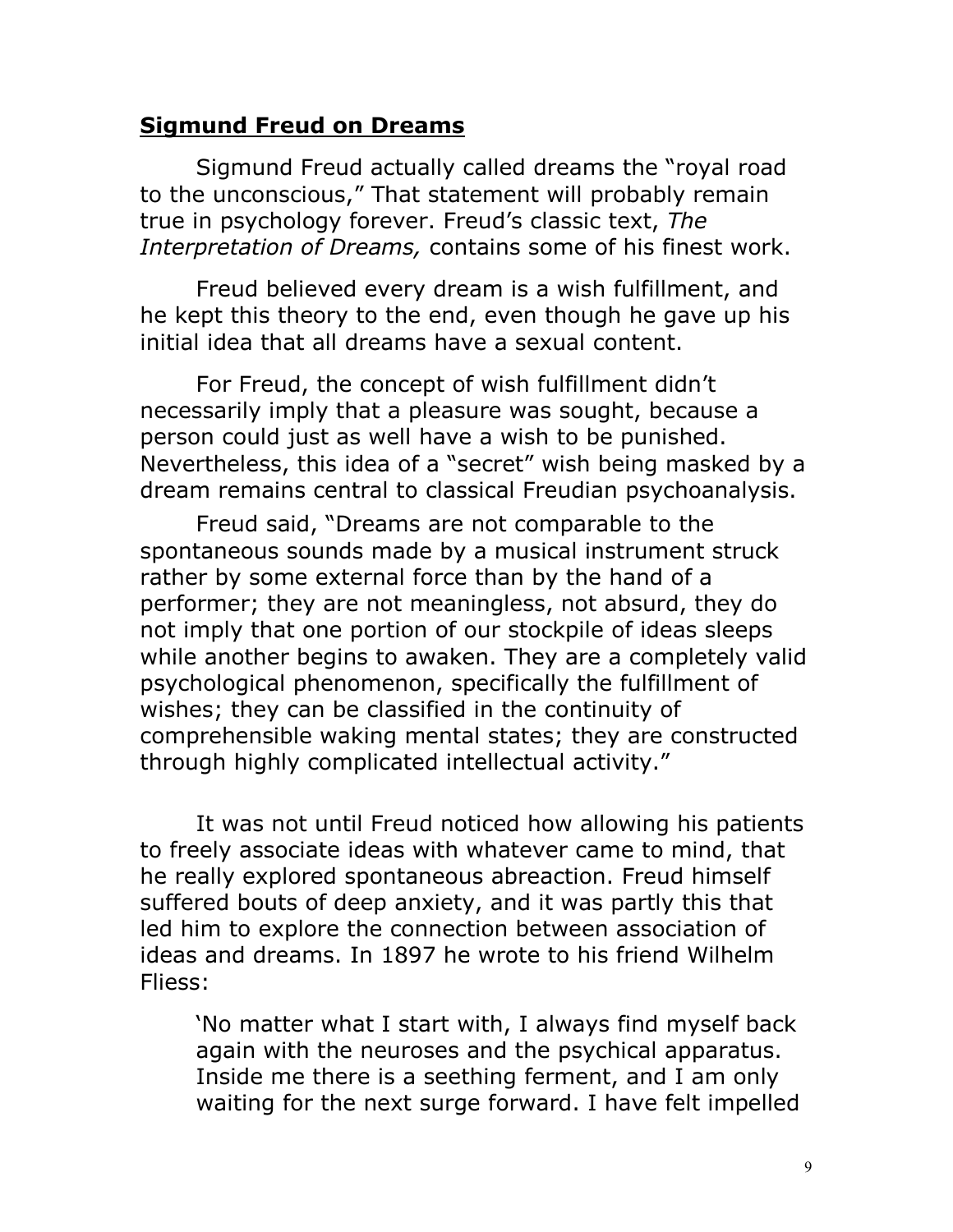to start writing about dreams, with which I feel on firm ground.'

This move toward dreams may have come about because in allowing his patients freedom to talk and explore the associations that arose - free association - Freud noticed that patients would often find a connection between the direction of their associations and a dream they had experienced. The more he allowed his patients to go in their own direction, the more frequently they mentioned their dreams. Also, talking about the dream often enabled the patient to discover a new and productive chain of associations and memories.

Freud began to take note of his own dreams and explore the associations they aroused. In doing so he was the first person to consciously and consistently explore a dream into its depths through uncovering and following obvious and hidden associations and emotions connected with the dream imagery and drama.

Obviously previous dream researchers had noticed how the dream image associated with personal concerns, but Freud broke through into seeing the connection with sexual feelings, with early childhood trauma, and with the subtleties of the human psyche. He did this to deal with his own neurosis, and he says of this period, 'I have been through some kind of neurotic experience, with odd states of mind not intelligible to consciousness, cloudy thoughts and veiled doubts, with barely here and there a ray of light.'

Using dreams for his self analysis, Freud discovered that previously unremembered details from his childhood were recaptured along with feelings and states of mind which he had never met before.

He wrote of this period, "Some sad secrets of life are being traced back to their first roots; the humble origins of much pride and precedence are being laid bare. I am now experiencing myself all the things that, as a third party, I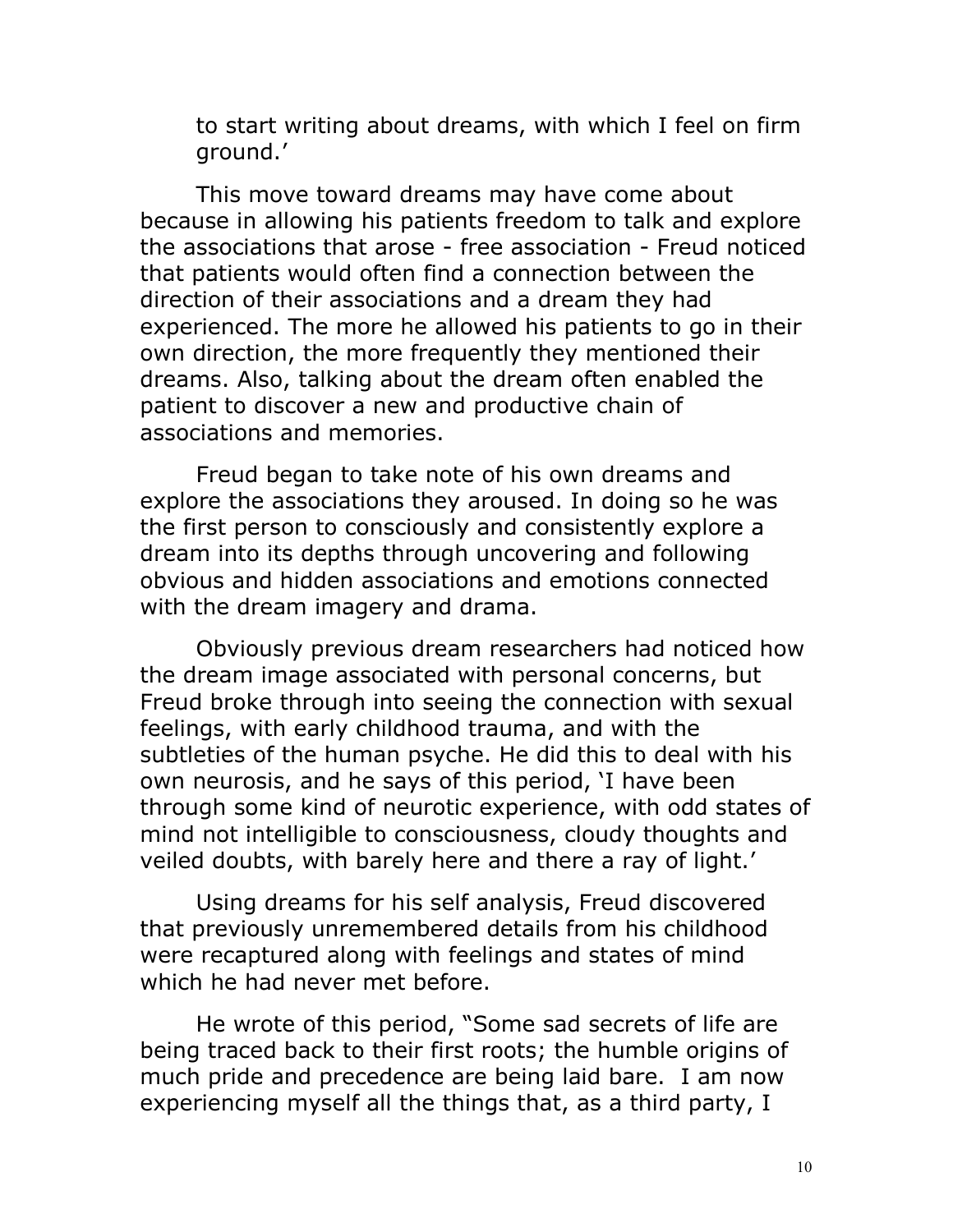have witnessed going on in my patients, days when I slink about depressed because I have understood nothing of the day's dreams, fantasies, or mood."

Without this powerful and personal experience of working with his dreams, meeting emotions and fantasies welling up from the unconscious, Freud would not have so passionately believed in his theories regarding dreams and the unconscious.

 Of course, like much of Freud's theories, he related dreams to sex. One of his basic views of dreams was that the purpose of dreams is to allow us to satisfy in fantasies the instinctual urges that society judges unacceptable such as sexual practices. This was partly the reason for the enormous opposition and criticism that he met.

During the period of his early life, only men were believed to have powerful sexual urges. When Freud showed that repressed but obvious sexual desires were equally at work in women this created a social uproar. Perhaps his second finding in regard to sexuality surprised even him. During his analysis of women patients, sexual advance or assault by the woman's father was often revealed.

Freud struggled with this, wondering whether the assault was memory of an actual event, or a psychic reproduction of it. He eventually came to the conclusion that hysterical and neurotic behavior was often due to the trauma caused by an early sexual assault by the parent. Where there was not evidence of physical assault, then he saw the neurosis as due to sexual conflict or a trauma caused by some other event. This conflict was often manifested through dreams. This led to Freud being rejected by university colleagues, fellow doctors, and even by patients.

 Another expert in the field of dreams and dream interpretation was Carl Jung.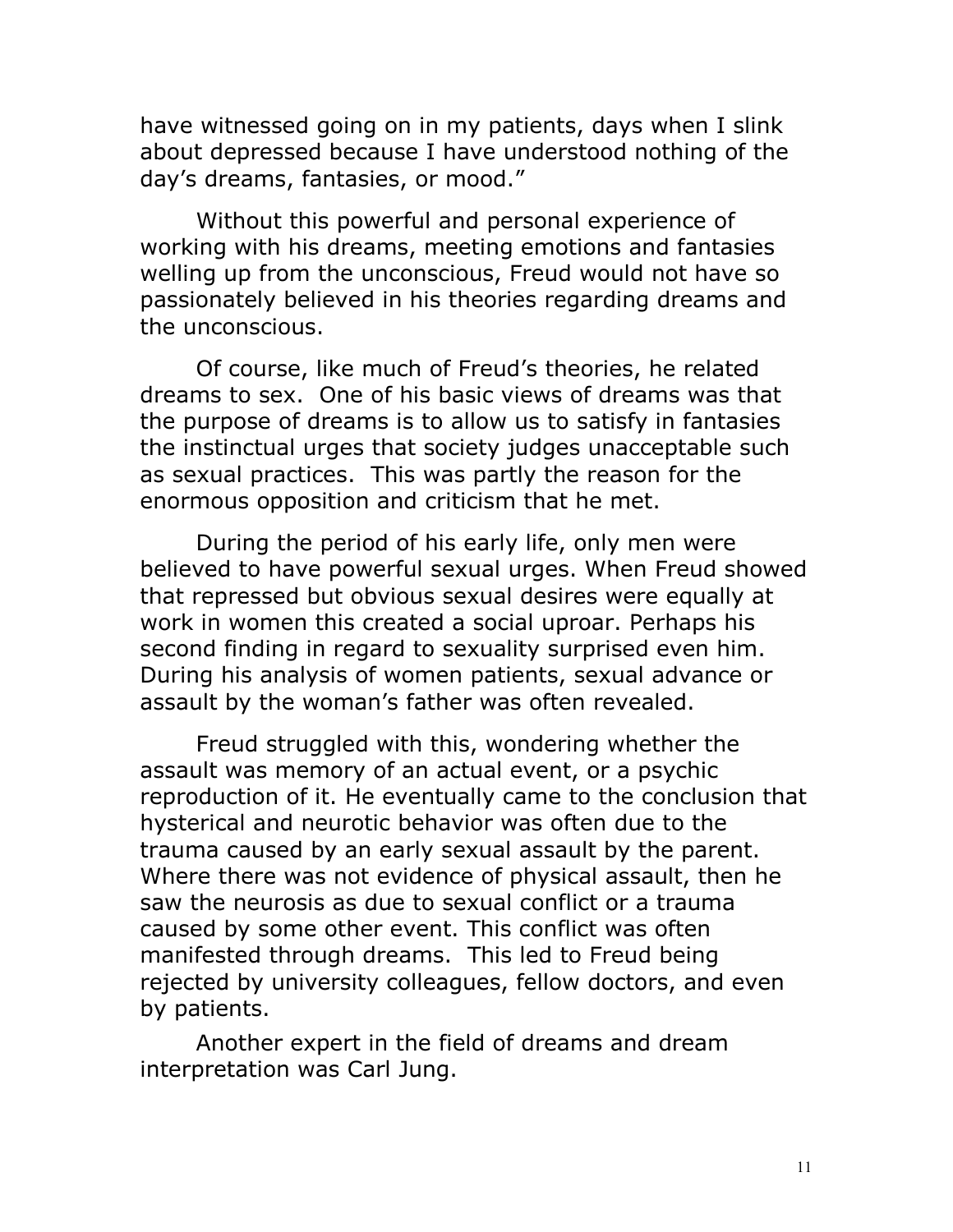#### Carl Jung on Dreams

Jung studied under the tutelage of Sigmund Freud. Their differing views on dreams and dream interpretations led to a permanent rift that led them to go their separate ways.

Like Freud, Jung believed in the existence of the unconscious. However, he didn't see the unconscious as animalistic, instinctual, and sexual; he saw it as more spiritual. Dreams were a way of communicating and acquainting ourselves with the unconscious. Dreams were not attempts to conceal our true feelings from the waking mind, but rather they were a window to our unconscious. They served to guide the waking self to achieve wholeness. Dreams offered a solution to a problem we are facing in our waking life.

Jung viewed the ego as one's sense of self and how we portray ourselves to the world. Part of Jung's theory was that all things can be viewed as paired opposites (i.e. good/evil, male/female, or love/hate). And thus working in opposition to the ego, is the "counter-ego" or what he referred to as the shadow. The shadow represents rejected aspects of yourself that you do not wish to acknowledge. It is considered an aspect of yourself which is somewhat more primitive, uncultured, and awkward."

He said, "Dreams are the main source of all of our knowledge about symbolism." This means that the messages you receive from your dreams are expressed symbolically and must be interpreted to find their true meanings.

Jung says that rarely do the symbols in dreams have just one meaning. And when interpreting the messages in your dreams, he suggests going with your first hunch, relying on your intuitive abilities, before applying more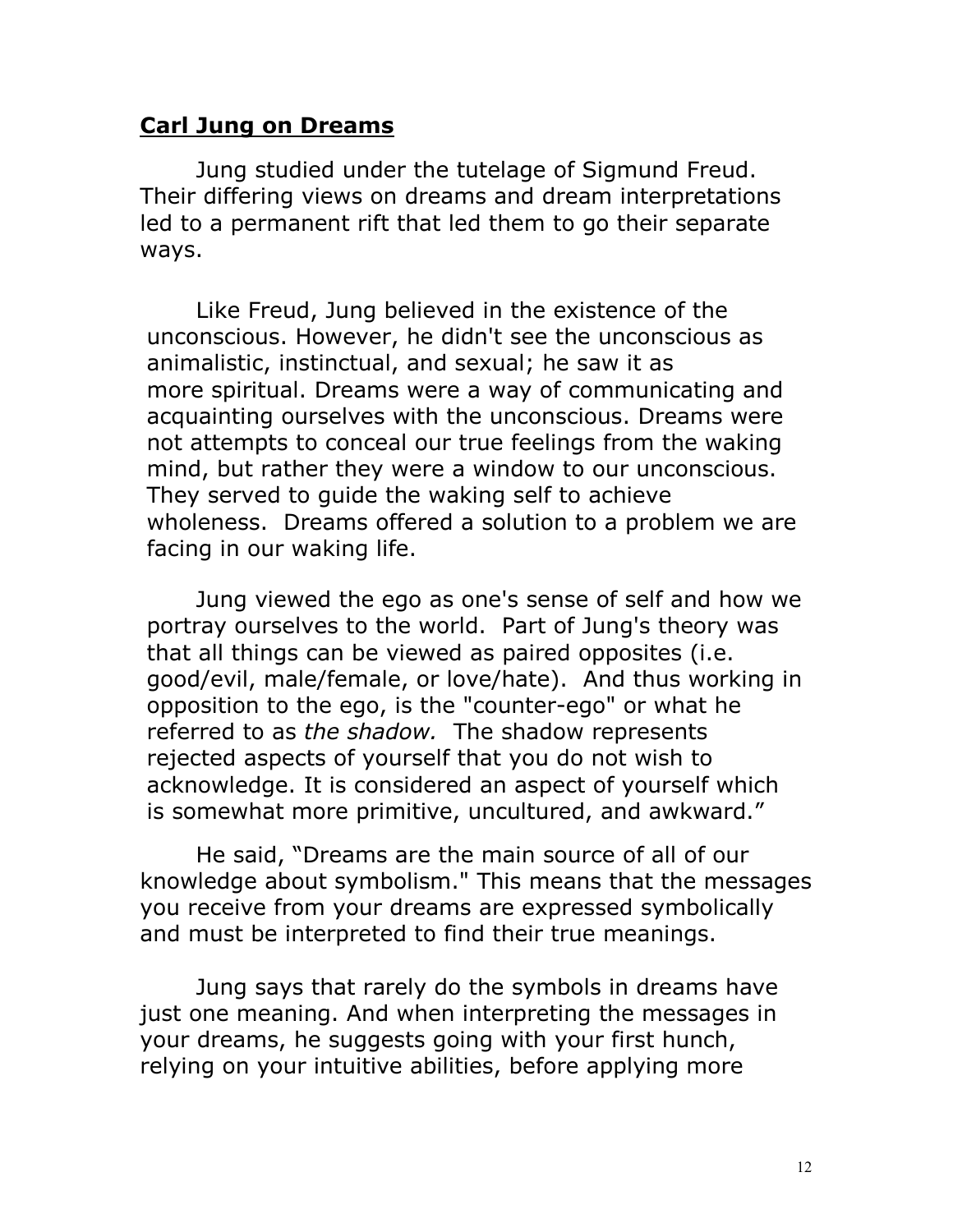rational methods of dream interpretation.

Perhaps one of the most fascinating dream theorists might be Edgar Cayce. Today, we would call him a psychic. When he was alive, he was a fascinating individual who, it appeared, could speak with the dead, make predictions about the future, and provide insight into areas where the normal person couldn't go.

### Edgar Cayce on Dreams

Cayce was able to obtain virtually an unlimited amount of knowledge on an unlimited number of subjects. One of these subjects was dreams and dream interpretation. Cayce was able to astound people by interpreting their dreams and giving them insight into their psyche, lives and even past lives. Cayce revealed that dreams are actually journeys into the spirit world.

 Edgar Cayce once said, "Dreams, visions, impressions, to the entity in the normal sleeping state are the presentations of the experiences necessary for the development, if the entity would apply them in the physical life. These may be taken as warnings, as advice, as conditions to be met, conditions to be viewed in a way and manner as lessons, as truths, as they are presented in the various ways and manners."

Cayce believed that our dreams serve several functions. Somatic dreams - dreams referring to the body are extremely important to be mindful of. Very often dreams will offer solutions to health problems. For example, one man was plagued with food allergies for many years, but was unable to find the source of his discomfort. Then one night he went to bed and he dreamed of a can of coffee. He quit drinking coffee and his symptoms disappeared.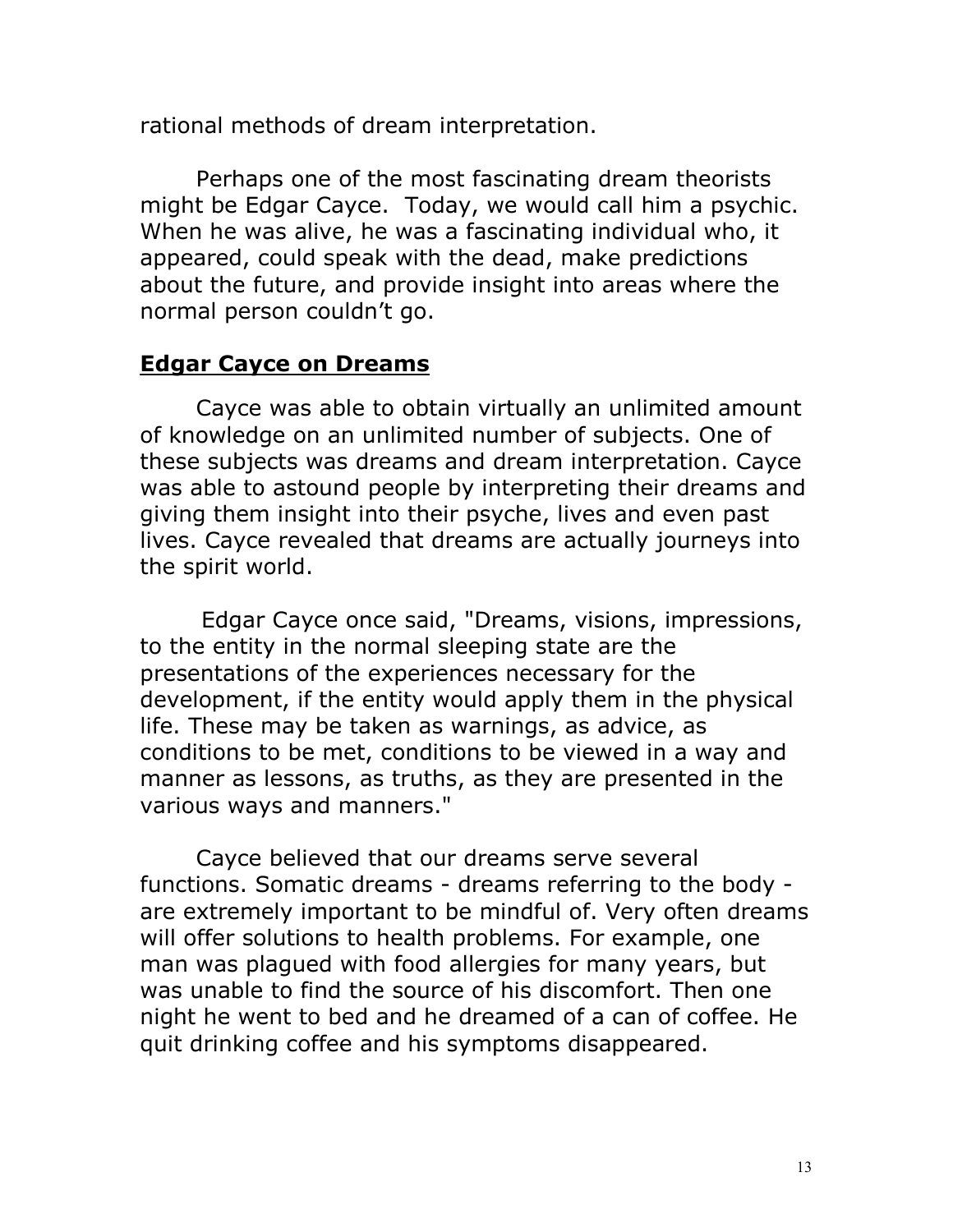Cayce also believed that deceased friends and family members do occasionally visit us in our dream state. These occurrences may offer direct communication with those people or allow us to resolve our feelings about their death. The person may also represent some aspect of themselves.

During the dreaming state of sleep, we experience the different levels of consciousness and receive input from the different realms of the spirit world. Through dreaming, we have special access to our spirit within. According to the Cayce readings, there is not a question we can ask which cannot be answered from the depths of our inner consciousness when the proper attunement is made.

 A dream may be of a physical, mental, or spiritual nature and may deal with all manner of psychic manifestations. These include telepathy, clairvoyance, prophetic visions, out of body traveling, remembrance of past lives, communication with beings in other realms including deceased friends and relatives, spirit guides, angels, Christ, and even the voice of God. Dreams can also give invaluable information on the status of the body.

Cayce felt that there is no dimension of human life, whether social, financial, emotional or physical, mental or spiritual with which the dream may not on occasion deal. Dreams may encourage or reprimand, instruct or deceive, inspire or seduce, guide or confuse.

The potential for an immense array of experiences in consciousness is always there. What we actually receive depends upon our attitudes, motivations, the measure of our attunement, and the extent to which we have made applicable what was received in earlier dreams and in waking experiences.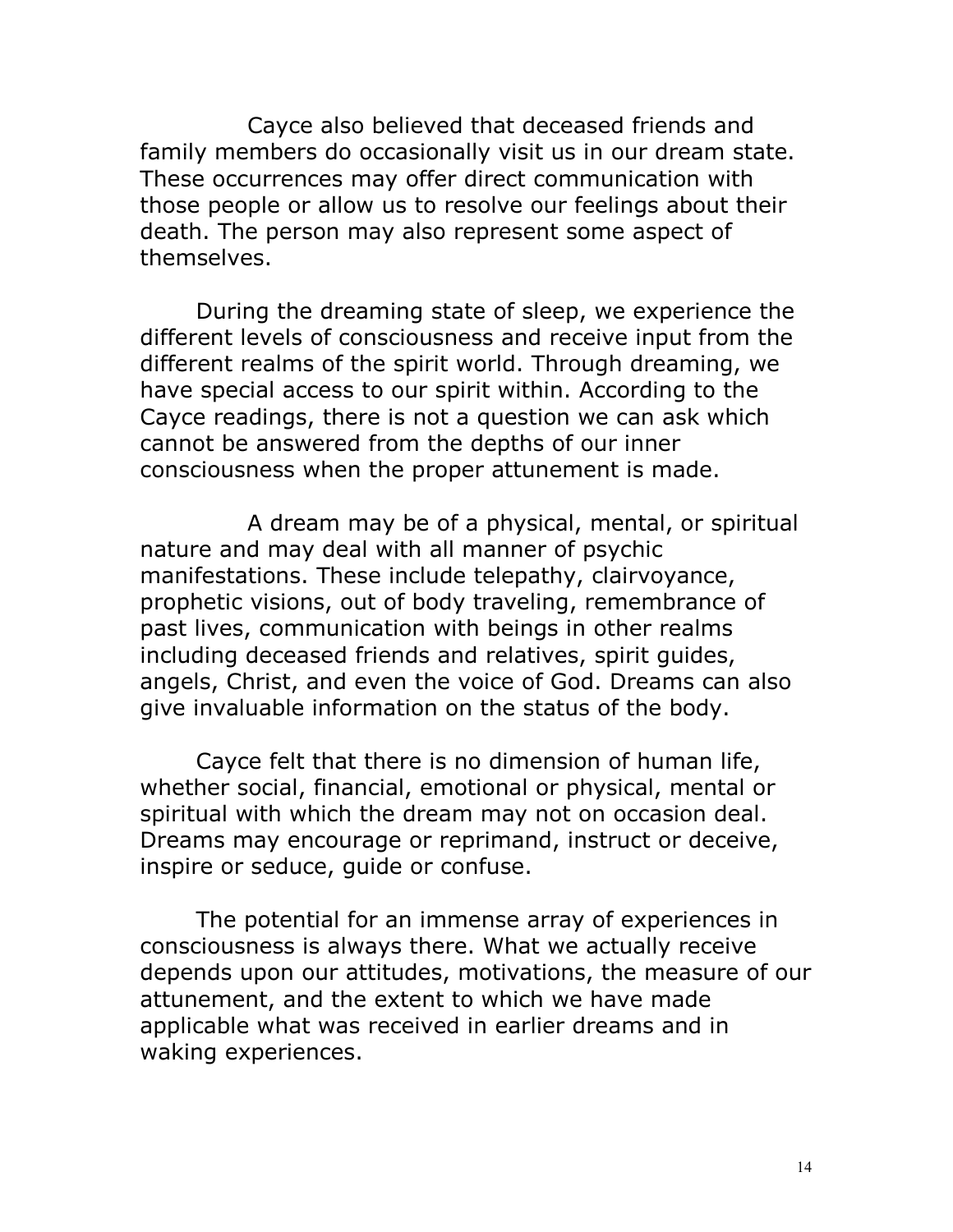The dream world is a strange yet fascinating place! There are several different kinds of dreams. Let's look at those in our next section.

# TYPES OF DREAMS

#### **[Daydreams](http://www.dreammoods.com/dreaminformation/dreamtypes/daydreams.htm)**

Studies show that we all have the tendency to daydream an average of 70-120 minutes a day. Day dreaming is classified as a level of consciousness between sleep and wakefulness. It occurs during our waking hours when we let our imagination carry us away. As our minds begin to wander and our level of awareness decreases, we lose ourselves in our imagined scenario and fantasy.

#### [Lucid Dreams](http://www.dreammoods.com/dreaminformation/dreamtypes/luciddreams.htm)

Lucid dreams occur when you realize you are dreaming. "Wait a second. This is only a dream!" Most dreamers wake themselves up once they realize that they are only dreaming. Other dreamers have cultivated the skill to remain in the lucid state of dreaming. They become an active participant in their own dreams, making decisions in their dreams and influencing the dream's outcome without awakening.

### **[Nightmares](http://www.dreammoods.com/dreaminformation/dreamtypes/nightmares.htm)**

A nightmare is a disturbing dream that causes the dreamer to wake up feeling anxious and frightened. Nightmares may be a response to real life trauma and situations. This type of nightmare falls under a special category called Post-traumatic Stress Nightmare (PSN).

Nightmares may also occur because we have ignored or refused to accept a particular life situation. Research shows that most people who have regular nightmares have had a family history of psychiatric problems, bad drug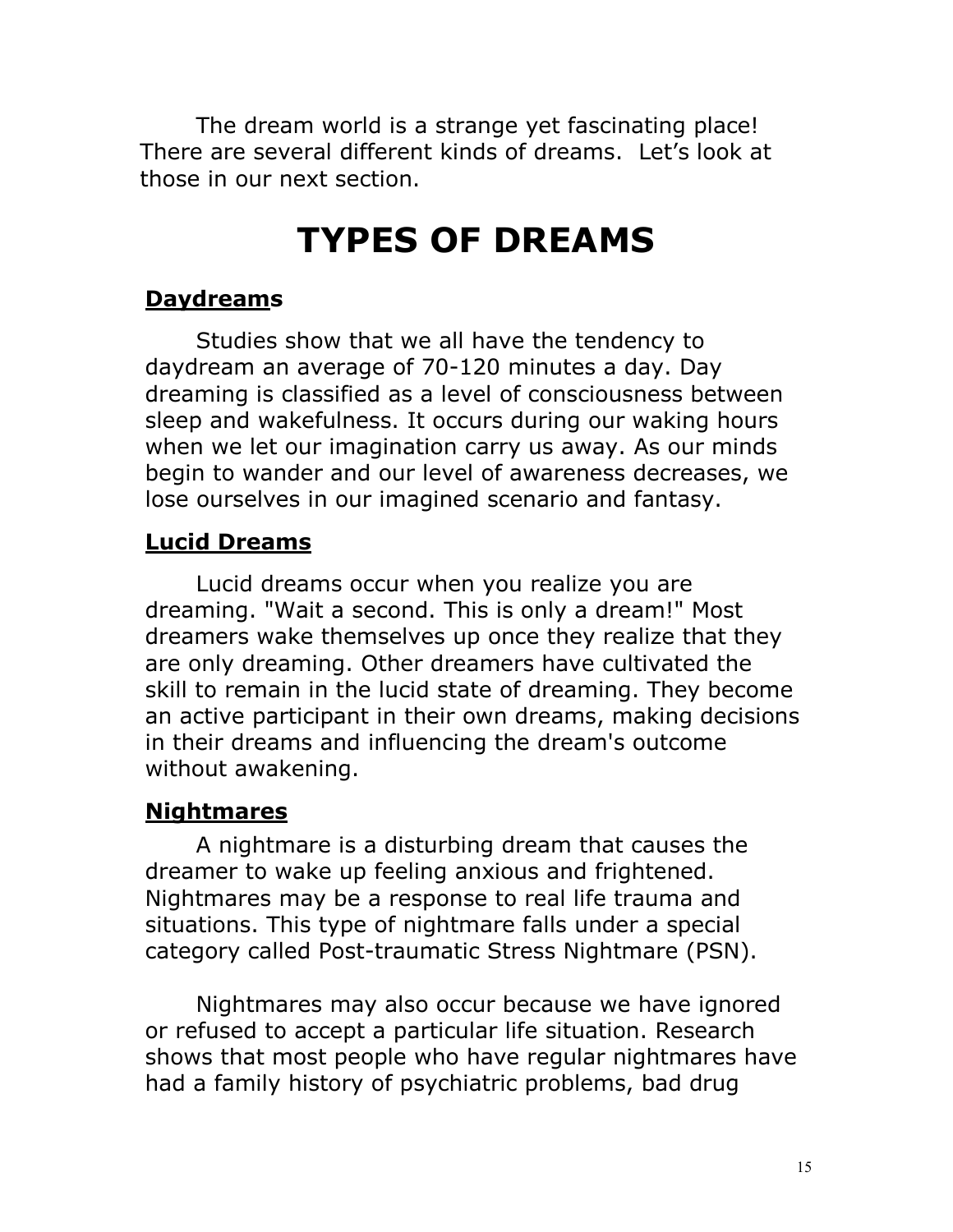experiences, people who have contemplated suicide, and/or rocky relationships.

Nightmares are an indication of a fear that needs to be acknowledged and confronted. It is a way for our subconscious to make up take notice. "Pay attention!" We'll have more later in the book about nightmares and steps you can take to overcome them.

#### [Recurring Dreams](http://www.dreammoods.com/dreaminformation/dreamtypes/recurringdreams.htm)

Recurring dreams repeat themselves with little variation in story or theme. These dreams may be positive, but most often they are nightmarish in content. Dreams may recur because a conflict depicted in the dream remains unresolved or ignored. Once you have found a resolution to the problem, your recurring dreams will cease.

#### Healing Dreams

Healing dreams serve as messages for the dreamer in regards to their health. Many dream experts believe that dreams can help us avoid potential health problems and help us to heal when we are ill. Our bodies are able to communicate to us through our dreams to "tell" us that something is not quite right with our bodies even before any physical symptoms show up. Dreams of this nature may be telling the dreamer that he/she needs to go to the dentist or doctor

#### Prophetic Dreams

Prophetic dreams also referred to as precognitive or psychic dreams are dreams that seemingly foretell the future. One rational theory to explain this phenomenon is that our dreaming mind is able to piece together bits of information and observation that we normally overlook or that we do not seriously consider. In other words, our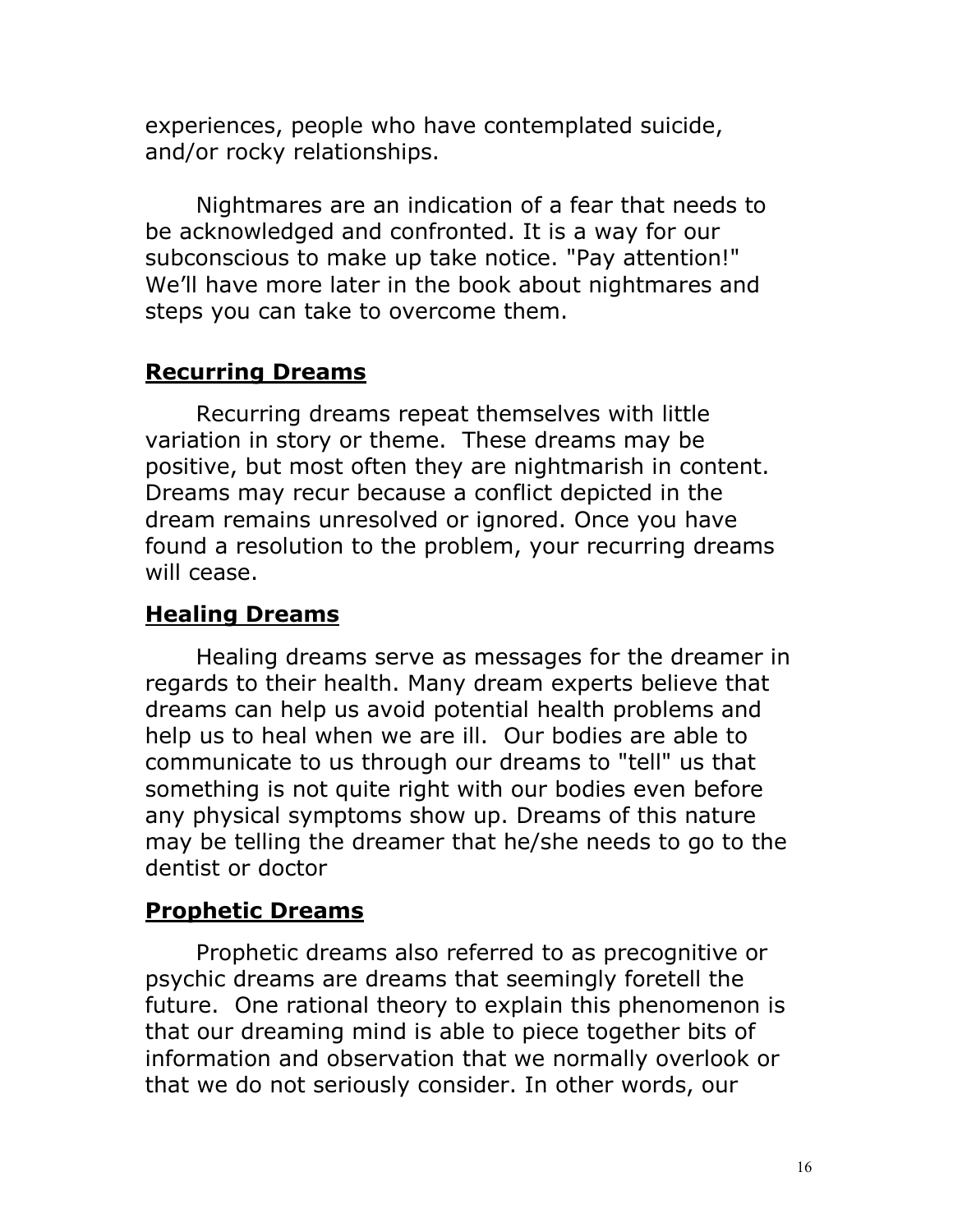unconscious mind knows what is coming before we consciously piece together the same information

### Signal Dreams

Signal dreams help you how to solve problems or make decisions in your waking life.

### Epic Dreams

Epic dreams (or Great dreams) are so huge, so compelling, and so vivid that you cannot ignore them. The details of such dreams remain with you for years, as if your dreamt it last night. These dreams possess much beauty and contain many archetypal symbology. When you wake up from such a dream, you feel that you have discovered something profound or amazing about yourself or about the world. It feels like a life-changing experience

You might be wondering what exactly is going on in your head when you dream.

# WHY DO WE DREAM?

The brain receives stimuli from many different sources all day long. There are far too many stimuli for it to process. The mind prioritizes the stimuli and makes you aware of those that need immediate attention (the crying baby, the out-of-control car, your boss' request) so that you may act accordingly.

The stimuli that you are not consciously aware of are nevertheless noted by the brain, but on a subconscious level (the drip of the bathroom water faucet, the remark by a coworker at the water cooler while you were on the telephone.)

 Furthermore, you feel emotions all day. Some you acknowledge and act on (you say thank you and smile when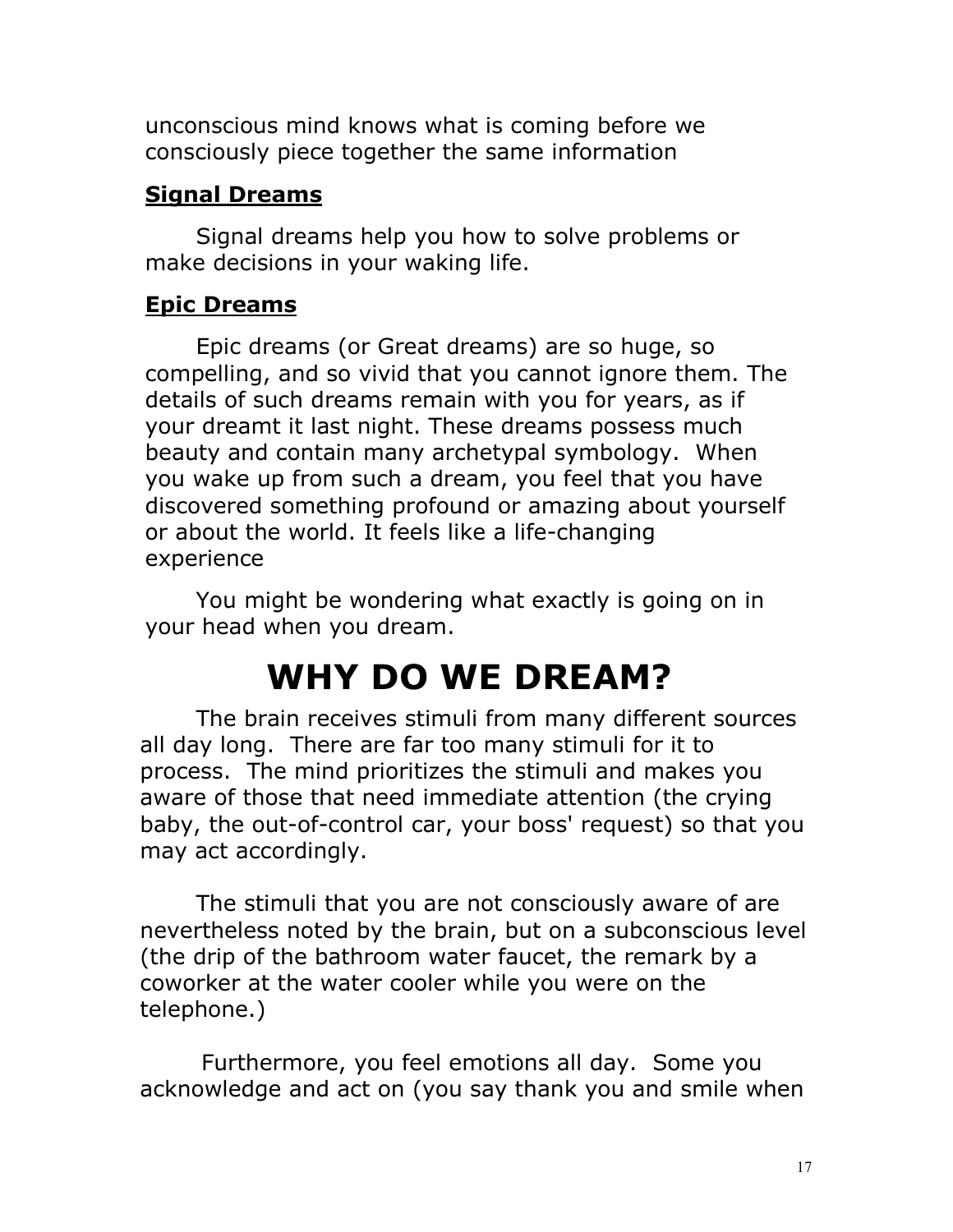you are complimented.) Some you repress or do not allow yourself to act on (you don't punch your boss in the nose when he tells you the report you worked on for a week is no longer needed.)

Traumatic experiences occur that you face (you call the police) or if it too painful, you deny them happening and send them deep into your subconscious (repression.)

 In addition to all these emotions and stimuli the brain must process daily, it also keeps your body functioning; it remembers names and faces; it allows you to talk and walk and chew gum (sometimes all at the same time); and performs numerous other activities that you take for granted.

 You must admit -- that's a lot to do. At night, when your body must rest, the mind continues working. When no longer called upon to type letters and do the grocery shopping, the brain concentrates on processing all of those subconscious stimuli and emotions (while still maintaining body temperature and breathing, etc.)

 This is why we dream. Only you are not awake to receive the signals at a conscious level -- you can not hear or see or touch (at a conscious level) while you are sleeping. The brain must resort to other means to get the signals through to your conscious mind. This is why we dream the way we do.

The mind uses everything at its disposal (which is everything it has ever been exposed to) to get the message across. Simply put, dreaming is the minds way of processing all of the stimuli and emotions it has received during the day or repressed over time, so that you may act on them.

All in all, it's a pretty neat system. But unless you are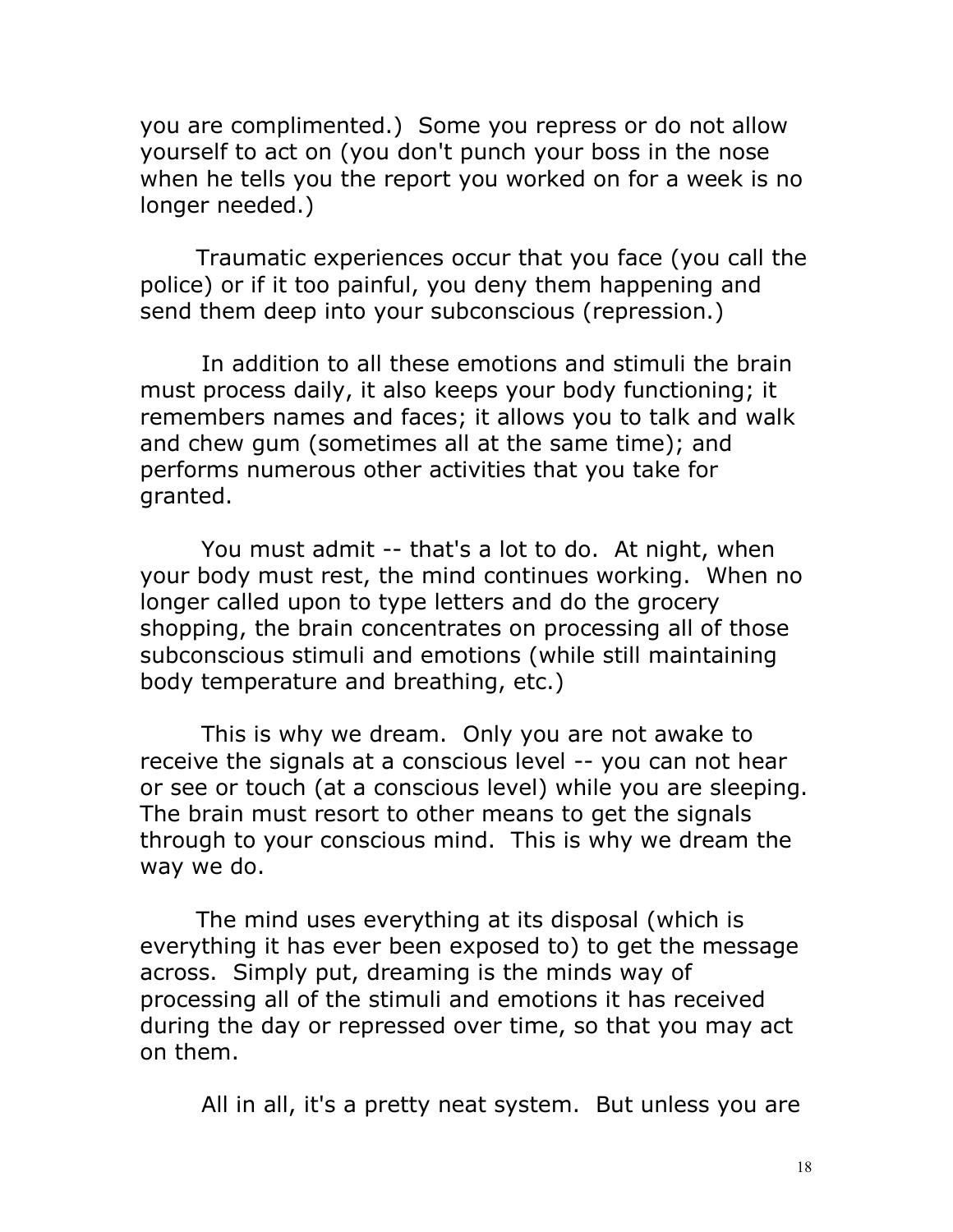remembering and making sense of your dreams, you are missing out on countless opportunities to learn about yourself and experience life to its fullest.

 Even though we've addressed it before, it bears repeating. Why should you try and remember your dreams?

### WHY REMEMBER YOUR DREAMS?

Your dreaming mind has access to information that is not readily available to you when you are awake. Your dreams may reveal your secret desires and subconscious feelings.

In remembering your dreams, you will have an increased knowledge about yourself, bring about selfawareness and self-healing. Dreams are an extension of how you perceive yourself. They can be a source of inspiration, wisdom, and joy.

You don't have to interpret your dreams in order to solve your problems. But just as there is the saying that "Death cures cigarette smoking," you might find that listening to your dreams may help you solve your problems before you run out of time.

Dreams are always "true"—it's just that what they mean isn't always what we think they mean. Sometimes a dream gives a warning of danger, but if you pay attention to the dream and change your ways the danger won't necessarily happen. And most often a dream's meaning will be metaphorical, not literal.

For example, a woman may dream that her husband is having a sexual affair, but it would be a mistake to conclude that her husband is really having an affair. The dream is simply providing the woman graphic evidence that she somehow feels betrayed by her husband. Once she acknowledges that feeling, she can then start examining her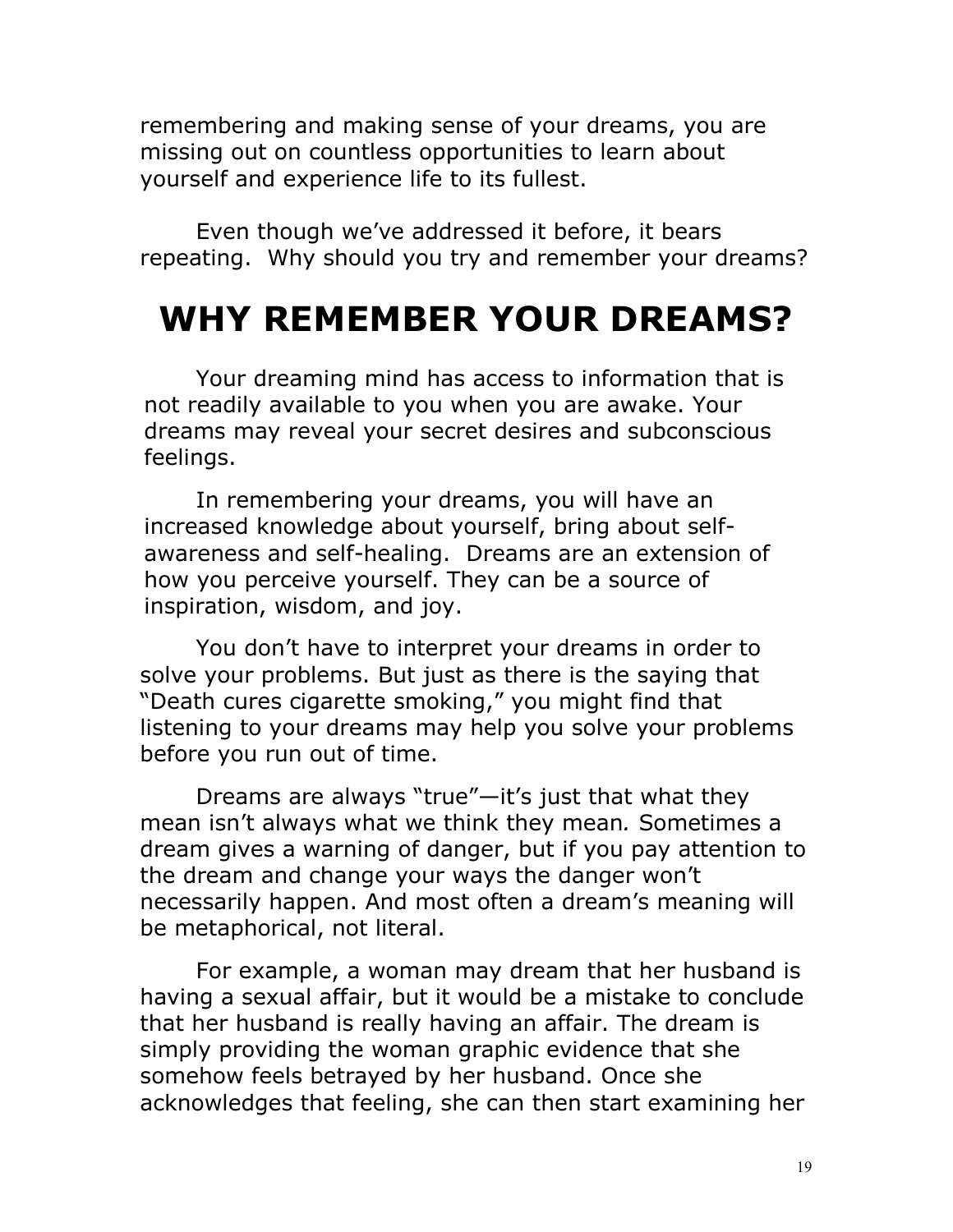life consciously—and honestly—to find out why she feels betrayed and what she needs to do about it.

All dreams essentially tell us one important thing: "Wake up!" That is, just as you must wake up from a dream to remember it, the dream itself is telling you to "wake up" to the [truth](http://www.guidetopsychology.com/honesty.htm) that you try to hide from others—and from yourself.

Of course, there is a positive as well as a negative side to remembering and interpreting your dreams.

The negative side is that you may come across a side of yourself that you really don't like or are afraid to know about. You may discover that you aren't (always) the "Miss Goody Two Shoes" or "Mr. Nice Guy" that you profess to be during the day. You may discover that your childhood was not all ice cream, roller-skating and amusement parks. You may end up shedding light on dark places and recall secrets long repressed. This can be scary stuff.

The positive side is that you go through a metamorphosis or catharsis and become -- you. You become the "you" that you were always meant to be. You will become truer to yourself and therefore, you will find that you are happier.

Learning to recall your dreams may help you become a more assertive, creative person. In remembering your dreams, you are expressing and confronting your feelings. Remembering your dreams can help you come to terms with stressful aspects of your lives.

But this may be easier said than done. Five minutes after the end of the dream, half the content is forgotten. After ten minutes, 90% is lost. Dreamers, who are awakened right after REM sleep, are able to recall their dreams more vividly than those who slept through the night until morning.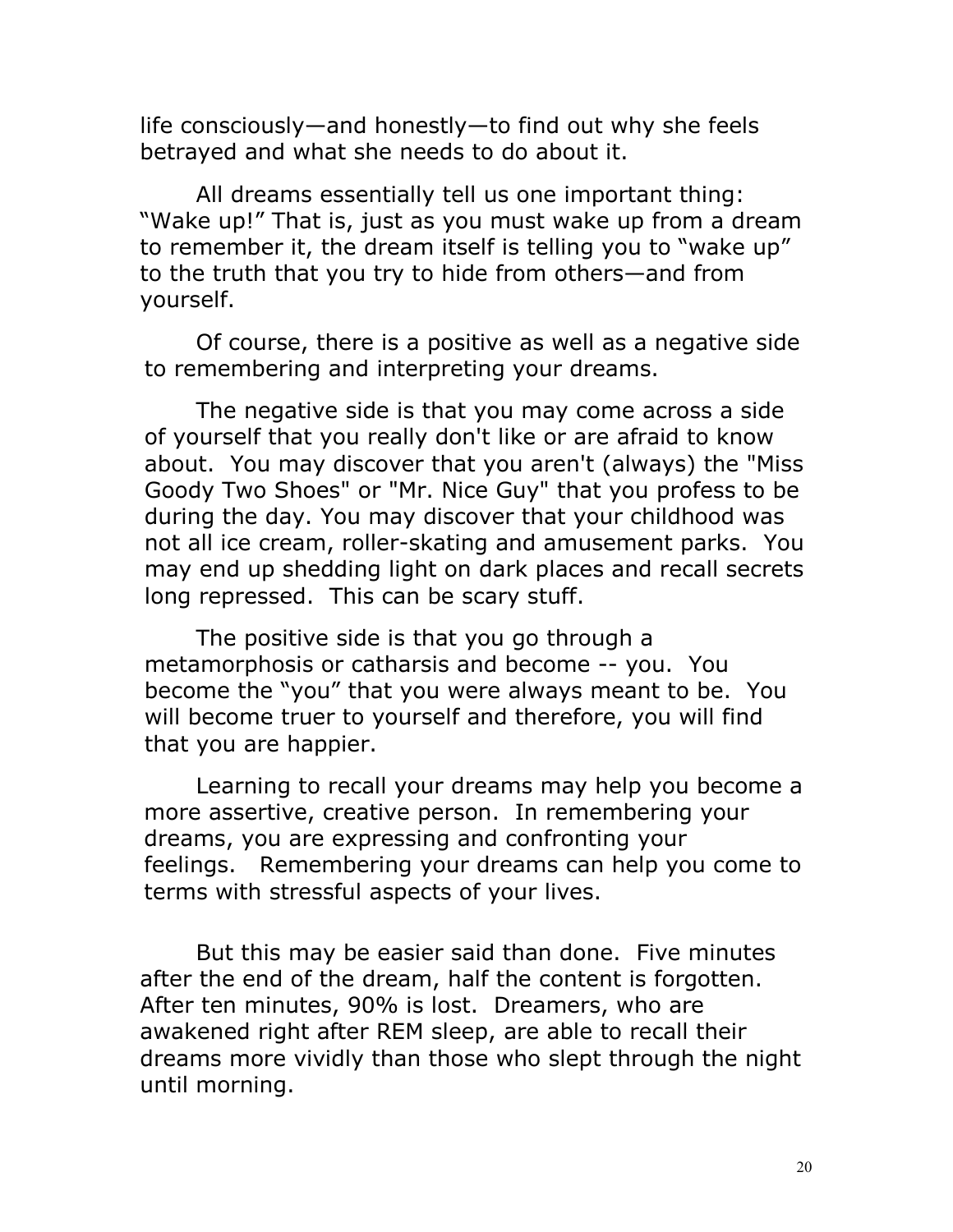Obviously, remembering your dreams is vital to interpreting them. So, how can you better remember your dreams?

# HOW TO REMEMBER YOUR DREAMS

When beginning the steps towards interpreting your dreams, many people find it helpful to keep a notebook – a dream journal, if you will – right next to your bed with a pen or pencil. As soon as you are physically able, begin your journal.

Write down your dream as soon as you remember it. Write down everything you remember, even if it doesn't make sense. Most often, the parts that don't make sense or are out of place are the most valuable. Every detail, even the minutest element in your dream is important and must be considered when analyzing your dreams. Look closely at the characters, animals, objects, places, emotions, and even color and numbers that are depicted in your dreams.

Ask yourself, "What does this remind me of?" Write down the first thing that comes to your mind. This will likely be the real situation in your life that is symbolized in the dream. What did that real-life situation make you feel like? If this is the same feeling represented in your dream, you're on the right track. Often when there is more than one part to your dream (more than one story line) that usually means there are two things your subconscious is trying to tell you.

 Remember that we have between four and seven dreams per night. If you wake up from a dream, write it down. Don't roll over and go back to sleep. If you don't write it down, you'll never remember it in the morning! At the very least, you can jot down the basic premise of the dream and go back in the morning to fill in the rest of the details such as feelings, etc.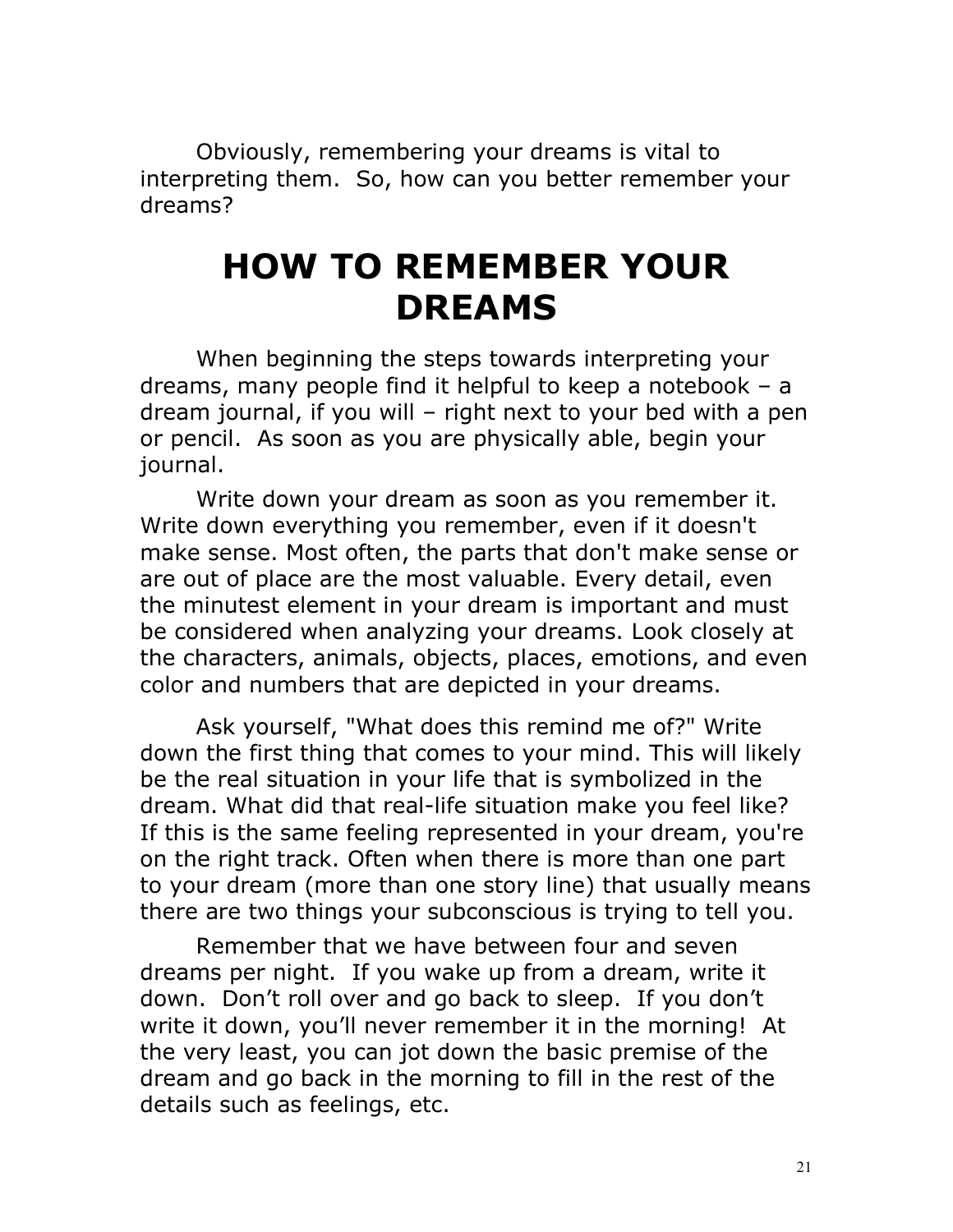Suggest to yourself every night as you fall asleep, "I will remember my dreams." Say this over and over. Your sub-conscious will act on this subtle suggestion. Practice keen observation in your dreams through self-suggestion prior to sleep. When a problem confronts you, you might want to ask by prayer for guidance to be sent to you through your dreams.

Trust your instincts! If something seems important, it probably is. Try not to let your logical side take over.

So you've got your dreams down on paper. Where do you go next? The next step would be interpretation.

# INTERPRETING YOUR DREAMS

Interpreting your dreams can be a lot of fun. As we've said, it can also give you valuable insight. Dreams are like coded messages from your unconscious mind. When you decode them, you gain access to a wealth of intuitive wisdom.

Remember that only you can interpret your dreams. Many people have published "Dream Dictionaries" that describe what each part of the dream symbolizes. Actually, the same dream can have infinite meanings, depending on the person who dreamed it. The important thing is, what does it mean to YOU?

Interpreting dreams isn't something you can pick up and become an expert at right away. It takes time and practice. First, keep the following things in mind:

• Dreams are the reaction of the inner self to daytime activity and often show the way out of the dilemma. So relate them to current activity, because dreams may be retrospective as well as prospective.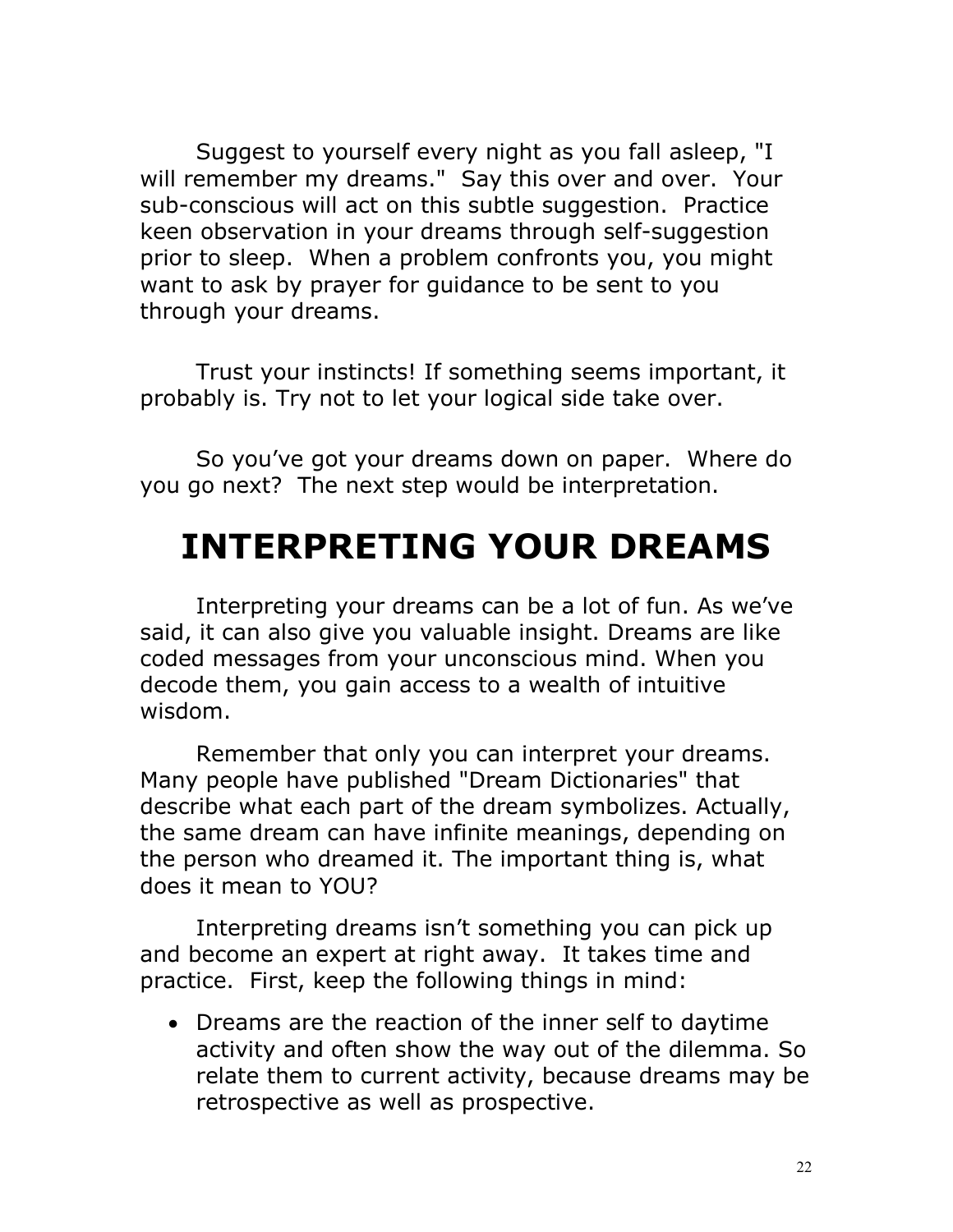- Observe carefully recurrent dreams, as well as the serially progressive ones. These often illustrate progress or failure.
- Be practical in your interpretations. Always look first for a lesson. What have you refused to face or been ignoring?
- Dreams come to guide and help, not to amuse. They direct your attention to errors of omission and commission and offer encouragement for right endeavors. They also give us the opportunity to pray for others and to help them bear their burdens.
- Look for past-life experiences in your dreams. These manifest themselves not only in color, but in the proper costume and setting of their period. They come to warn you against repeating the same old mistakes; to explain your relationship and reactions to certain people and places; to reduce your confusions; to enable you to better understand life.
- Dreams that are unchanged through the years indicate the dreamer's resistance to change.

The difficulty most people have with interpreting their own dreams is that they aren't objective enough. Their familiarity with the people and places in their dreams obscures the dreams meaning. Experts have come up with the "I AM and I NEED" formula, devised to overcome this. Here's how it works.

Once you have your dream written on paper, get two different colored pens. Using one color, underline every negative word or phrase in the dream which indicates limitation, disrespect, containment, avoidance or damage.

Using the other color, underline every positive word or phrase. You now make two lists. List the negative words and phrases under a column titled I AM. List the positive words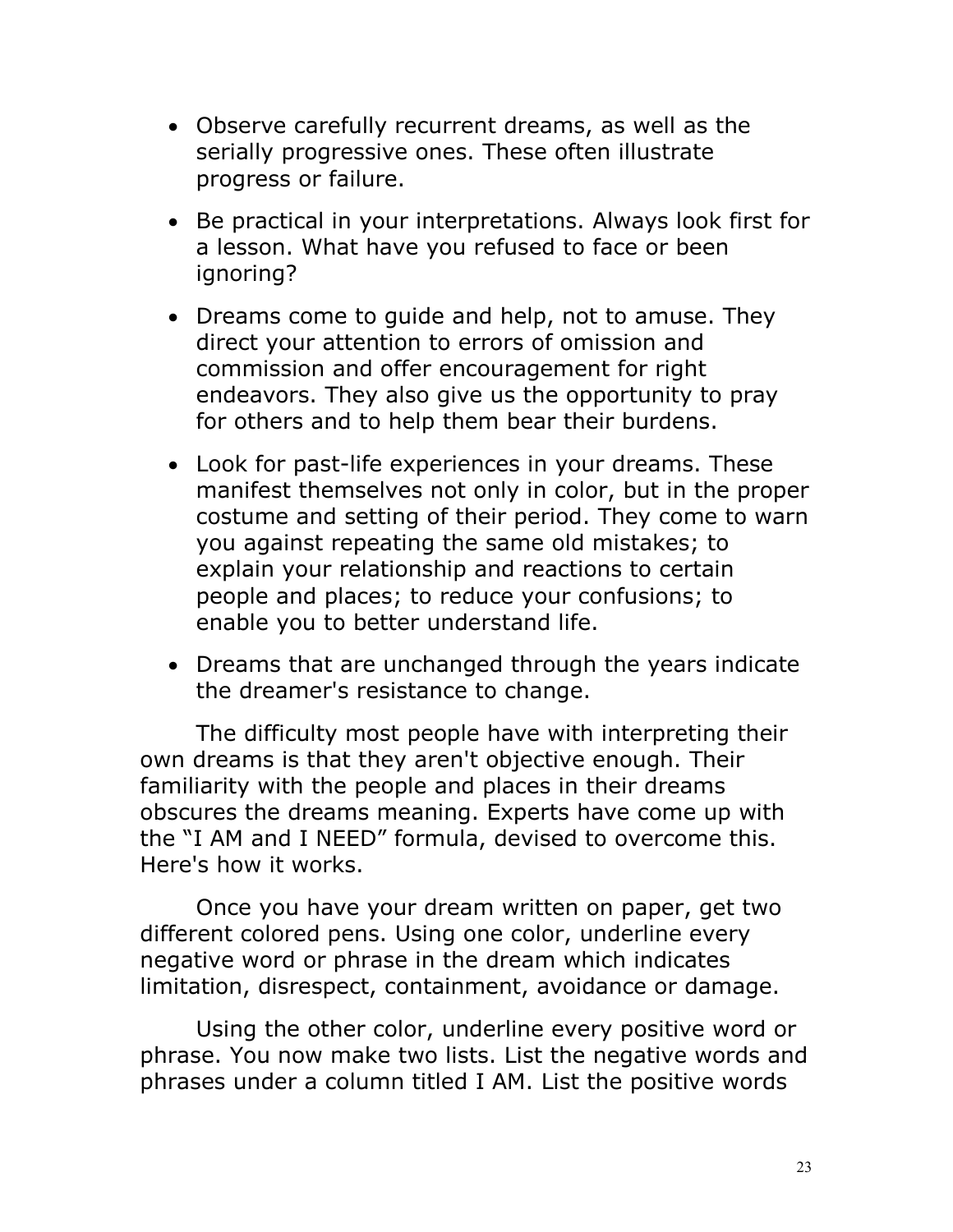and phrases under a column titled I NEED. You are almost ready to interpret your dream.

Determine the subject matter of the dream. The location where the dream takes place is one of the best methods for doing this. When you have determined the subject matter take each of the phrases or words in the 'I AM' column and fit them into the following sentence.

#### When it comes to my (subject matter) I AM (phrase or keyword)

Change the phrase or keyword slightly to force the sentence to make sense. If you cannot determine the subject matter apply the keywords to yourself in general. This exercise tells you how you feel or react to the subject matter of the dream. When you have done this read through the 'I NEED' column to learn what you must do to correct the problem. To get the meaning put each of the phrases or keywords into the sentence,

#### When it comes to my (subject matter) I NEED (phrase or keyword)

Let's take an example. Using the sentence 'The dead woman lay on the cold hard slab'. The negative keywords are; dead, cold and hard. Women, in dreams, can represent emotions so in this case the sentences constructed would be

### When it comes to my emotions I am dead.

#### When it comes to my emotions I am cold.

#### When it comes to my emotions I am hard.

The meaning is obvious. With analyzing just one sentence from a dream we have learned a lot about the dreamer. Using this technique you now have all of the information you need to start interpreting your dreams. However it takes practice to be able to apply what you have learned. Be patient with your efforts.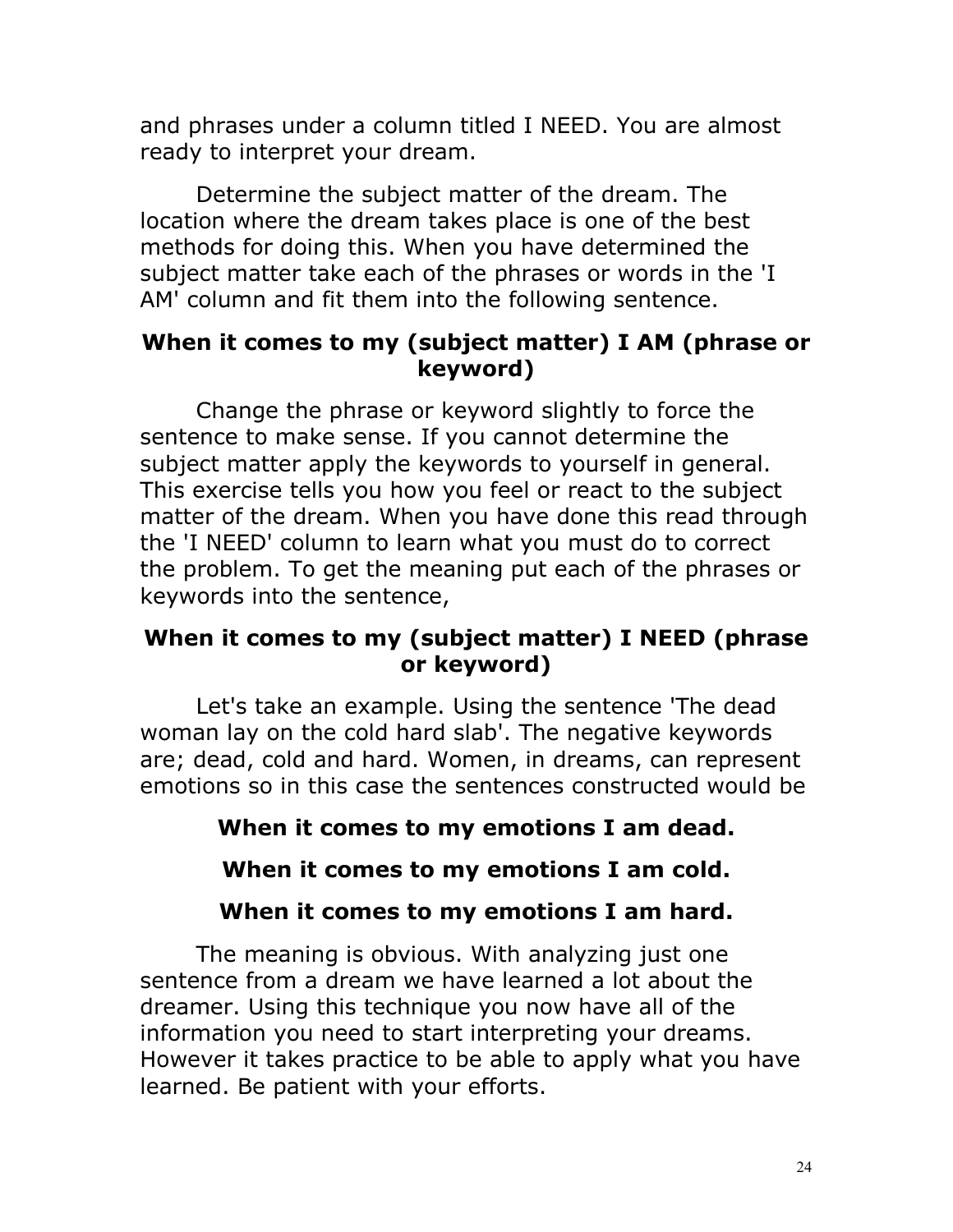Not all dream interpretations will be that cut and dried, but it is a way to remain objective when you are analyzing what your dreams mean and how best to put the messages they are conveying to good use in your life.

Keep in mind that Most dreams are  $*$  NOT  $*$ precognitive, and once one learns the subtle differences between a precognitive dream versus a regular dream, they are easily discernable and will put your mind at ease.

The first thing everyone should consider is the typical universal symbology of the dream images. For instance, death symbolizes the end of something that's ready for change, and a new beginning. Most people start out highly resistive to changes of any sort, and see any upcoming change in their life as something foreboding and scary. Death dreams are usually about change.

 The symbols and what they represent is the most fascinating part of dream interpretation. There are literally hundreds of them. We don't have the space to address ALL of them, but we will touch on some of the most recurring themes in dreams as well as the symbols of those dreams and what they mean.

# MOST COMMON DREAM IMAGES

One very important thing to keep in mind is to interpret symbols within the context of the dream they appear in, rather than piece by piece which would leave too much room for error. There are thousands of symbols, and it depends upon the context of one's own personal dream as to what they all mean for him/her.

Look at it this way...a dream is like a puzzle, and although there are several pieces that are quickly pieced together because they are so obvious, the puzzle isn't complete until all the pieces are placed together bit by bit. Then you have the complete picture...until then, you'll only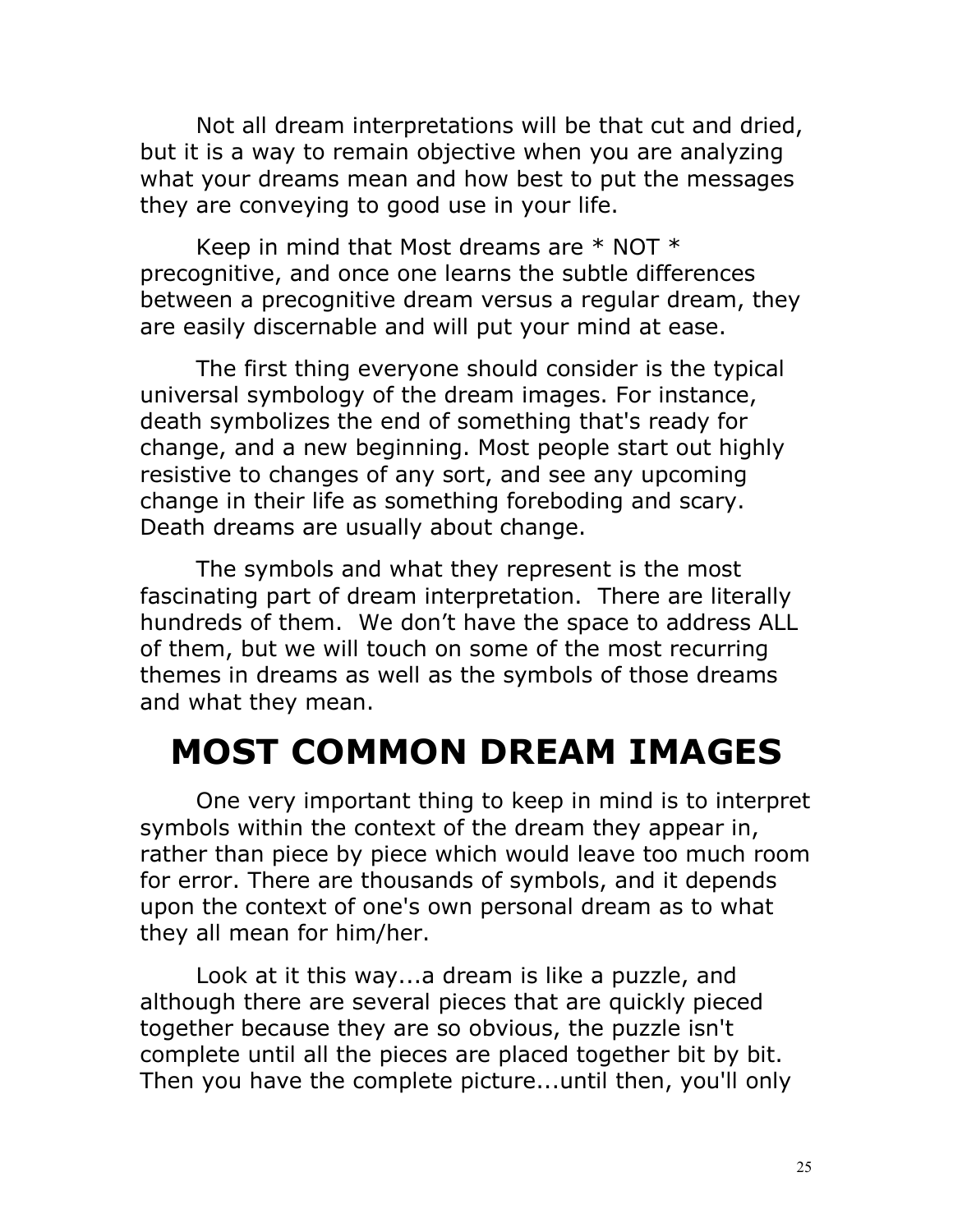have disjointed images that don't add up to anything coherent, and you'll still be confused.

So please remember that and try not to piecemeal a dream...it needs to be fully interpreted or it will most likely be totally wrong.

 Let's look at some of the more common dream images and what they could mean.

#### Teeth Falling Out

 This is probably the most prevalent dream image that people report. It is disturbing to them because it affects vanity and personal appearance – but only in the dream! a dream about one's teeth falling out usually symbolizes that the dreamer is having a challenge getting their voice heard, or feelings acknowledged.

This may be referring to their conversations with a particular person such as their significant other, boss, or friend; or can be generalized for people who are shy, to include almost everyone they come in contact with.

The dreamer needs to brush up on conversational skills, believe in the value of their own opinion, and learn how to be less intimidated by aggressive people, and become more assertive and make their voice heard. Once they do that, this dream (which is a common recurring dream) should evolve & show improvement...or disappear altogether.

Another theory is that dreams about your teeth reflect your anxiety about your appearance and how others perceive you. Sadly, we live in a world where good looks are valued highly and your teeth play an important role in conveying that image. Teeth are used in the game of flirtations, whether it is a dazzling and gleaming smile or affectionate necking. These dreams may stem from a fear of your sexual impotence or the consequences of getting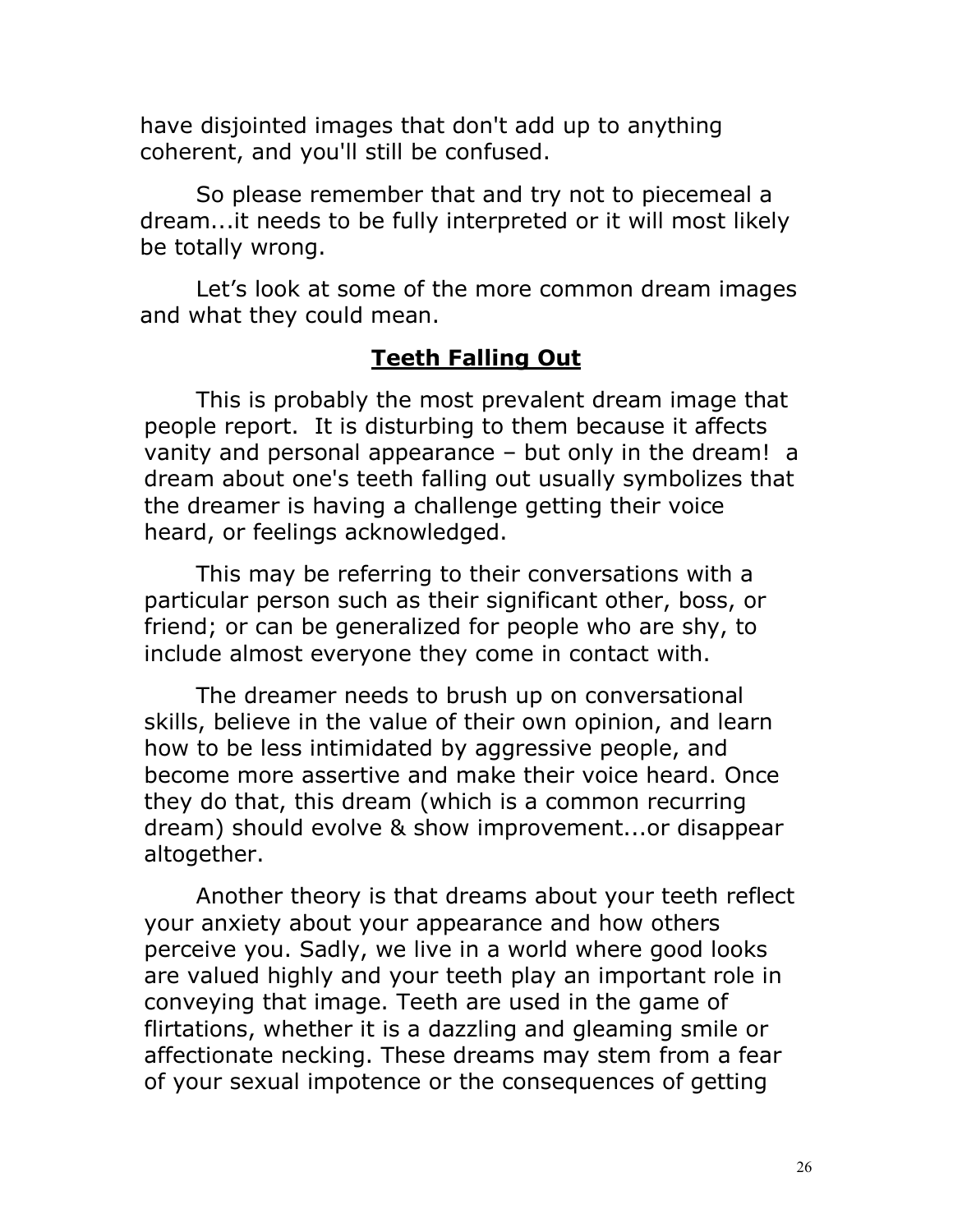old. Teeth are an important feature of our attractiveness and presentation to others. Everybody worries about how they appear to others. Caring about our appearance is natural and healthy.

There are cultural interpretations of this type of dream as well. A scriptural interpretation for bad or falling teeth indicate that you are putting your faith, trust, and beliefs in what man thinks rather than in the word of God. The bible says that God speaks once, yea twice in a dream or a vision in order to hide pride from us, to keep us back from the pit, to open our ears (spiritually) and to instruct and correct us.

 In the Greek culture, when you dream about loose, rotten, or missing teeth, it indicates that a family member or close friend is very sick or even near death.

 According to the Chinese, there is a saying that your teeth will fall out if you are telling lies.

 It has also been said that if you dream of your teeth falling out, then it symbolizes money. This is based on the old tooth fairy story. If you lose a tooth and leave it under the pillow, a tooth fairy would bring you money.

#### **Flying**

Dreams about flying usually represent freedom from the physical body, as we experience in sleep & while dreaming where we don't use our physical bodies but instead use our mental & spiritual bodies to experience our dreams. It's one of the first things people attempt to do when they gain control of their dreams and start lucid dreaming.

Everybody seems to have a natural inclination to want to fly, unless that is changed by a fear of flying due to a frightening incident in their waking lives. Flying  $=$  freedom;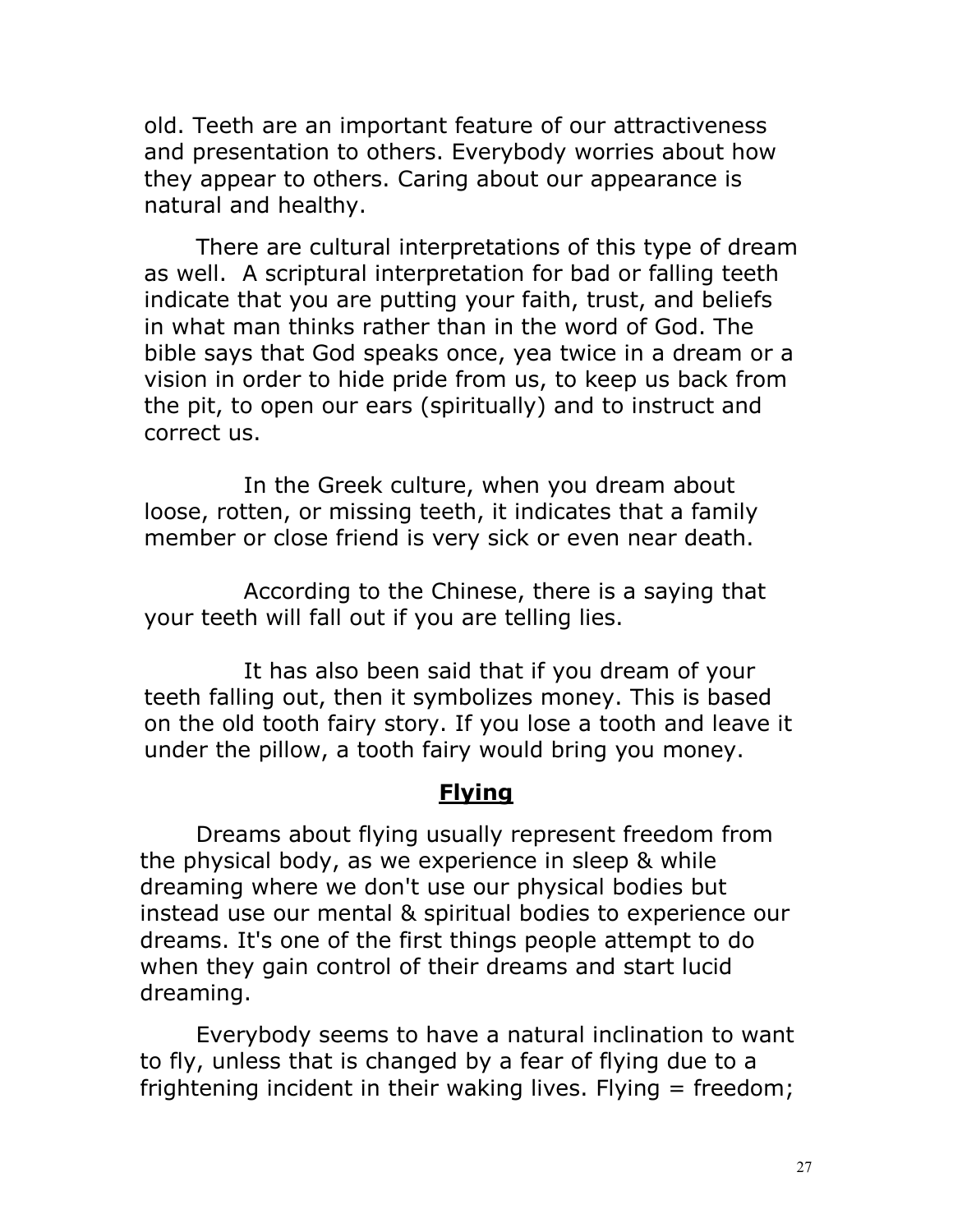either a desire for freedom, an "escape" from restraints in your physical life (like a mini-vacation for the mind) or any number of possibilities.

Tie it in with the context of your dream...what were you doing in your dream besides flying? How did it make you feel? Also, the type of flying here is the person flying on their own without an airplane or any aircraft at all. That would be a different symbol dealing with spiritual awareness, among other things.

Flying dreams fall under a category of dreams where you become aware that you are dreaming, known as lucid dreaming. Many dreamers have described the ability to fly in their dreams as an exhilarating, joyful, and liberating experience.

 If you are flying with ease and enjoying the scene and landscape below, then it suggests that you are on top of a situation. You have risen above something. It may also mean that you have gained a different perspective on things. Flying dreams and the ability to control your flight is representative of your own personal sense of power.

 Having difficulties staying in flight indicates a lack of power in controlling your own circumstances. You may be struggling to stay aloft and stay on course. Things like power lines, trees, or mountains may further obstruct your flight. These barriers represent a particular obstacle or person who is standing in your way in your waking life. You need to identify who or what is hindering you from moving forward.

 If you are feeling fear when you are flying or that you feel that you are flying too high then it suggests that you are afraid of challenges and of success.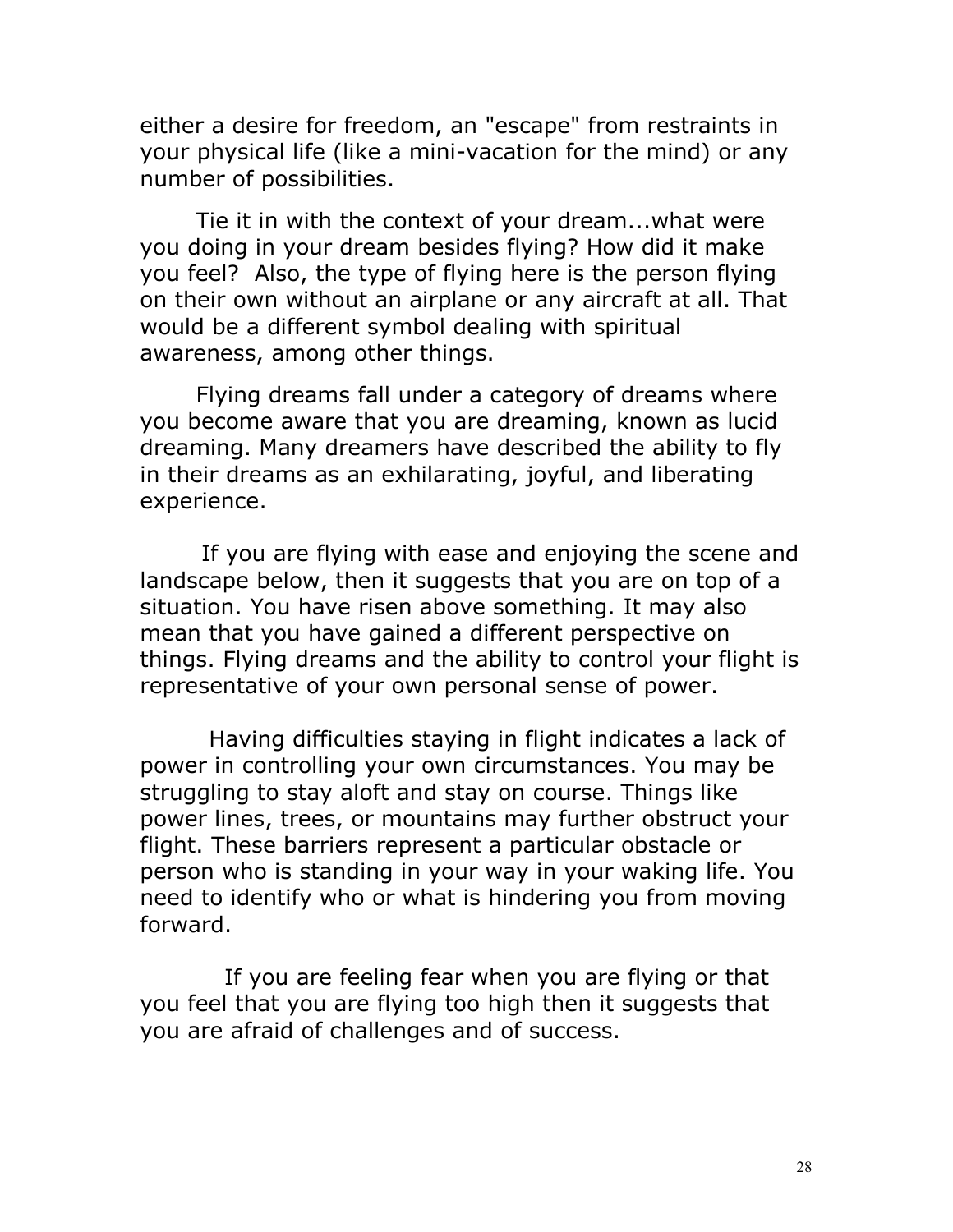In reality, we do not have the ability to fly. Thus such dreams may represent that which is beyond our physical limitations. In your mind, you can be anybody and do anything. Another way of interpreting flying dreams is that these dreams symbolize your strong mind and will. You feel undefeatable and nobody can tell you what you cannot do and accomplish. Undoubtedly these dreams leave you a great sense of freedom.

### Being Caught In A Tornado

This symbol points to emotional turmoil, as in a "whirlwind of emotions"; and/or rapid or sudden changes in your life. It is a sign to "get a grip" on what is possibly spinning out of control & deal more effectively with your emotions. Meditation and finding some private "think time" for yourself would be a good idea.

### Being Naked

Dreaming that you are completely or partially naked is very common. Nudity symbolizes a variety of things depending on your real life situation.

 Becoming mortified at the realization that you are walking around naked in public is often a reflection of your vulnerability or shamefulness. You may be hiding something and are afraid that others can nevertheless see right through you. Metaphorically clothes are a means of concealment. With clothes, you can hide your identity or be someone else. But without them, everything is hanging out for all to see. You are left without any defenses.

The dream may telling you that you are trying to be something that you really are not. Or that you are fearful of being ridiculed and disgraced. If you are in a new relationship, you may have some fears or apprehension in revealing your true feelings.

Nudity also symbolizes being caught off guard.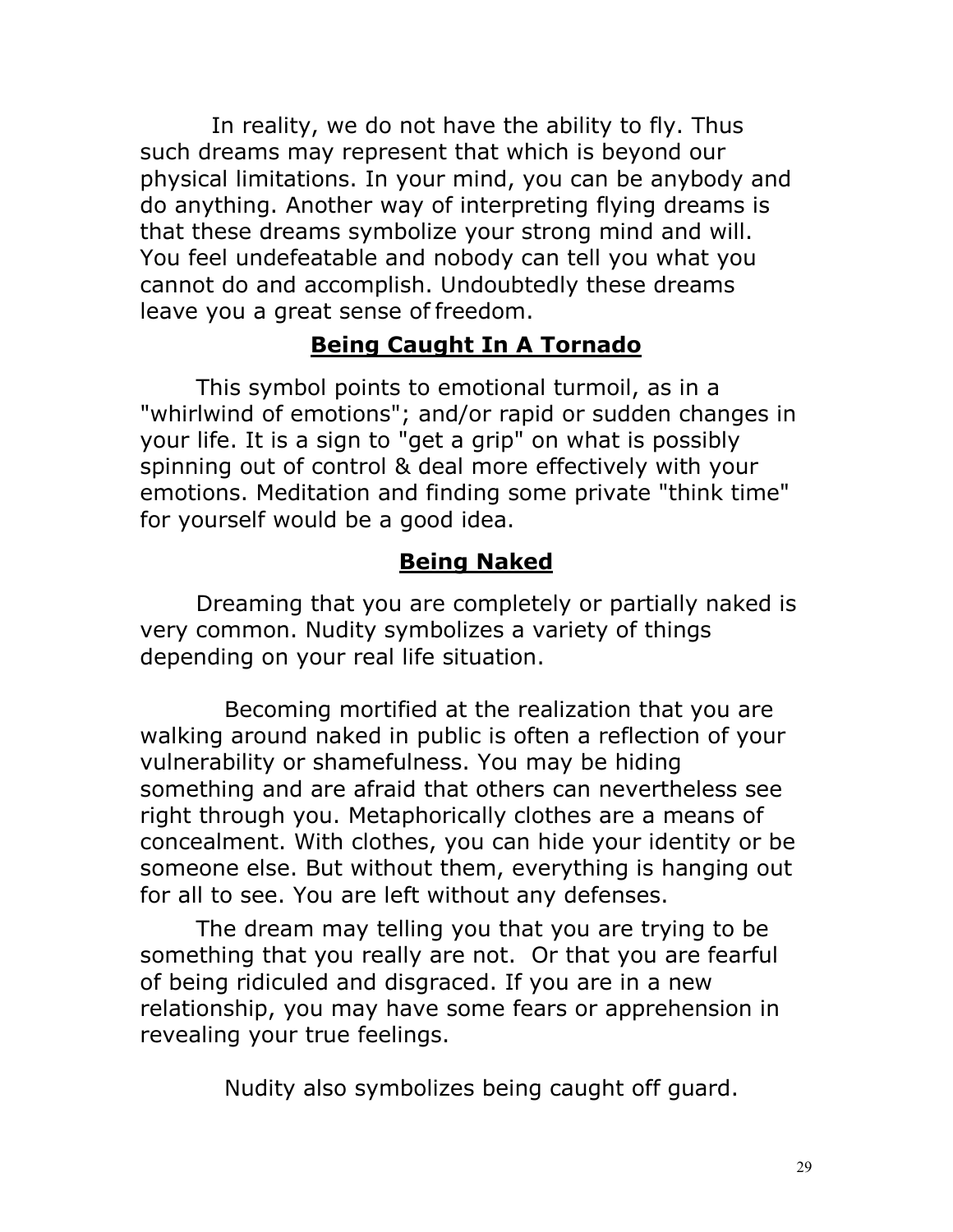Finding yourself naked at work or in a classroom, suggests that you are unprepared for a project at work or school. You may be uninformed in making a well-formed decision. With all eyes on you, you have this fear of having some deed brought to public attention. You fear that people will see through your true self and you will be exposed as a fraud or a phony.

 Many times, when you realize that you are naked in your dream, no one else seems to notice. Everyone else in the dream is going about their business without giving a second look at your nakedness. This implies that your fears are unfounded; no one will notice except you. You may be magnifying the situation and making an issue of nothing. On the other hand, such dreams may mean your desire (or failure) to get noticed.

 For a small percentage of you, dreaming that you are proud of your nakedness and show no embarrassment or shame, then it symbolizes your unrestricted freedom. You have nothing to hide and are proud of who you are. The dream is about a new sense of honesty, openness, and a carefree nature.

### Being Chased

 Chase dreams often stem from feelings of anxiety in your walking life. The way we respond to anxiety and pressure in real life is typically manifested as a chase dream. Running is an instinctive response to physical threats in our environment.

 Often in these dream scenarios, you are being pursued by some attacker, who wants to hurt or possibly kill you. You are running away, hiding, or trying to outwit your pursuer.

 Chase dreams may represent your way of coping with fears, stress or various situations in your waking life. Instead of confronting the situation, you are running away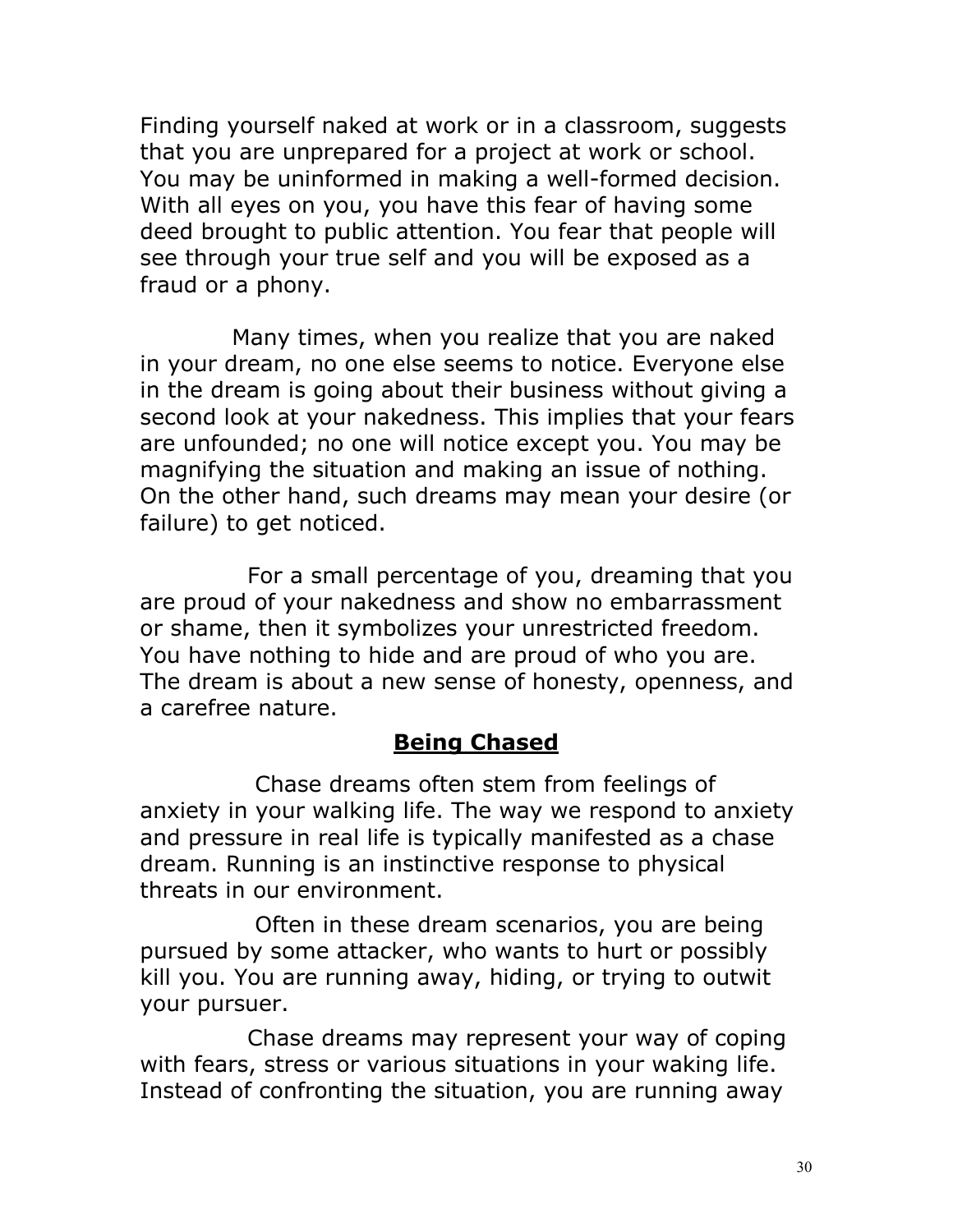and avoiding it. Ask yourself who is the one chasing you and you may gain some understanding and insight on the source of your fears and pressure.

 The pursuer or attacker who is chasing you in your dream may also represent a part of yourself. Your own feelings of anger, jealousy, fear, and possibly love, can assume the appearance of threatening figure. You may be projecting these feelings onto the unknown chaser. Next time you have a chase dream, turn around and confront your pursuer. Ask them why they are chasing you.

 One may be consumed by their own anger, jealousy, love, or self-destructive behavior. For example, you may be drinking too much or exhibiting open hostility toward others around you. You may subconsciously be threatened by these actions which have been jeopardizing your relationships and/or career. Your dreams are a way of calling attention to these self-destructive actions.

 A more direct analysis of chase dreams is the fear of being attacked. Such dreams are more common among women than men, who may feel physically vulnerable in the urban environment. These dreams are inspired by fears of violence and sexual assault in which we are so over-exposed from the media. The violence that the media portrays magnifies our fears and how at risk we all are.

### Falling

Falling dreams are another theme that is quite common in the world of dreams. As we said earlier, contrary to a popular myth, you will not actually die if you do not wake up before your hit the ground during a fall.

 As with most common dream themes, falling is an indication of insecurities, instabilities, and anxieties. You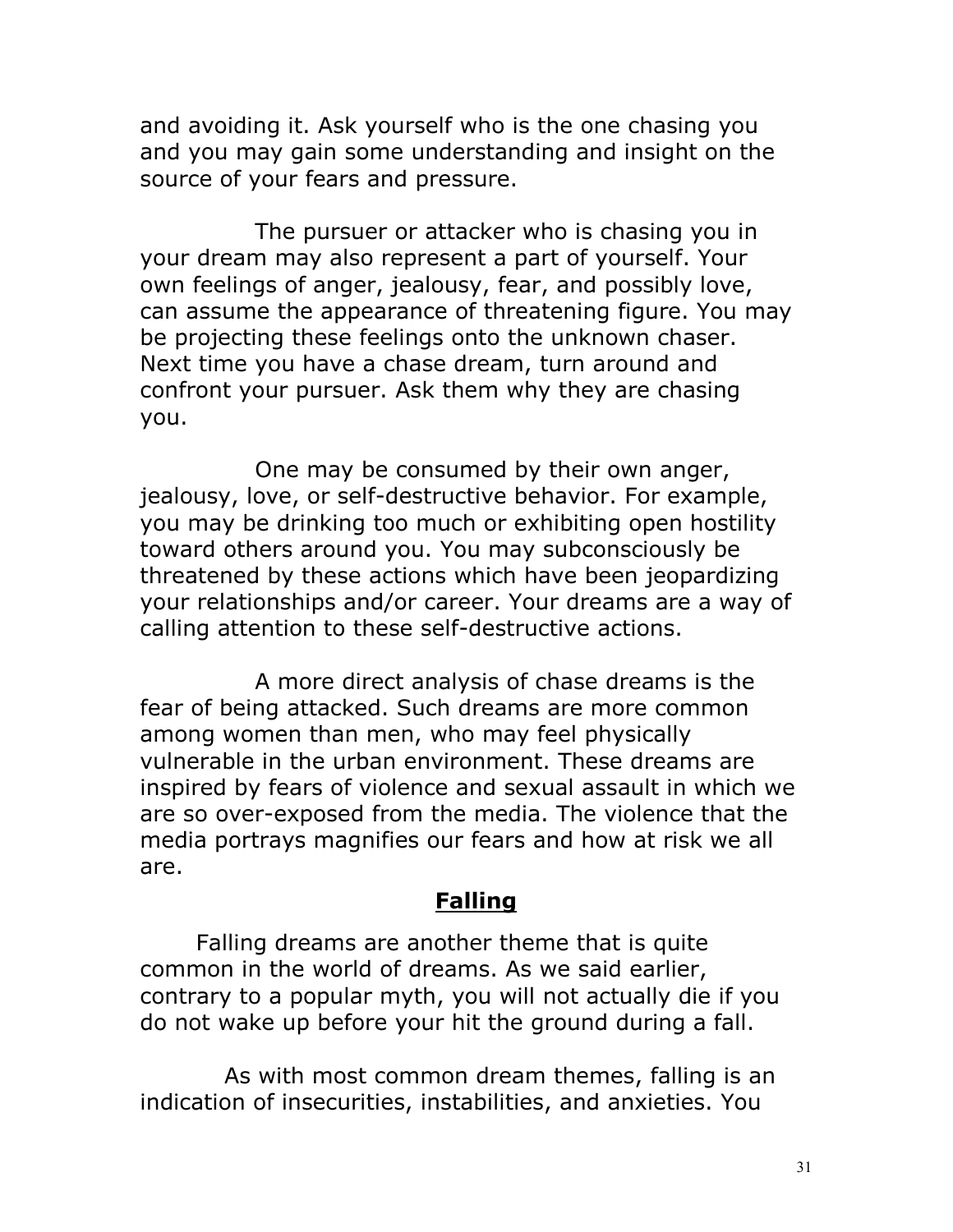are feeling overwhelmed and out of control in some situation in your waking life.

This may reflect the way you feel in your relationship or in your work environment. You have lost your foothold and can not hang on or keep up with the hustle and bustle of daily life. When you fall, there is nothing that you can hold on to. You more or less are forced toward this downward motion without any control. This loss of control may parallel a waking situation in your life.

 Falling dreams also often reflect a sense of failure or inferiority in some circumstance or situation. It may be the fear of failing in your job/school, loss of status, or failure in love. You feel shameful and lack a sense of pride. You are unable to keep up with the status quo or that you don't measure up.

 According to Freudian theory, dreams of falling indicate that you are contemplating giving into a sexual urge or impulse. You may be lacking indiscretion.

 Falling dreams typically occur during the first stage of sleep. Dreams in this stage are often accompanied by muscle spasms of the arms, legs, and the whole body. These sudden contractions, also known as myclonic jerks. Sometimes when we have these falling dreams, we feel our whole body jerk or twitch and we awaken from this jerk. It is thought that this jerking action is part of an arousal mechanism that allows the sleeper to awaken and become quickly alert and responsive to possible threats in the environment.

 According to biblical interpretations, dreams about falling have a negative overtone and suggest that man is acting and walking according to his own way of thinking and not those of the Lord.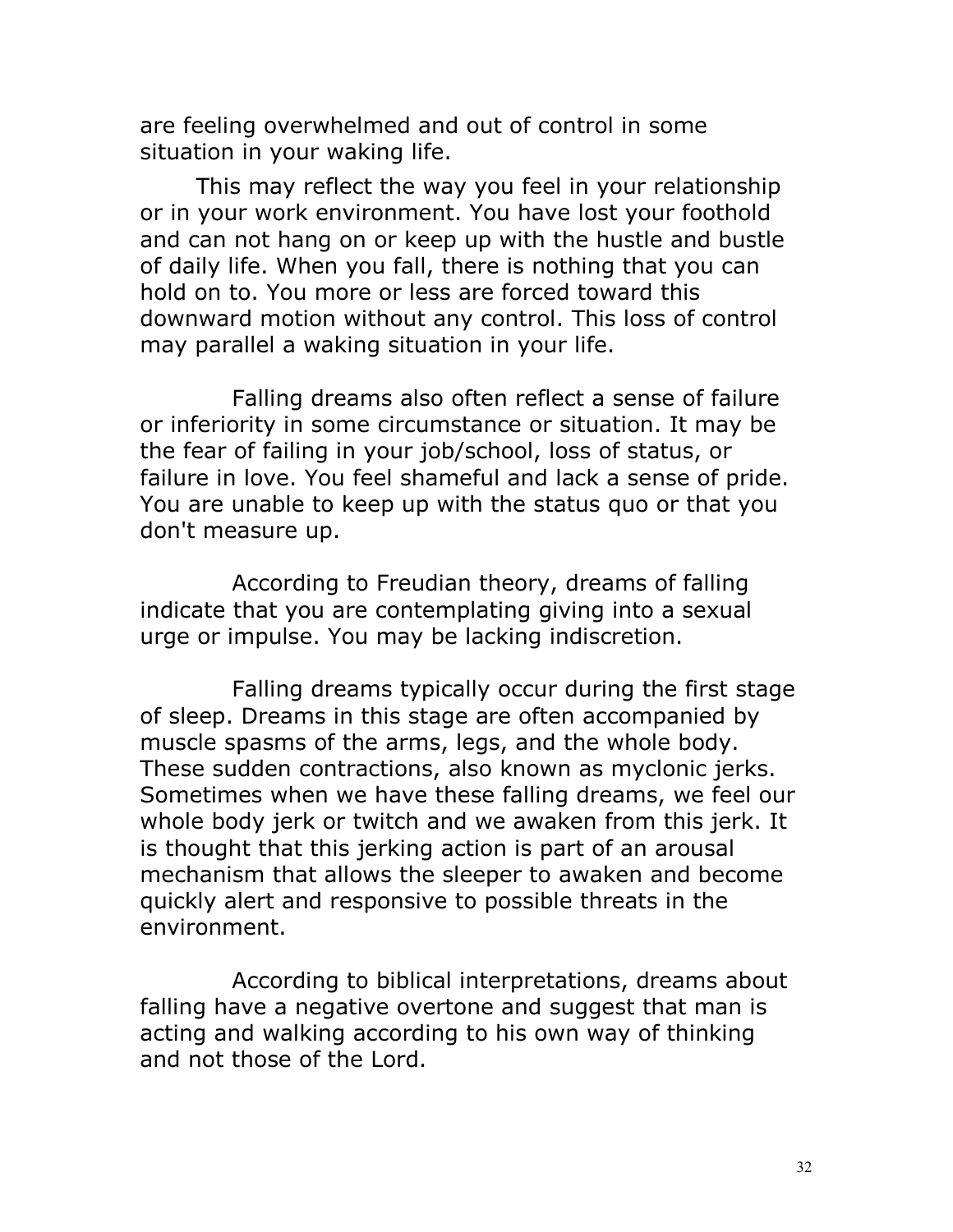#### Taking An Exam or Test

To dream that you are taking an exam indicates that you are being put to the test or being scrutinized in some way. Such dreams highlight your feelings of being anxious and agitated. You may find that you cannot answer any of the questions on the test or that the test is in some foreign language.

Is time running out and you find that you can not complete the exam in the allowed time? Or are you late to the exam? Does your pencil keep breaking during the exam? Such factors contribute to you failing this test.

These dreams usually have to do with your selfesteem and confidence or your lack of. You are worried that you are not making the grade and measuring up to other people's expectations of you. You may also experience the fear of not being accepted, not being prepared, or not being good enough. You feel nervous, insecure and tend to believe the worst about yourself.

 These dreams also suggest that you may feel unprepared for a challenge. Rarely, are these dreams about the content of the test, but rather the process and how you are feeling during the exam taking process. Generally, you feel distressed and frustrated. These feelings may parallel how you are feeling in a particular challenge or situation in your waking like.

 Dreams of this nature are also an indication that you are being judged and this dream is a signal for you to examine an aspect of yourself that you may have been neglecting and need to pay attention to. You may harbor some guilt because of your neglect in preparation for a school exam, meeting, business project, or some challenge. Most of the time people who have such dreams are unlikely to fail a test in real life. This dream goes back to their fear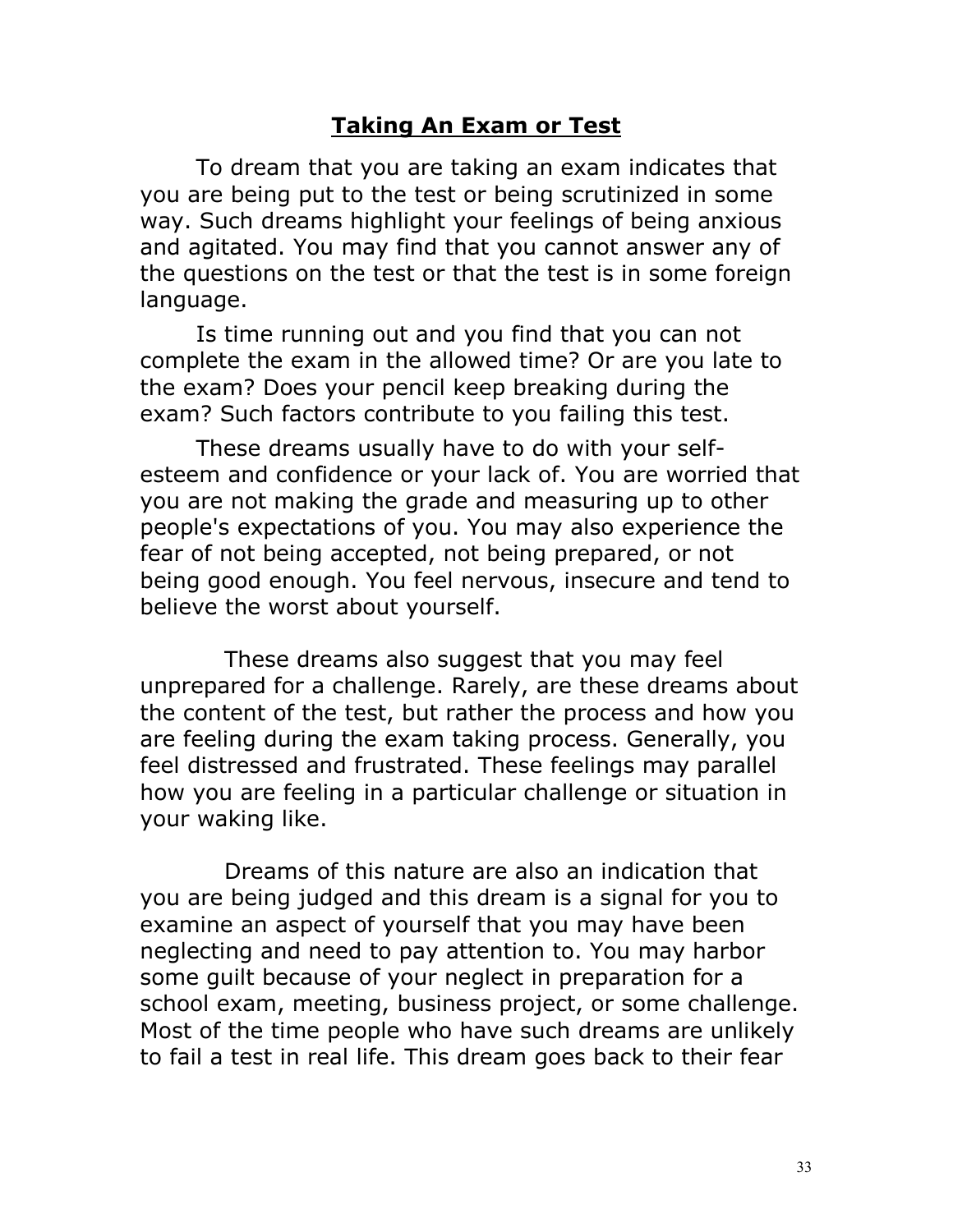and own anxiety that they may not meet other's standards of them. They are afraid to let others down.

 Now let's look at some specific symbols that appear in dreams and what they might mean.

## DREAM SYMBOLS

#### Animals

To see animals in your dream represents your own physical characteristic, primitive desires, and sexual nature, depending on the qualities of the particular animal. Animals symbolize the untamed and uncivilized aspects of who you are. Thus, to dream that you are fighting with an animal signifies a hidden part of yourself that you are trying to reject and push back into your subconscious. Refer to the specific animal in your dream.

To dream that animals can talk, represents superior knowledge. Its message is often some form of wisdom. Alternatively, a talking animal denotes your potential to be all that you can be.

To dream that you are saving the life of an animal, suggests that you are successfully acknowledging certain emotions and characteristics represented by the animal. The dream may also stem from feelings of inadequacy or being overwhelmed.

To see lab animals in your dream, suggests that an aspect of yourself is being repressed. You feel that you are not able to fully express your desires and emotions. Alternatively, it suggests that you need to experiment with your fears, choices, and beliefs. Try not to limit yourself.

#### People

Every person that appears in a dream is supposed to represent an aspect of ones self, and not actually be about that other person at all; rather, it is a quality or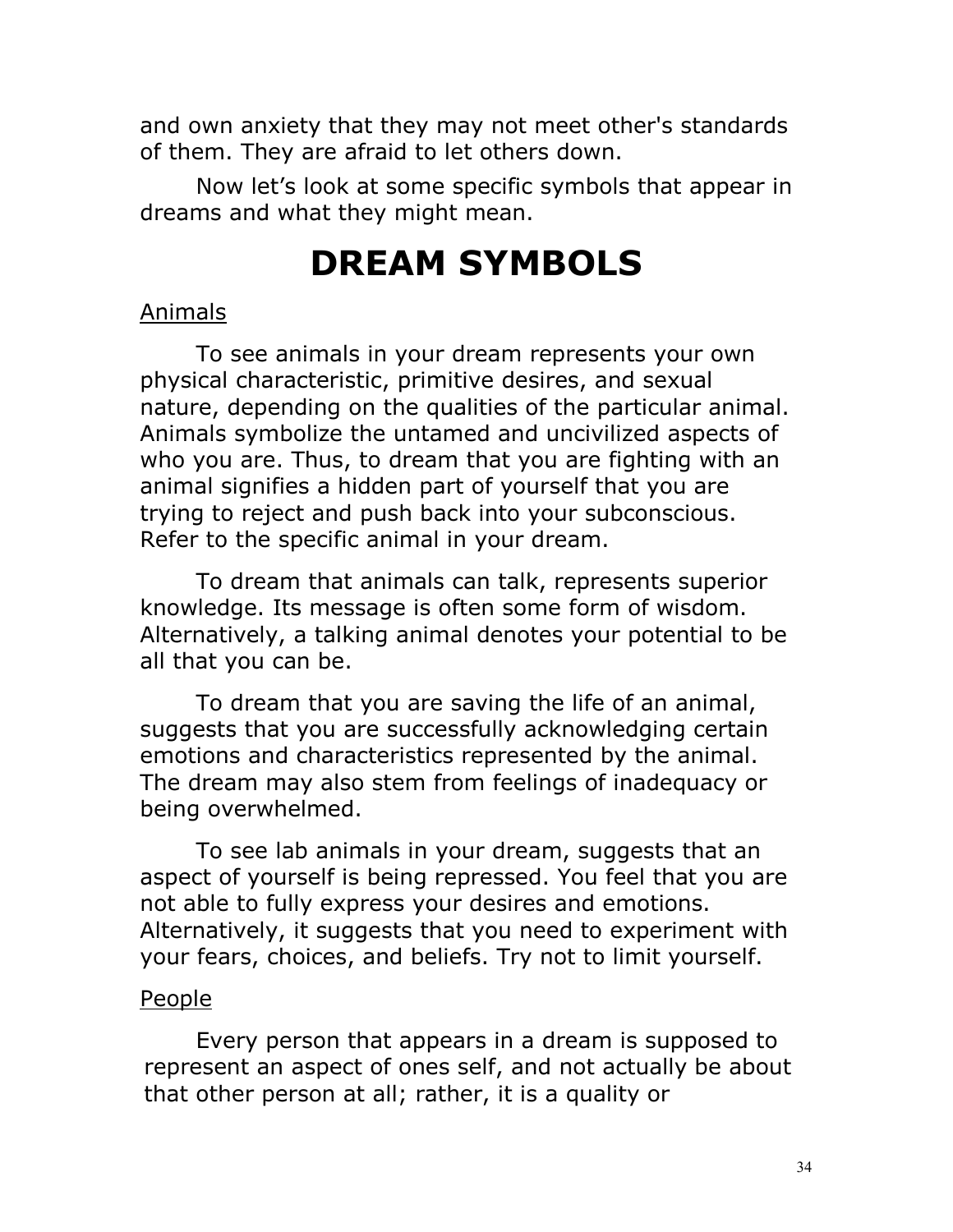characteristic about that person that your dream is focusing on, and how it applies to YOU.

Try to think about what aspect(s) this could be. It can be something you admire and wish to emulate and incorporate into your own personality, or it could be a more negative characteristic that you may dislike intensely in your waking life, but which is telling you something about yourself and your beliefs, judgments, & attitude.

It could be a call to alter your thinking in some manner, in order to be more open-minded and accepting of this aspect in their and your own personality, because it is hampering your spiritual growth & making life harder for yourself.

The other person in your dream is always mirroring something back to you about YOURSELF. Try to discover what that something is, and go from there. Once you get it through your head that the other person's appearance in your dream is NOT about them, but really about YOU, then you will get much more successful interpreting your own dreams. This takes constant reinforcing--I still find myself wanting to think it's about that other person instead of me. The only exception I know of is if the dream is precognitive.

#### Babies or Pregnancy

To dream that you are pregnant, symbolizes an aspect of yourself or some aspect of your personal life that is growing and developing. You may not be ready to talk about it or act on it. This may also represent the birth of a new idea, direction, project or goal.

To dream that you are pregnant with the baby dying inside of you suggests that a project you had put a lot of effort into is falling apart and slowly deteriorating. Nothing works out the way you want it to.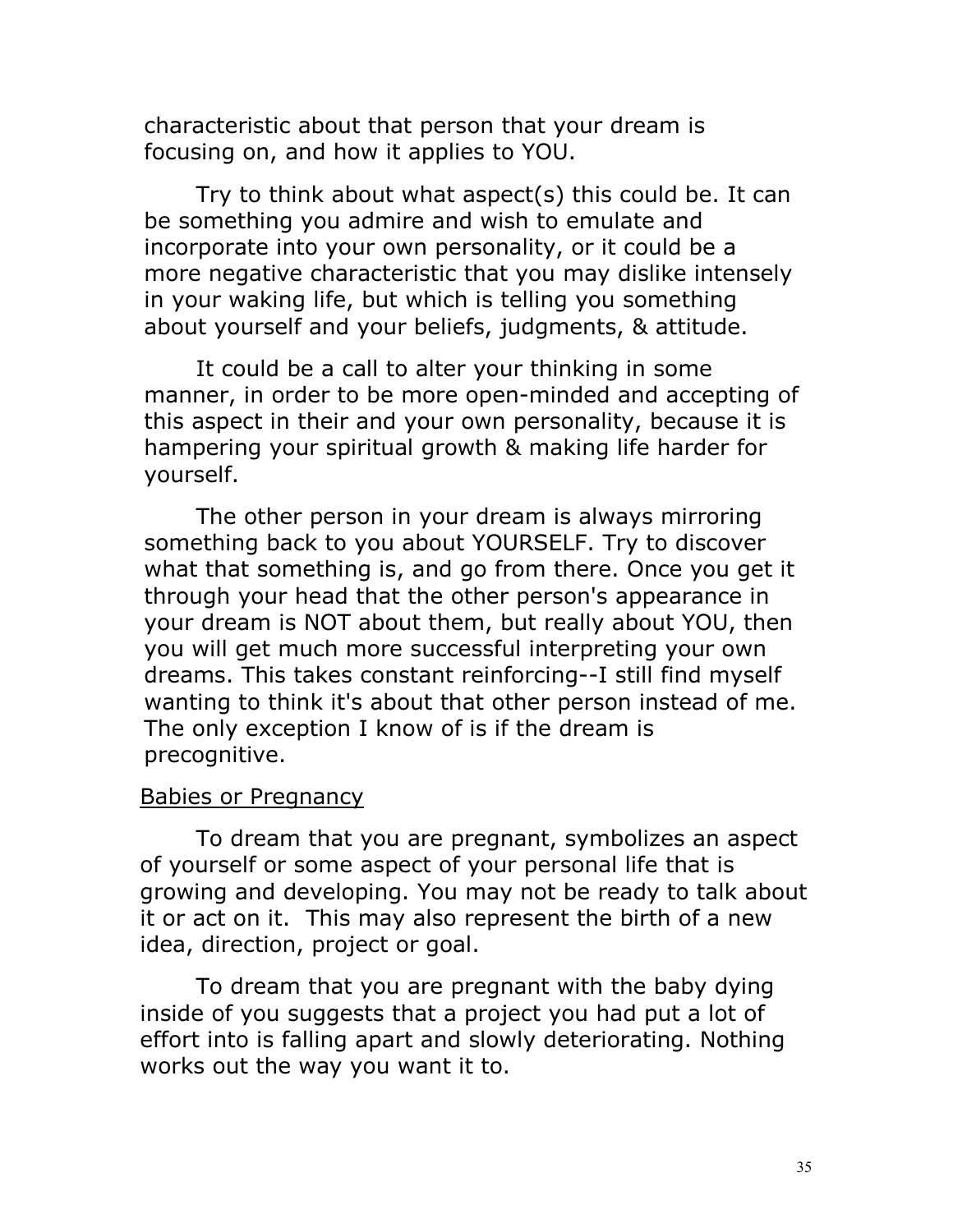If you are pregnant and having this dream then it represents your anxieties about the pregnancy. In the first trimester, your dreams usually consist of tiny creatures, fuzzy animals, flowers, fruit and water.

In the second trimester, your dreams will reflect your anxiety about being a good mother and concerns about possible complications with the birth. Dreams of giving birth to a non-human baby are also common during this period of the pregnancy. Finally, in the third trimester, you will tend to dream about your own mother.

For a man to dream that he got a girl pregnant, forewarns that his indiscriminate sexual activities may come back to haunt him

To see a baby in your dream signifies innocence, warmth and new beginnings. Babies may symbolize something in your own inner nature which is pure, vulnerable, and/or uncorrupted. Babies may represent an aspect of yourself that is vulnerable and helpless. If you dream that you forgot you had a baby, then it suggests that you are trying hide your own vulnerabilities; You do not want to let others know of your weaknesses.

If you dream that you are on your way to the hospital to have a baby, then it signifies your issues of dependency and your desire to be completely care for. Perhaps you are trying to get out of some responsibility. If you are pregnant, then a more direct interpretation may simply mean that you are experiencing some anxieties of making it to the hospital when the time comes.

To dream of a crying baby, is indicative of a part of yourself that is deprived of attention and needs some nurturing. Alternatively, it represents your unfulfilled goals and a sense of lacking in your life.

To dream about a starving baby, represents your dependence on others. You are experiencing some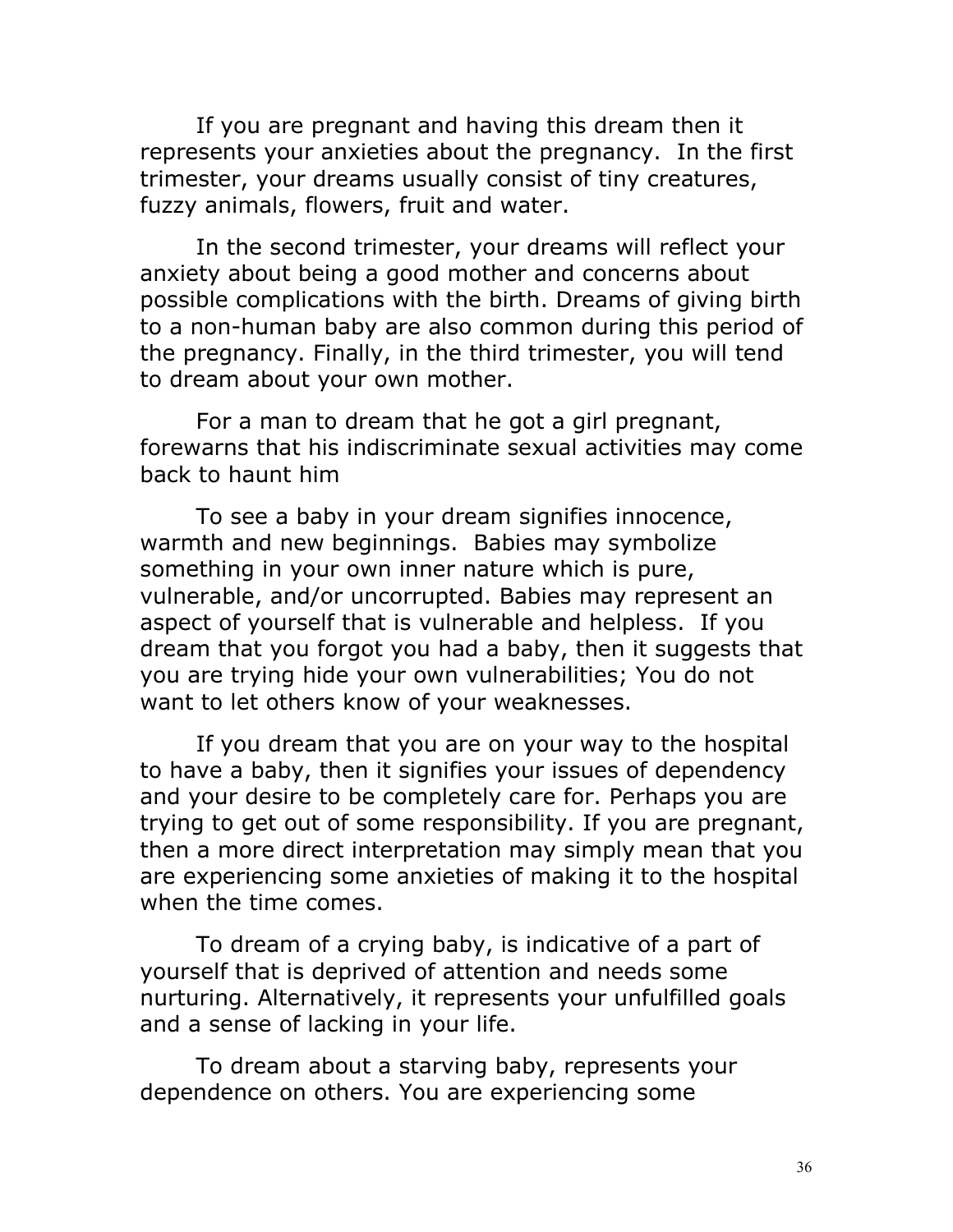deficiency in your life that needs immediate attention and gratification.

To dream of an extremely small baby, symbolizes your helplessness and your fears of letting others become aware of your vulnerabilities and incompetence. You may be afraid to ask for help and as a result tend to take matters into your own hands.

To see a dead baby in your dream, symbolizes the ending of something that is part of you.

To dream that you are dipping a baby in and out of water signifies regression. You are regressing to a time where you had no worries and responsibilities. Alternatively, it is reminisce of when the baby is in the fetus and in its comfort zone. In fact, some expectant mothers even give birth in a pool, because the environment in the water mimics the environment in the uterus. It is less traumatic for the baby as it emerges into the world. So perhaps the dream is your search for your own comfort zone.

#### Sex

To dream about sex, refers to the psychological completion and the integration of contrasting aspects of the Self. You need to be more receptive and incorporate aspects of your dream sex partner into your own character. Alternatively and a more direct interpretation of the dream, may be your libido's way of telling you that it's been too long since you have had sex. It may indicate repressed sexual desires and your needs for physical and emotional love.

To dream about sex with someone other than your spouse or significant other, suggests dissatisfaction with the physical side of your relationship. On the other hand, it may be harmless fantasy. In such situations, you may find that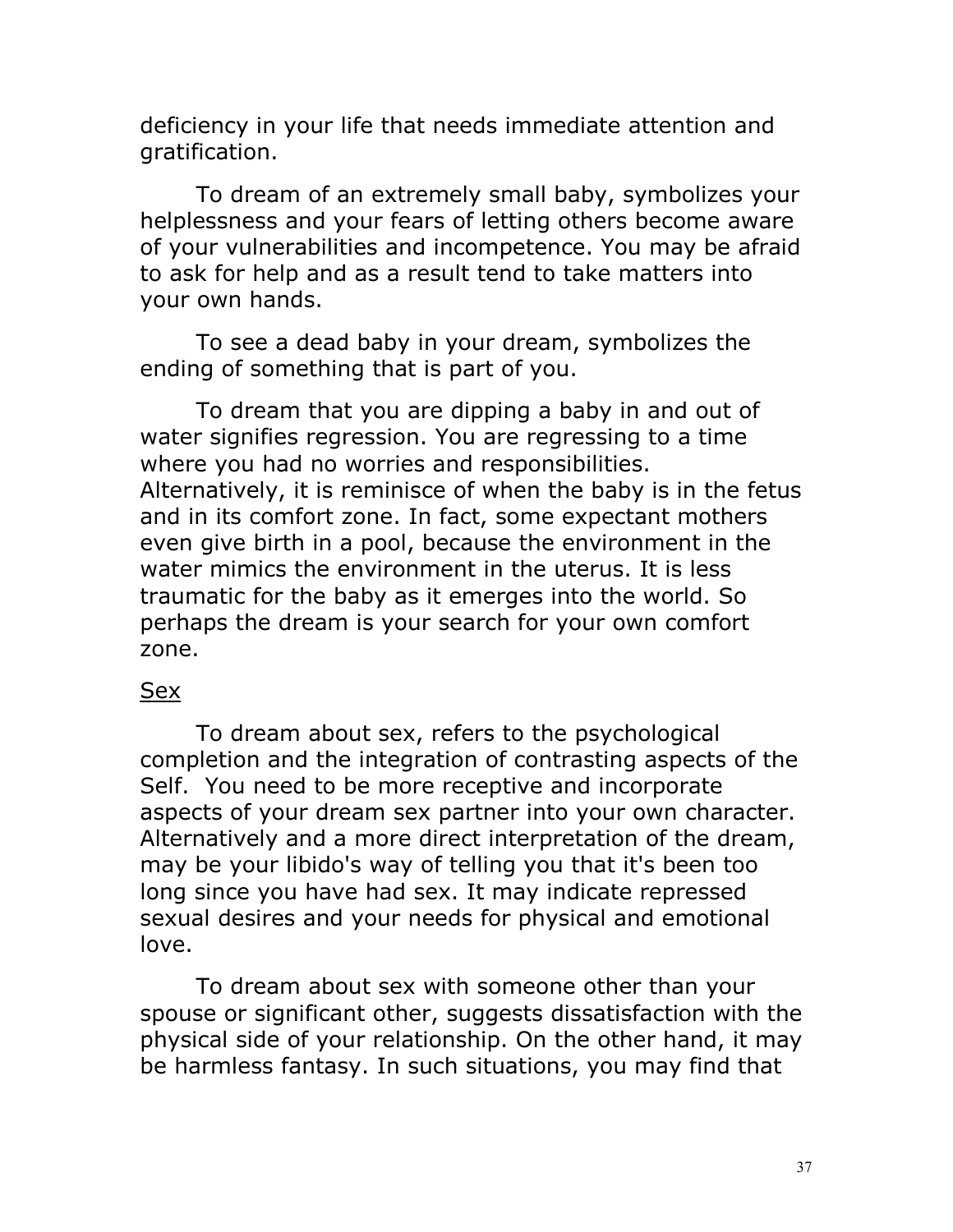you are less inhibited sexually and you can even bring that sense of adventure to your existing relationship.

To dream that you are having sex with an ex or someone who is not your current mate, denotes your reservations about embarking in a new relationship or situation. You may feel nervous about exposing yourself or currently feel a resurgence of those old emotions and feelings that you felt back when you and your ex were together.

Believe it or not, it is not uncommon for people approaching their wedding to experience especially erotic adventures with partners other than their intended spouses. This may be due to the intensity of your sexual passion with your fiancé. It also relates to the new roles that you will be taking on and the uncertainty that that may bring.

If you are heterosexual and you dream that you are having sex with someone of the same sex, signifies not necessarily homosexual desire, but an expression of greater self love and acceptance. You need to be in better touch of your feminine or masculine side.

To dream that you are the opposite sex, suggests that you exhibit or need to incorporate those qualities of the opposite sex. Ask yourself, how do you feel being a man or a woman? In what ways can you incorporate those feelings into your waking life?

#### **Snakes**

Snakes are complicated dream symbols and have both positive and negative meanings.

To see a snake or be bitten by one in your dream signifies hidden fears and worries that are threatening you. Your dream may be alerting you to something in your waking life that you are not aware of or that has not yet surfaced. The snake may also be seen as phallic and thus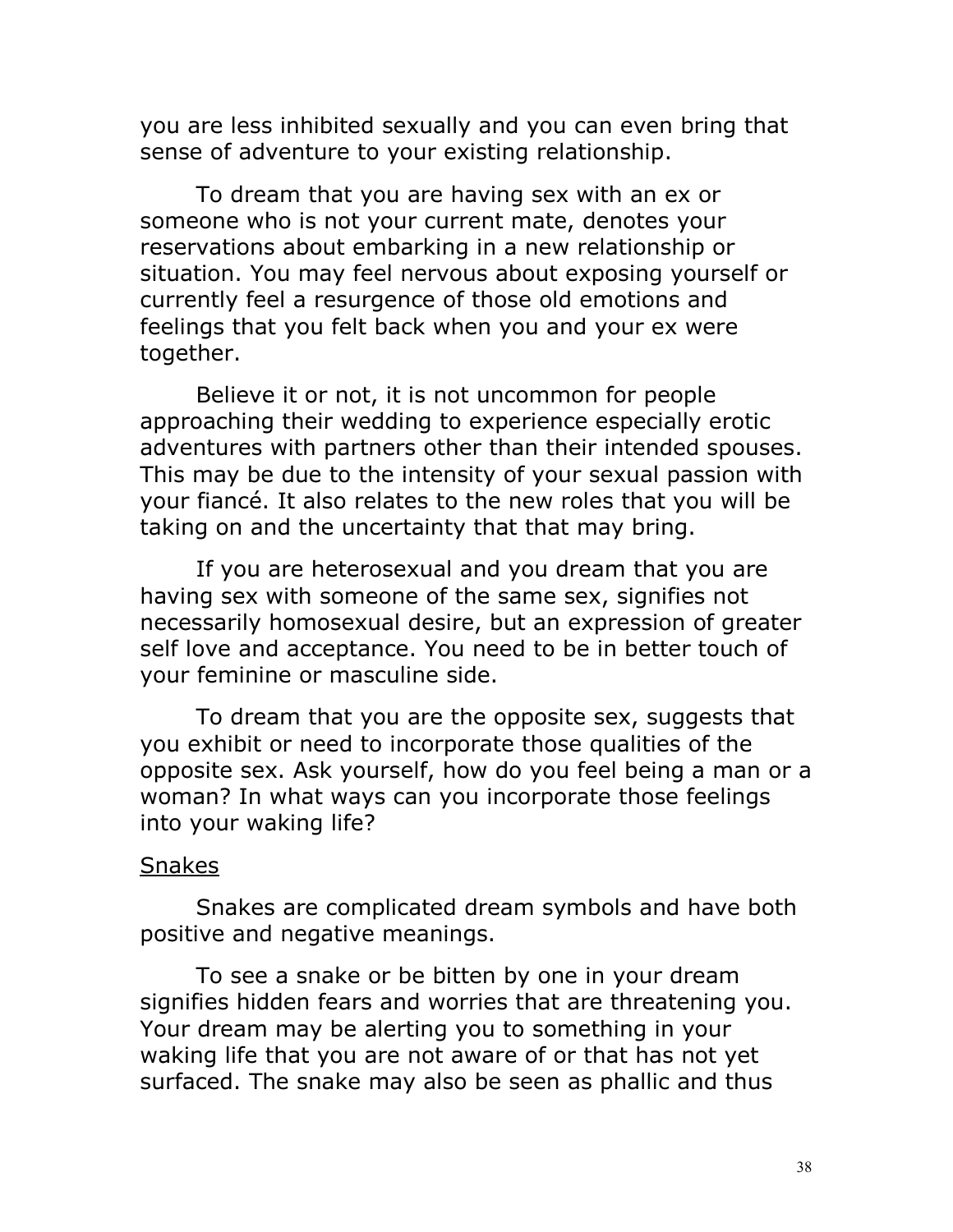symbolize dangerous and forbidden sexuality. The snake may also refer to a person around you who is callous, ruthless, and can't be trusted. As a positive symbol, snakes represent transformation, knowledge and wisdom. It is indicative of self-renewal and positive changes.

Snakes can also represent primal energy, temptation and evil. These could be the thoughts and feelings you may be trying to suppress. In constantly suppressing your feelings, over time it will overflow to the point where you are forced to confront them.

#### Fire

Depending on the context of your dream, to see fire in your dream can symbolizes destruction, passion, desire, illumination, transformation, enlightenment, or anger. It may suggest that something old is passing and something new is entering your life. Your thoughts and views are changing. In particular, if the fire is under control or contained in one area, it is a metaphor of your own internal fire and inner transformation. It also represents your drive and motivation.

To dream of that you are being burned by fire, indicates that your temper is getting out of control. Some issue or situation is burning you up inside.

To dream that a house is on fire indicates that you need to undergo some transformation. If you have recurring dreams of your family house on fire, then it suggests that you are still not ready for the change or that you are fighting against the change. Alternatively, it highlights passion and the love of those around you.

To dream that you put out a fire signifies that you will overcome your obstacles in your life through much work and effort.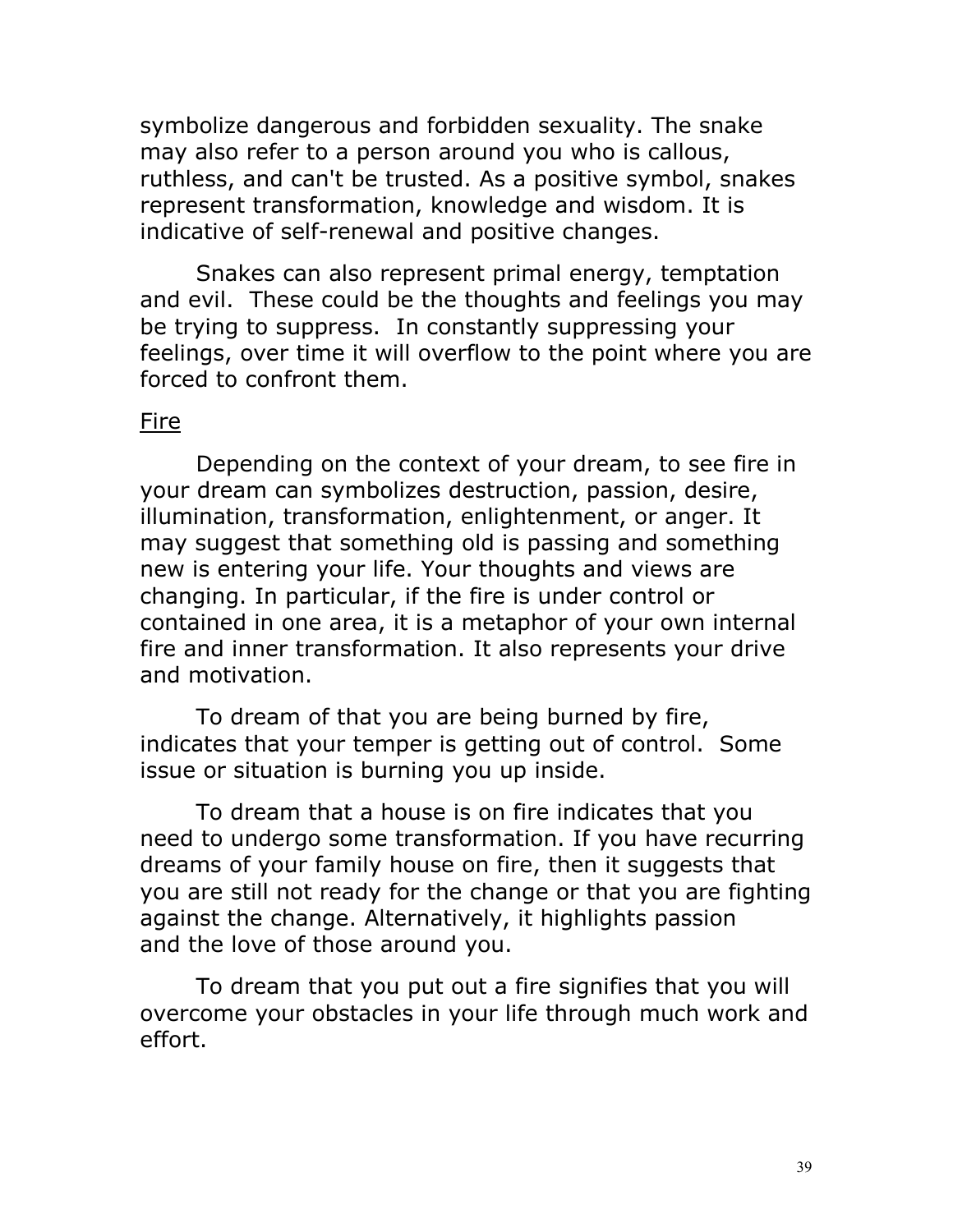#### Trains

To see a train in your dream represents conformity and go along with what everyone else is doing. You have the need to do things in an orderly and sequential manner. In particular, if you see a freight train, then it refers to the burdens and problems that you are hauling around.

To dream that you are on a train, is symbolic of your life's journey and suggests that you are on the right track in life and headed for the right direction. Alternatively, you have a tendency to worry needlessly over a situation that will prove to work out in the end.

To see or dream that you are in a train wreck, suggests chaos. The path towards achieving your goals is not going according to the way you planned it out. Or you may be lacking self-confidence and having doubt in your ability to reach your goals.

To dream that you are the engineer signifies that you are in complete control of a particular situation in your waking life.

To dream that you miss a train denotes missed opportunities or nearly escaping your death.

#### Driving

To dream that you are driving a vehicle signifies your life's journey and your path in life. The dream is telling of how you are moving and navigating through life.

If you are driving and cannot see the road ahead of you, then it indicates that you do not know where you are headed in life and what you really want to do with yourself. You are lacking direction and goals. If you are driving on a curvy road, then it indicates that you are having difficulties in achieving your goals and the changes associated with it.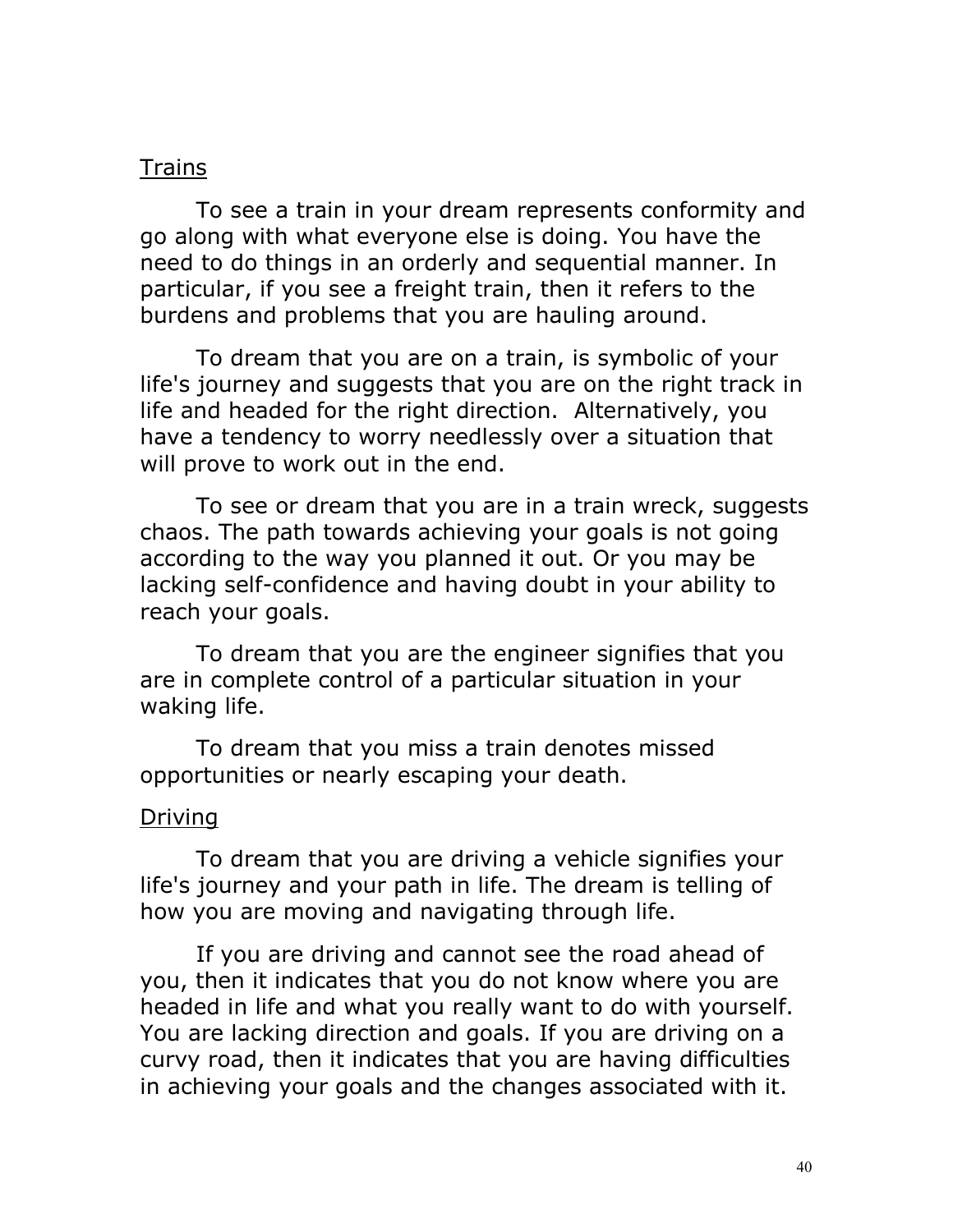To dream that someone else is driving you represents your dependence on the driver. You are not in control of your life and following the goals of others instead of your own. If you are driving from the passenger side of a car, then it suggests that you are trying to gain control of the path that your life is taking. You are beginning to make your own decisions.

To dream that you are driving a cab or bus symbolizes menial labor with little opportunities for advancement.

To dream that you are driving a car in reverse suggests that you are experiencing major setbacks in your goals. In particular, if you drive in reverse into a pool of water, then it means that you emotions are literally holding you back.

To dream that you are driving drunk indicates that your life is out of control. Some relationship or somebody is dominating you.

To dream that you drive off a mountain road suggests that the higher you climb in life, the harder it is to stay at the top. You feel that your advanced position is a precarious one. It takes hard work to remain at the top. You may also feel that you are not able to measure up to the expectations of others.

Seeing a wreck in your dream represents obstacles and barriers toward your goals. You feel that you are being held back or that you are not making any progress.

The car or vehicle itself is supposed to symbolize you in your waking life, in your physical body. Your physical body is used by the soul pretty much like we use a car...it's driven for awhile and we give it gas/nourishment & repairs as needed until it stops running, and then we go back home.

Pay attention to your car, which symbolizes your physical body. Are you behind the wheel, or is someone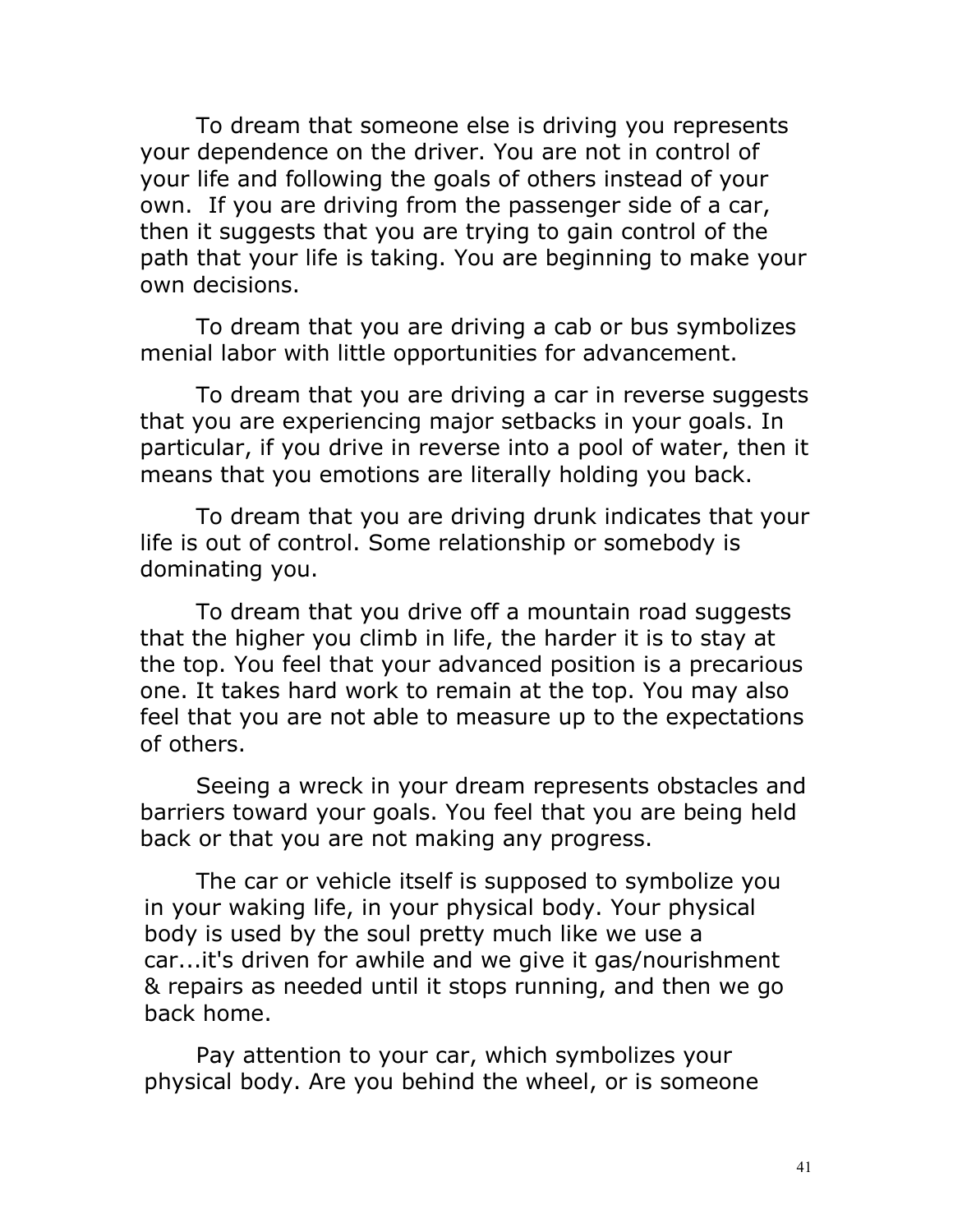else in control? You want to be in charge of your life, naturally. What is the color & condition of this vehicle? Do you seem to be driving it the right way, on a safe road in good condition, or is the road rocky, winding, or suddenly ends at a cliff? That would signal you need redirection.

The bigger the vehicle, the more energy you may be successfully using for your daily lessons, depending on the context of your dream. Note all clues as to how you are faring, and make adjustments accordingly.

#### Ex-Partners

To dream about your ex-boyfriend/girlfriend or exhusband/wife or that you and your ex got back together again, suggests that something or someone in your current life that is bringing out similar feelings you felt during the relationship with your ex.

The dream may be a way of alerting you to the same or similar behavior in a current relationship. What you learn from that previous relationship may need to be applied to the present one so that you do no repeat the same mistake. Alternatively, past lovers often highlight the positive experiences you had with that person.

In particular, to see your ex-husband/wife in your dream indicates that you are finding yourself in a situation that you do not want to be in. It suggests that you are experiencing a similar relationship or situation which makes you feel unhappy and uncomfortable.

To see your mate's ex in your dream suggests that you may be comparing yourself to the ex. The dream is trying to tell you not to make the same relationship mistakes that ended that relationship.

Alternatively, seeing your ex in your dream also signifies aspects of yourself that you have crossed out or neglected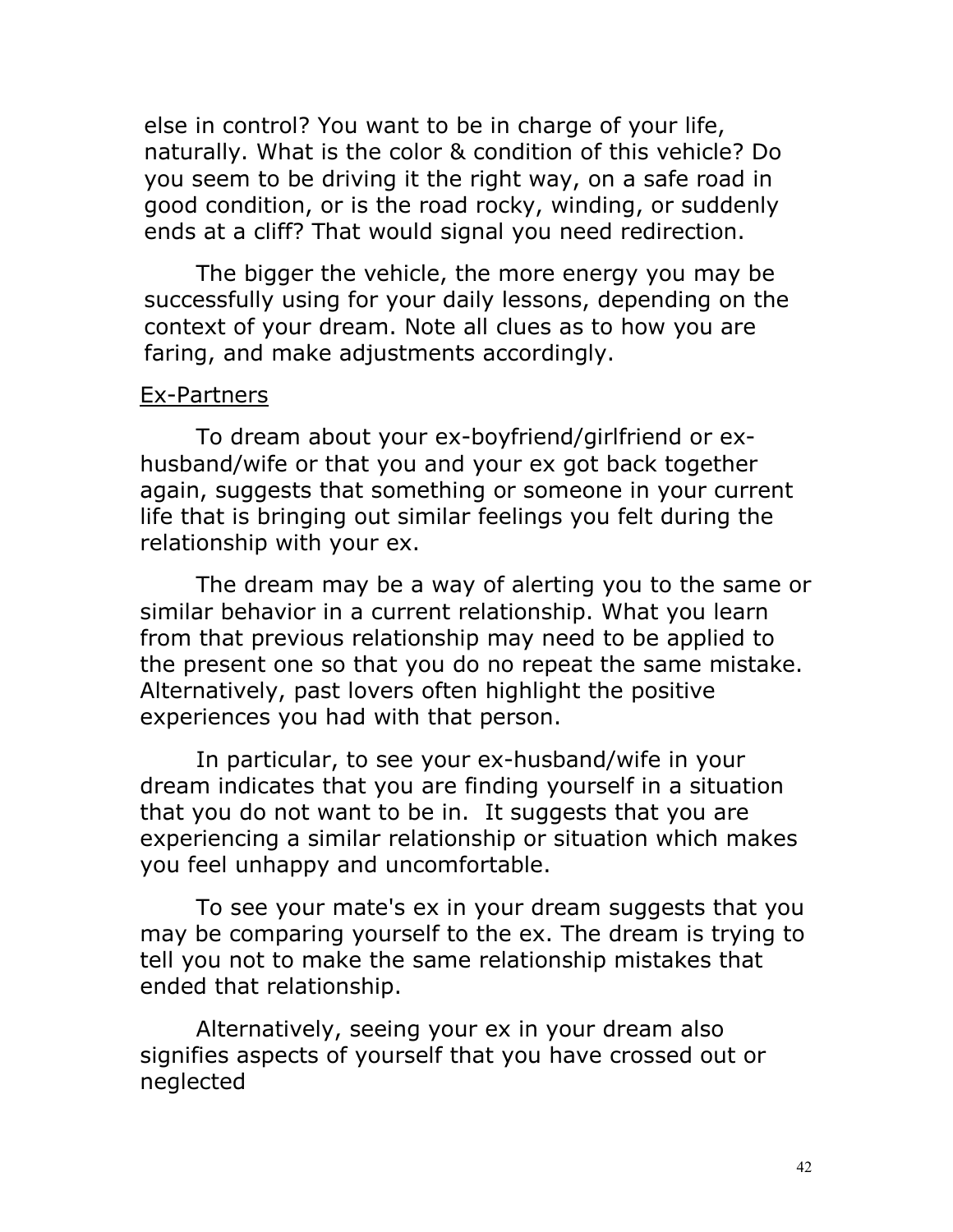To see an old ex-boyfriend or girlfriend from childhood in your dream refers to a freer, less encumbered relationship. The dream serves to bring you back to a time where the responsibilities of adulthood (or marriage) didn't interfere with the spontaneity of romance. You need to recapture the excitement, freedom, and vitality of youth that is lacking in your present relationship.

To dream that your ex-boyfriend or girlfriend is giving you advice about your current relationship suggests that you unconscious is telling you not to repeat the same mistakes that you had made with this ex.

To dream that you are being massaged by your ex suggests that you need to let go of some of that defensiveness that you have been putting forth. You may have been putting up a wall or armor around you. You need to learn to trust people again.

To dream that you ex gives you a stuffed animal suggests that you are seeking for reassuring and nurturing aspects of a relationship. This is not to imply that you want your ex back. Alternatively, the dream could represent some immature relationship which may (or may not) describe the relationship you had with your ex.

To dream that you see your ex dressed in a suit at a hospital suggests that you have come to terms with that relationship and have completed the healing process.

#### Cheating

To dream that you are cheating on your spouse, mate, fiancé, or significant other suggests feelings of self-guilt and self-betrayal. You may have compromised your beliefs or integrity and/or are wasting your energy and time on fruitless endeavors.

Alternatively, it reflects the intensity of your sexual passion and exploring areas of your sexuality. It is actually a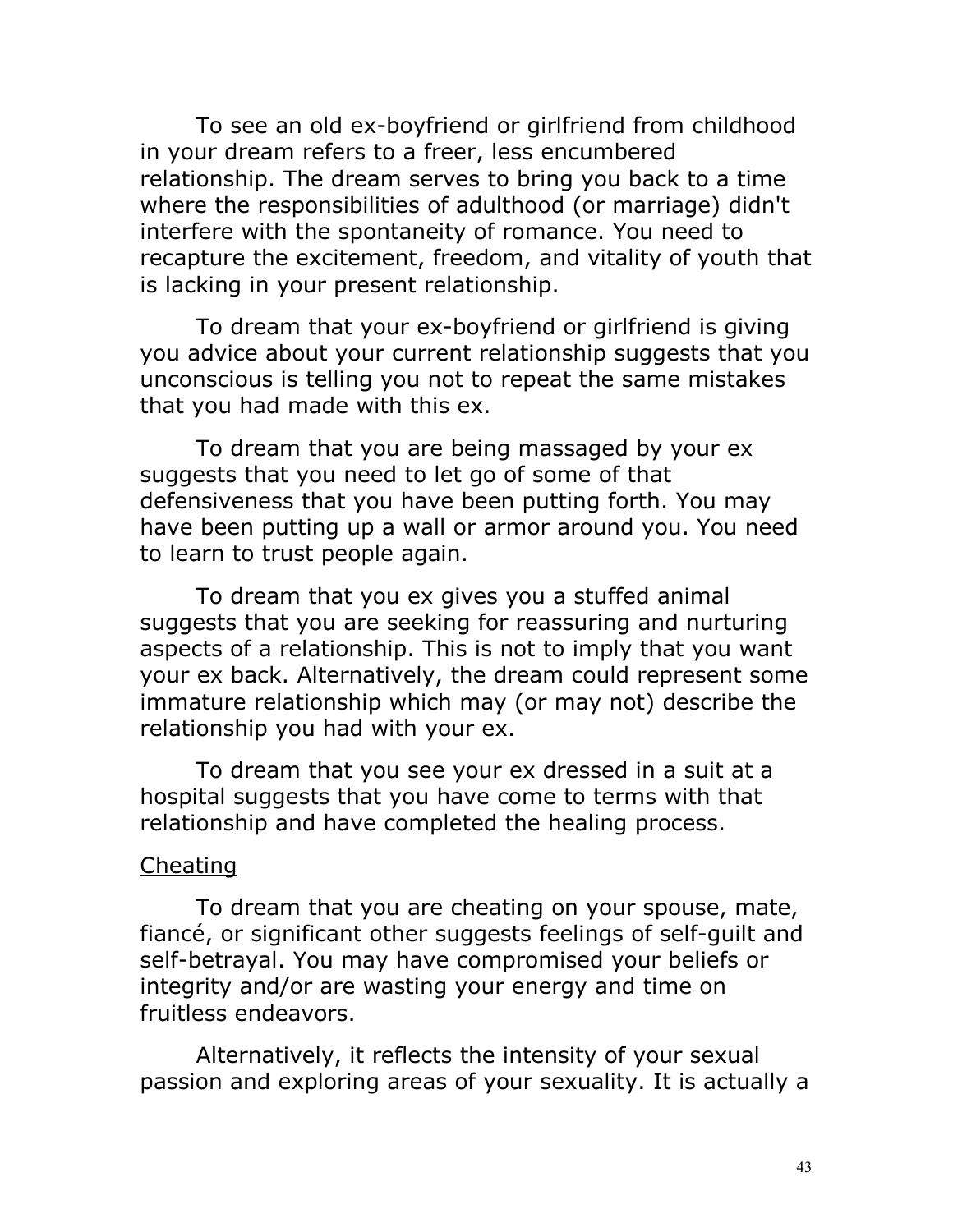reaffirmation of your commitment. Furthermore, it is not uncommon for people approaching a wedding to have dreams about erotic experiences with partners other than their intended spouses. Most likely, such dreams represent the newness of your sexual passion. It may also signify anxieties of changing your identity - that of a spouse.

To dream that your mate, spouse, or significant other is cheating on you indicates your fears of being abandoned. You may feel a lack of attention in the relationship. Alternatively, you may feel that you are not measuring up to the expectations of others. This notion may stem from issues of trust or self-esteem. The dream could also indicate that you are unconsciously picking up hints and cues that your significant other is not being completely truth or is not fully committed in the relationship.

To dream that you are cheating at a game, suggests that you are not being honest with yourself.

#### **School**

This type of dream relates to your current "lesson in life," and if you learn how to interpret it, you'll find out how you are progressing. Think of it as taking a test and getting graded on it!

Our "true selves" are our souls, and not our physical bodies. You are a spirit/soul having a physical dream, not the other way around. Ever feel like your life is like a play, and you are acting out some role that you don't even understand, even surprising yourself with your actions sometimes? Bingo!

When we sleep, that proverbial "Veil of Forgetfulness" that prevents us from "cheating on the test" is lifted, and we are shown what type of progress we are making or not making and given guidance on what to do next.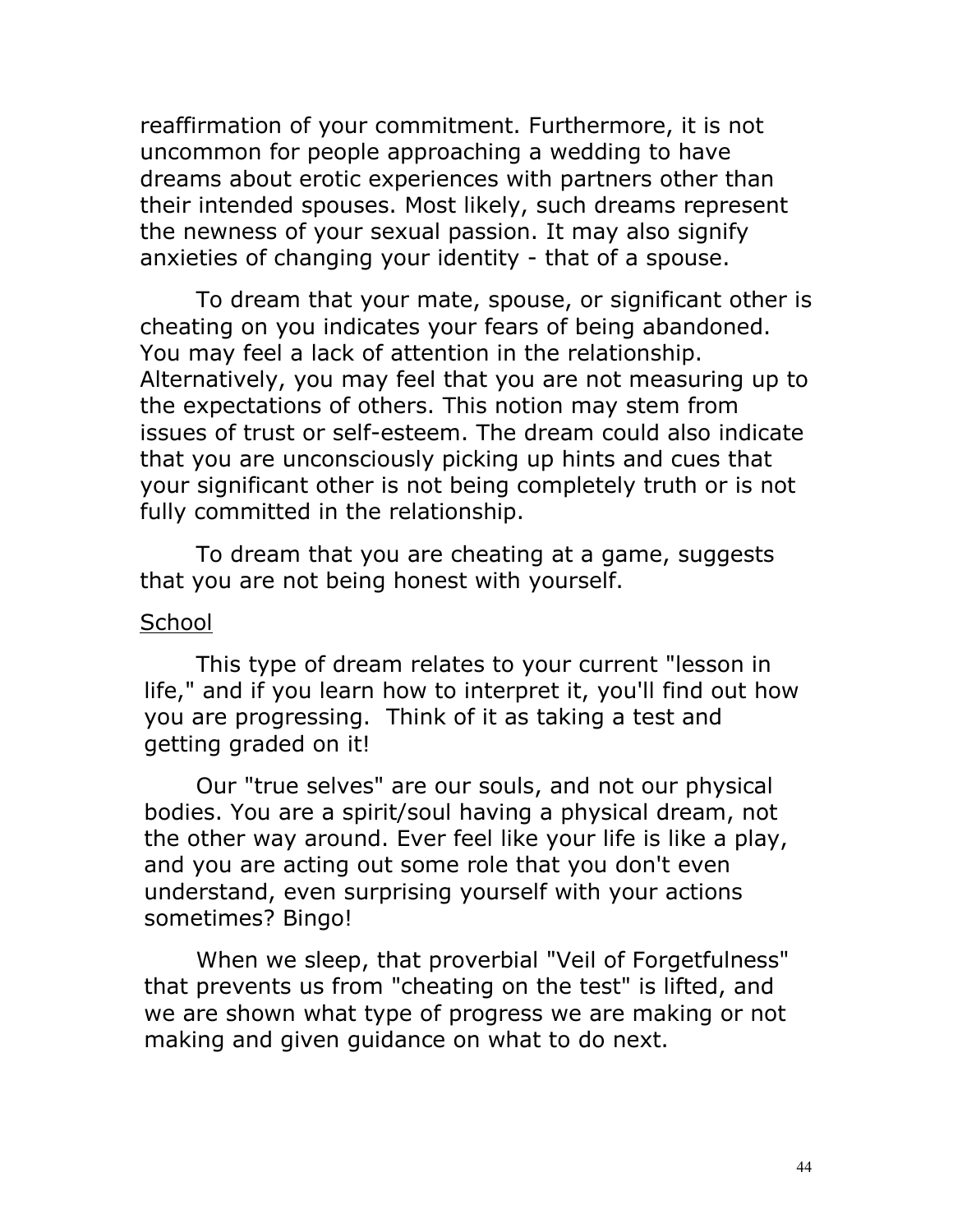We always have free will in our waking physical lives, though, and if we stubbornly refuse to finish our tests, then we have that right--but we are doomed to repeat it until we pass it; and each time we turn away from it, the next time it will be more unpleasant until finally we are forced to acknowledge it's importance for our growth.

The things we consider vitally important in our waking physical lives are not nearly as important as the TRUE reason we are here, which is to overcome our shortcomings so that we may get closer to our Source/God/Higher Power. Don't avoid learning the lesson or you will find yourself repeating the same tasks over and over again never making any progress.

#### A House

Dreams about a house symbolize a larger aspect of your Self, and the aspects of Self which make the whole. Each room is said to symbolize a different aspect of your Self; for example:

An ATTIC symbolizes your Higher Self, and your spiritual development & progress. Look at other symbols in the attic of your dream, and try to evaluate what they mean. Also pay attention to the *feeling* you experience in your dream...is it pensive, enlightening or what, exactly? All these things are clues for you.

A BATHROOM would symbolize the need for cleansing/purging/elimination of something in your life that isn't quite working or that has served its purpose and now it's time to move on.

A KITCHEN would symbolize the need or act of supplying nourishment or food for the body/mind/soul...whatever is currently "cooking" or developing in your life. If the food is plentiful, you have what you need. If the cupboard is bare, time to go shopping for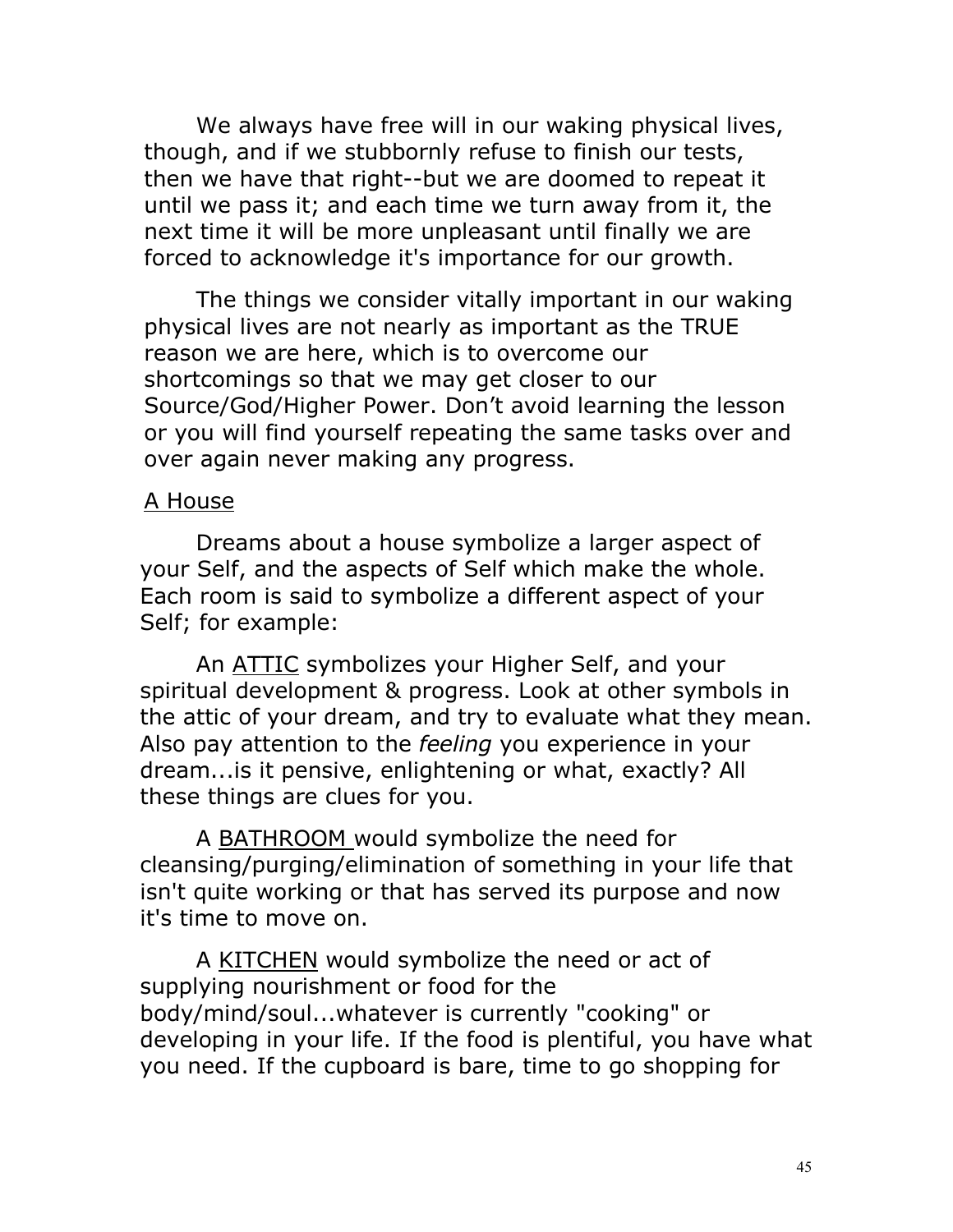new nourishment, and you need to figure out what is needed for that "shopping list."

A DINING ROOM is similar to the kitchen, but has more to do with immediate needs for supplying & utilizing nourishment, and less with the preparation or taking stock of those needs.

THE MAIN ROOM or LIVING ROOM symbolizes your daily interactions with others, and often you will have other people appearing in your dreams in this room. Remember, they represent aspects of yourself, and not themselves. (See PEOPLE, above)

BEDROOMS symbolize the unconscious mind aspect of your self, rest, dreams, sometimes sexuality issues in your life.

THE UPSTAIRS symbolizes your spiritual awareness aspect of self, or the Higher Self that holds all the keys or knowledge to this life's role you are acting out, and always has your higher good looked after, no matter how it might seem otherwise.

THE DOWNSTAIRS/BASEMENT symbolizes your subconscious mind aspect of self, which deals with habits, old coping skills, automation, ego. That's usually the part of ourselves that makes us feel "torn" between knowing we should do one thing, and inexplicably ending up doing the opposite. Old belief patterns & fears have to be corrected, if that is the case. Tackle & overcome it, and you will feel much more peaceful about your life.

THE GROUND FLOOR of a house represents your daily agenda; what's currently going on in your life.

REVISITING OLD HOUSES FROM CHILDHOOD OR EARLIER TIMES: This points to issues that probably are resurfacing in your current life, and need to be looked at, analyzed, and healed so you can move forward and not look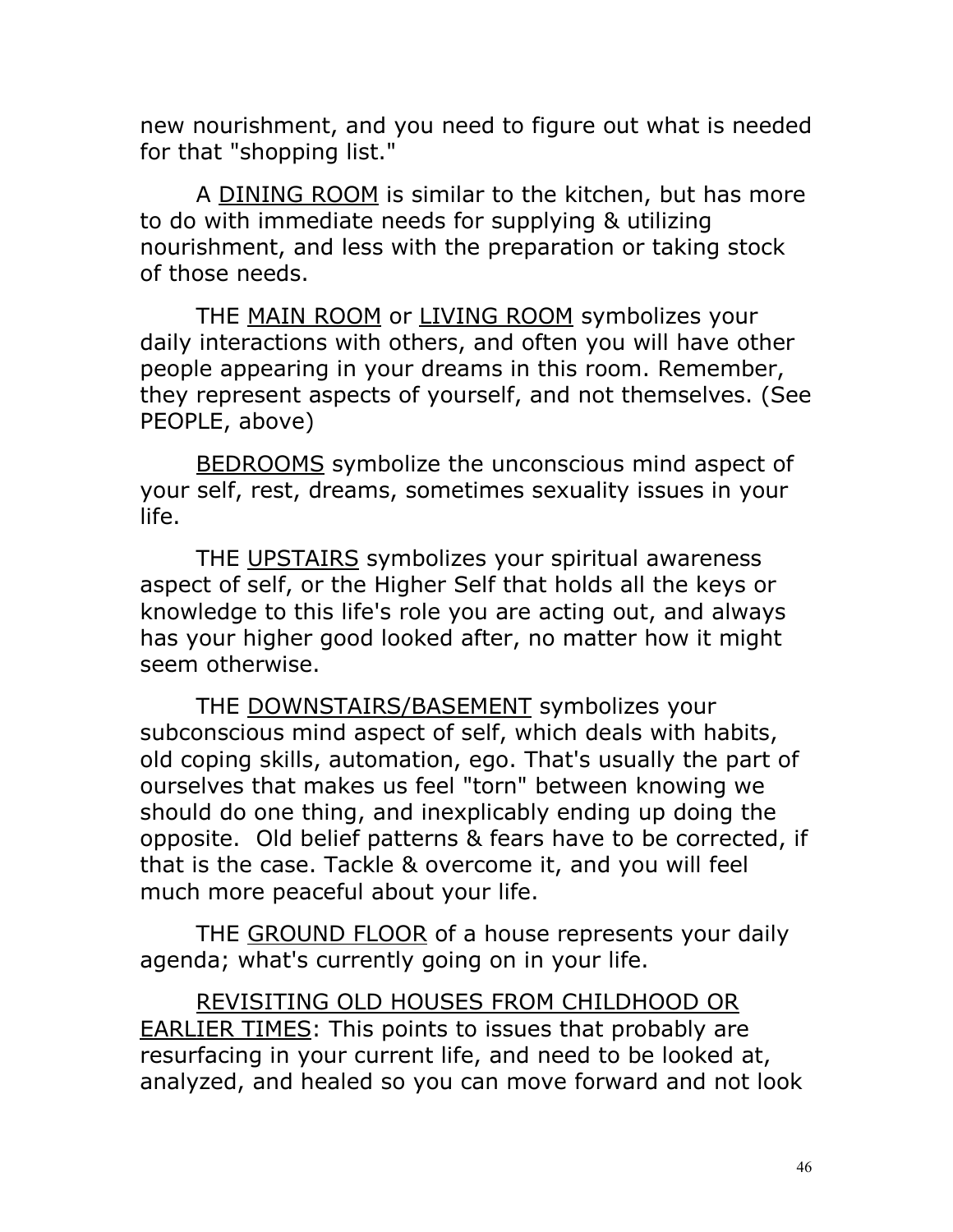back. If you find yourself repeating the same old tired mistakes, or dealing with the same old tired fears, chances are you will have this dream.

A HALLWAY symbolizes that you have reached an area that is necessary to journey through in order to get to the other side, and it may be a narrow path that has to be traversed with care and awareness. If you have that "closed in, claustrophobic feeling" then you need to expand your awareness/open your mind to more possibilities for completing this phase of your journey.

A PORCH symbolizes perhaps a metaphor of being undecided, such as the saying, "I'm still on the porch on that decision." It could be symbolic of being contemplative, or uncommitted or withdrawn. It could be something entirely different such as being on the threshold of a new sense or an extension of self. It depends on the entire context of the dream. Is it the back or front porch? Is it screened-in or open, messy or neat, sparse or furnished? All these details add to the overall symbolism.

#### Colors

Experts believe that almost everyone dreams in color. If a major portion of your dream reflects a consistent color theme, this could have some type of meaning in interpreting that dream. Below are the major colors and what they could mean.

### Black

Black symbolizes the unknown, unconscious, danger, mystery, darkness, death, mourning, hate or malice.

If the feeling in the dream is one of joy, blackness could imply hidden spirituality and divine qualities.

To dream in black and white, suggests that you need to be more objective in formulating your decisions. You may be a little too unyielding in your thought process and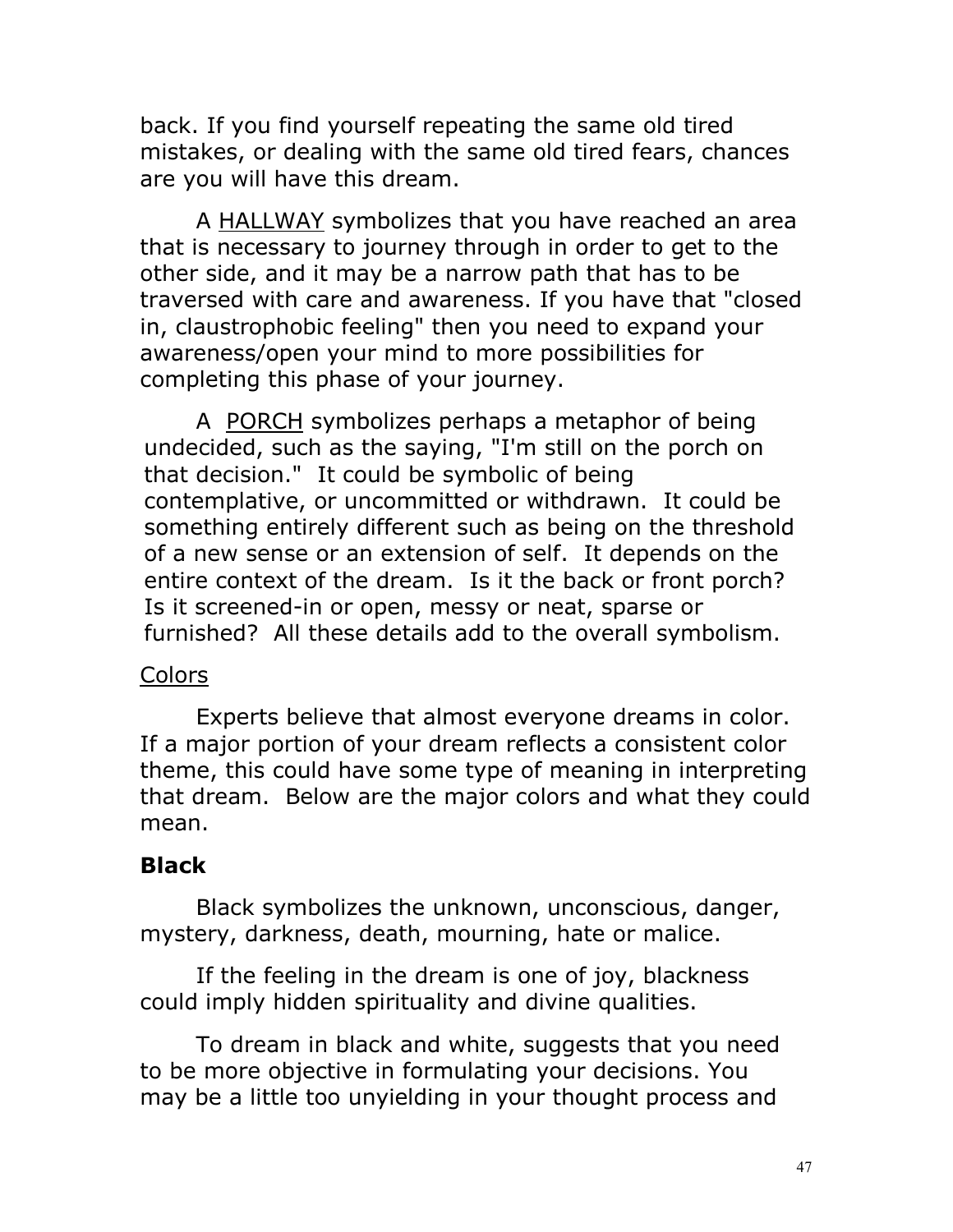thus need to find some sort of balance between two opposing views. Consider the views and opinions of others. Alternatively, black and white dreams are signs of depression or sadness. You may feel that there is not enough excitement in your life

### Blue

Blue represents truth, wisdom, heaven, eternity, devotion, tranquility, loyalty and openness. The presence of this color in your dream, may symbolize your spiritual guide and your optimism of the future. You have clarity of mind.

Depending on the context of your dream, the color blue may also be a metaphor of "being blue" and feeling sad

### Brown

Brown denotes worldliness, practicality, domestic and physical comfort, conservatism, and a materialistic character. Brown also represents the ground and earth

### Gold

The golden color reflects your spiritual rewards, richness, refinement and enhancement of your surroundings.

### Green

Green signifies a positive change, good health, growth, healing, hope, vigor, vitality, peace, and serenity. Green is also symbolic of your strive to gain recognition and establish your independence. Money, wealth and jealousy are often associated with this color.

Dark green indicates materialism, cheating, deceit, and/or difficulties with sharing. You need to balance between your masculine and feminine attributes.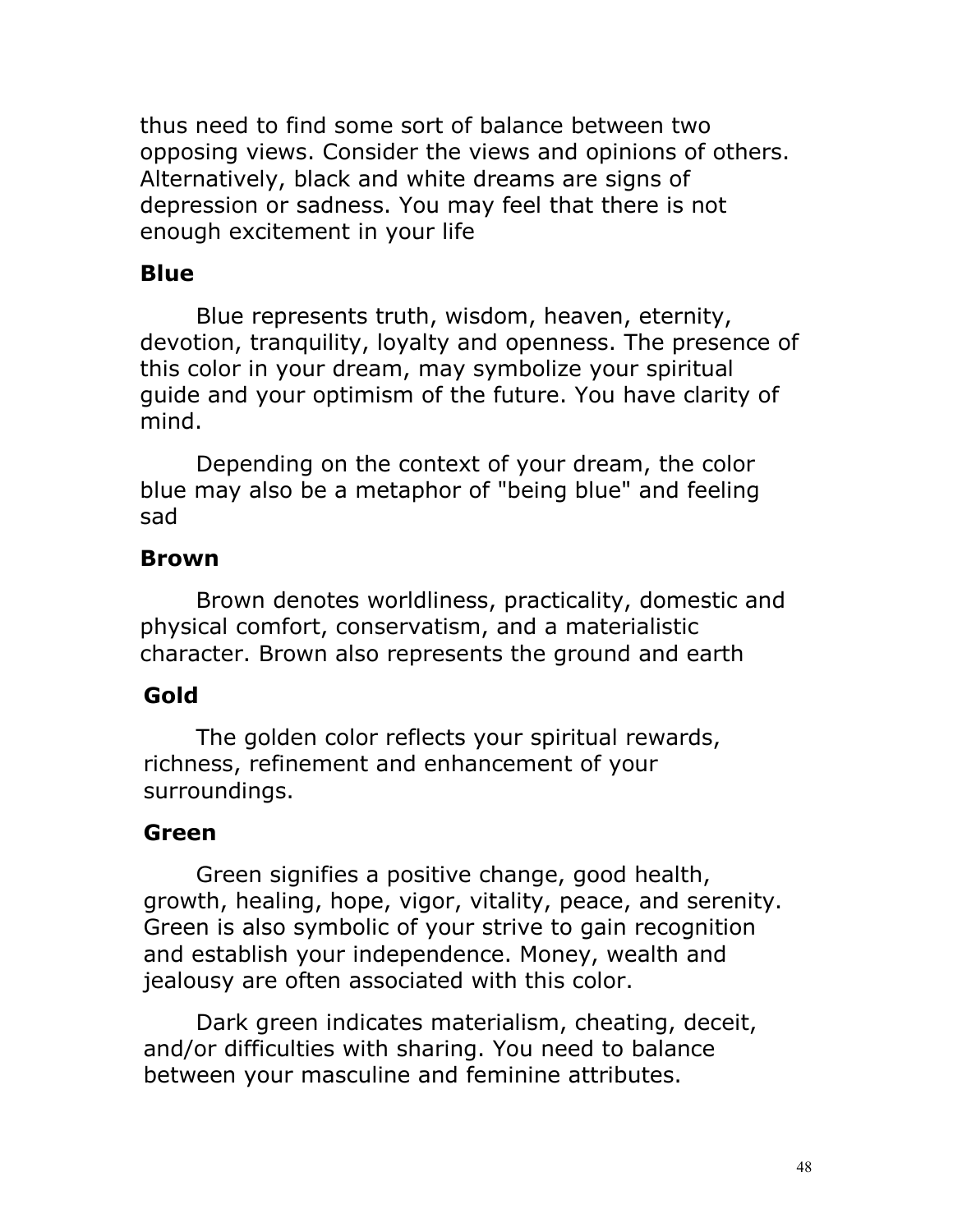### Gray

Gray indicates fear, fright, depression, ill health, ambivalence and confusion. You may feel emotionally distant or detached.

#### Orange

Orange denotes friendliness, courtesy, lively, sociability, and an out-going nature. You may want to expand your horizons and look into new interests.

#### Pink

Pink represents love, joy, sweetness, happiness, affection, kindness. Being in love or healing through love is also implied with this color.

#### Purple

Purple is indicative of devotion, healing abilities, loving, kindness, and compassion. It is also the color of royalty, high rank, and dignity.

#### Red

Red is an indication of raw energy, force, vigor, intense passion, aggression, power, courage and passion. The color red has deep emotional and spiritual connotations.

Red is also the color of danger, shame, sexual impulses and urges. Perhaps you need to stop and think about your actions.

#### **White**

White represents purity, perfection, peace, innocence, dignity, cleanliness, awareness, and new beginnings. You may be experiencing a reawakening or have a fresh outlook on life. However, in Eastern cultures, white is associated with death and mourning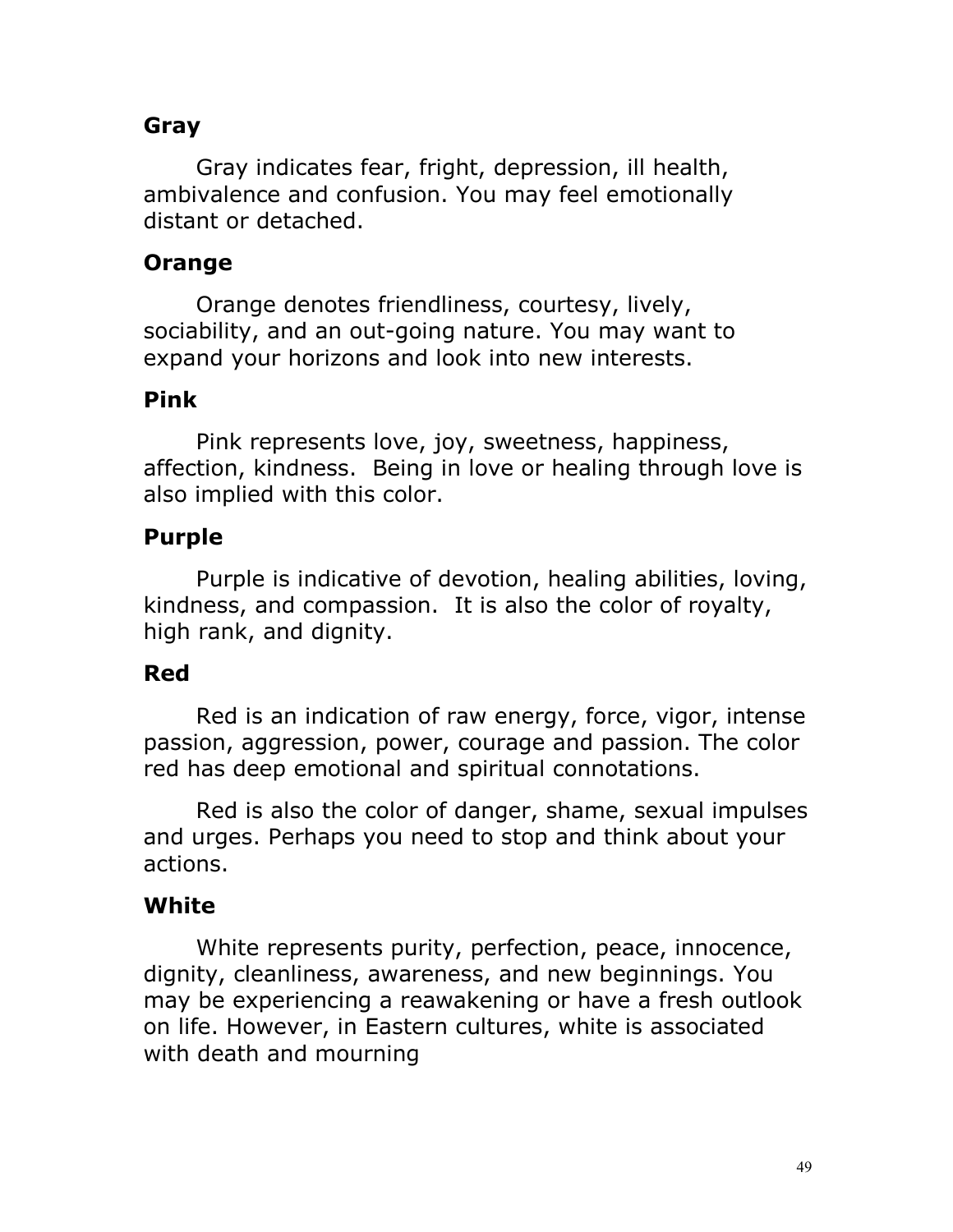#### Yellow

The color yellow has both positive and negative connotations. If the dream is a pleasant one, then the color yellow is symbolic of intellect, energy, agility, happiness, harmony, and wisdom.

On the other hand, if the dream is an unpleasant one, then the color represents cowardice and sickness. You may have a fear or an inability to make a decision or take action. As a result, you are experiencing many setbacks

#### Death

To dream about the death of a loved one, suggests that you are lacking a certain aspect or quality that the loved one embodies. Ask yourself what makes this person special or what do you like about him. It is that very quality that you are lacking in your own relationship or circumstances. Alternatively, it indicates that whatever that person represents has no part in your own life.

To dream that you die in your dream, symbolizes inner changes, transformation, self-discovery and positive development that is happening within you or in your life.

Although such dreams may bring about feelings of fear and anxiety, it is no cause for alarm and is often considered a positive symbol. Dreams of experiencing your own death usually mean that big changes are ahead for you. They mean you are moving onto new beginnings and leaving the past behind.

These changes do not necessarily imply a negative turn of events. Metaphorically, dying can be seen as an end or a termination to your old ways and habits. So, dying does not always mean a physical death, but an ending of something.

On a negative note, to dream that you die may represent involvement in deeply painful relationships or unhealthy, destructive behaviors. You may feeling depressed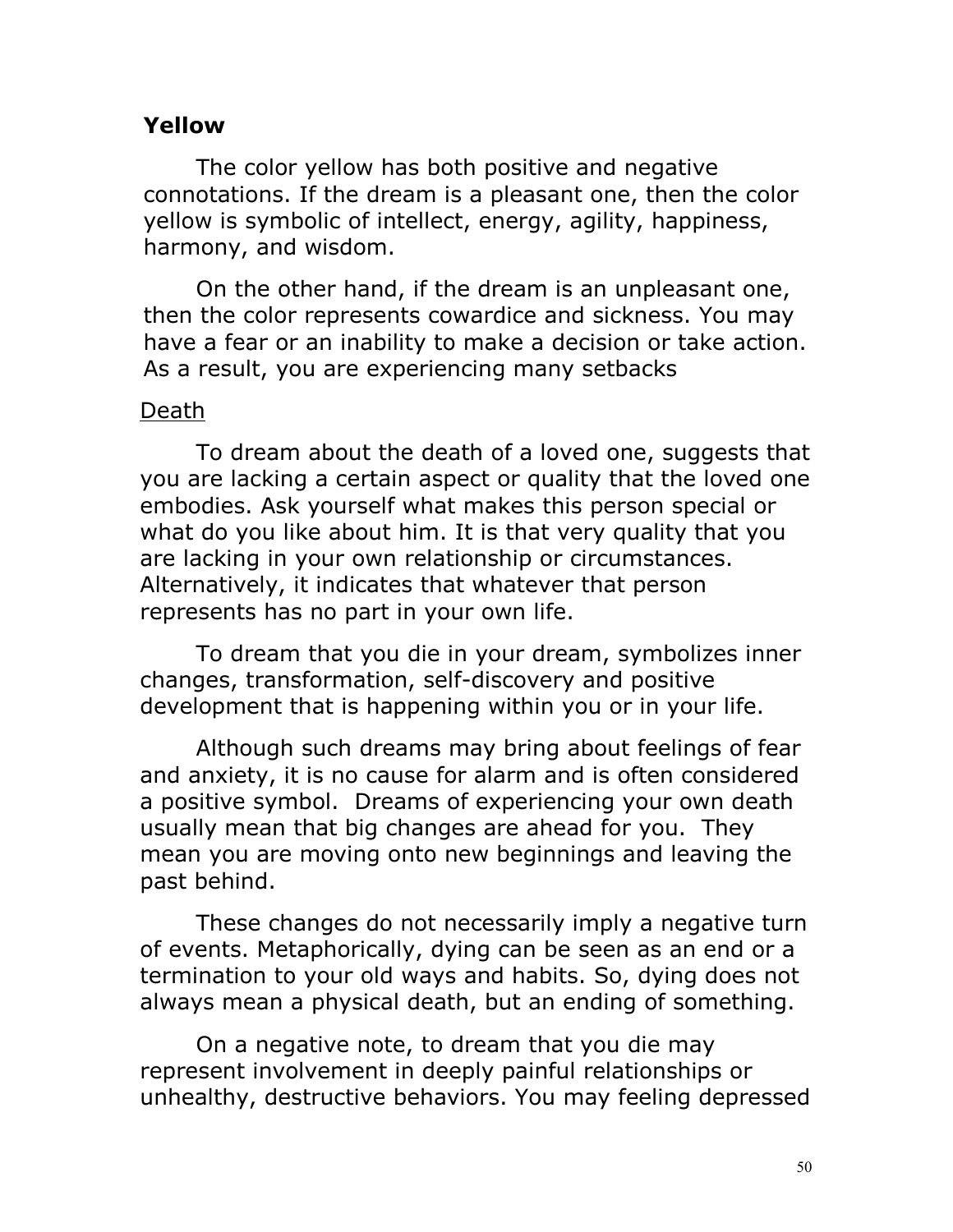or feel strangled by a situation or person in your waking life. Perhaps your mind is preoccupied with someone who is terminally ill or dying. Alternatively, you may be trying to get out of some obligation, responsibility or other situation.

To see someone dying in your dream signifies that your feelings for that person are dead or that a significant change/loss is occurring in your relationship with that person. Alternatively, you may want to repress that aspect of yourself that is represented by the dying person.

#### Love/Lust

To dream of love of being in love suggests intense feelings carried over from a waking relationship. It implies happiness and contentment with what you have and where you are in life. On the other hand, you may not be getting enough love in your daily life. We naturally long for the sense to belong and to be accepted.

To see a couple in love or expressing love to each other, indicates much success ahead for you.

To dream that your friend is in love with you may be one of wish fulfillment. Perhaps you have developed have developed feelings for your best friend and are wondering how he or she feels. You are so preoccupied with these thoughts that it is evitable that it finds its way into your dreaming mind.

On the other hand, the dream may also suggest that you have accepted certain qualities of your best friend and incorporated into your own character.

To dream that you are making love in public or in different places, relates to some overt sexual issue or need. Your dream may be telling you that you need to express yourself more openly. Alternatively, it represents your perceptions about your own sexuality in the context of politic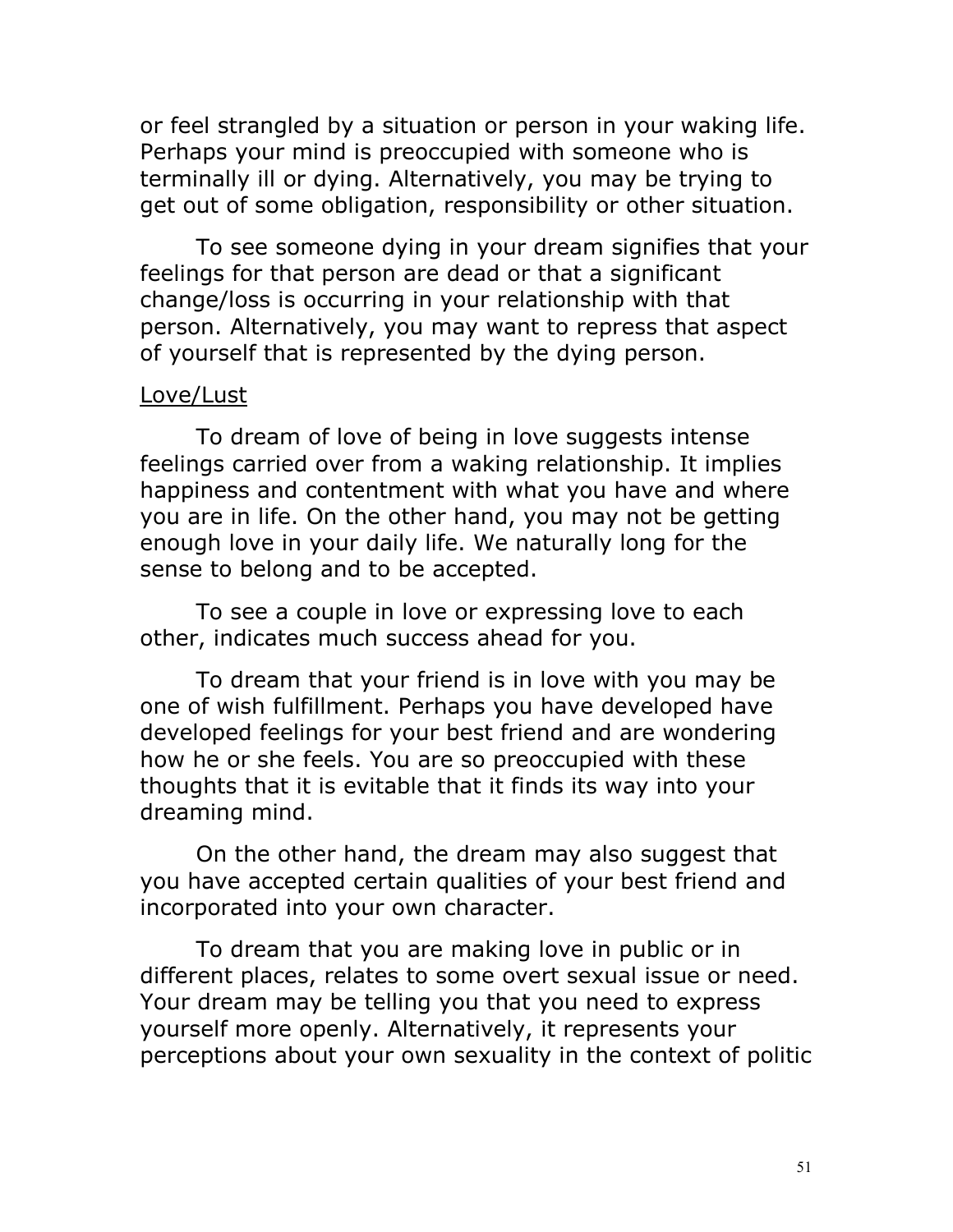and social norms. You may be questioning your feelings about sex, marriage, love, and gender roles.

To dream of lust, suggests that you are lacking or feeling unfulfilled in some aspect of your life. Alternatively, you need to exercise some self-control.

#### Aliens

To dream that you are an alien, symbolizes the undiscovered part of yourself. Your manifestation as an alien may be your way of 'escaping' from reality. Dreams of this nature also symbolize your outlandish ideas and your wild imagination.

To dream that you are being abducted by aliens indicates your fears of your changing surroundings or your fear of losing your home and family. You feel that your space and/or privacy is being invaded.

To see aliens in your dream signifies that you are having difficulties adapting and adjusting to your new surroundings. You are feeling "alienated" and invaded. On a psychological level, seeing aliens may represent an encounter with an unfamiliar or neglected aspect of your own self.

#### Angels

To see angels in your dream signifies an unusual disturbance in your soul. Angels symbolize goodness, purity, and protection and comfort and consolation. Pay careful attention to the message that the angels are trying to convey. These messages serve as a guide toward greater fulfillment and happiness. Angels may appear in your dream as a result of your wicked and mean-hearted activities.

To see an angel holding a scroll in your dream indicates a highly spiritual dream. Your future and goals are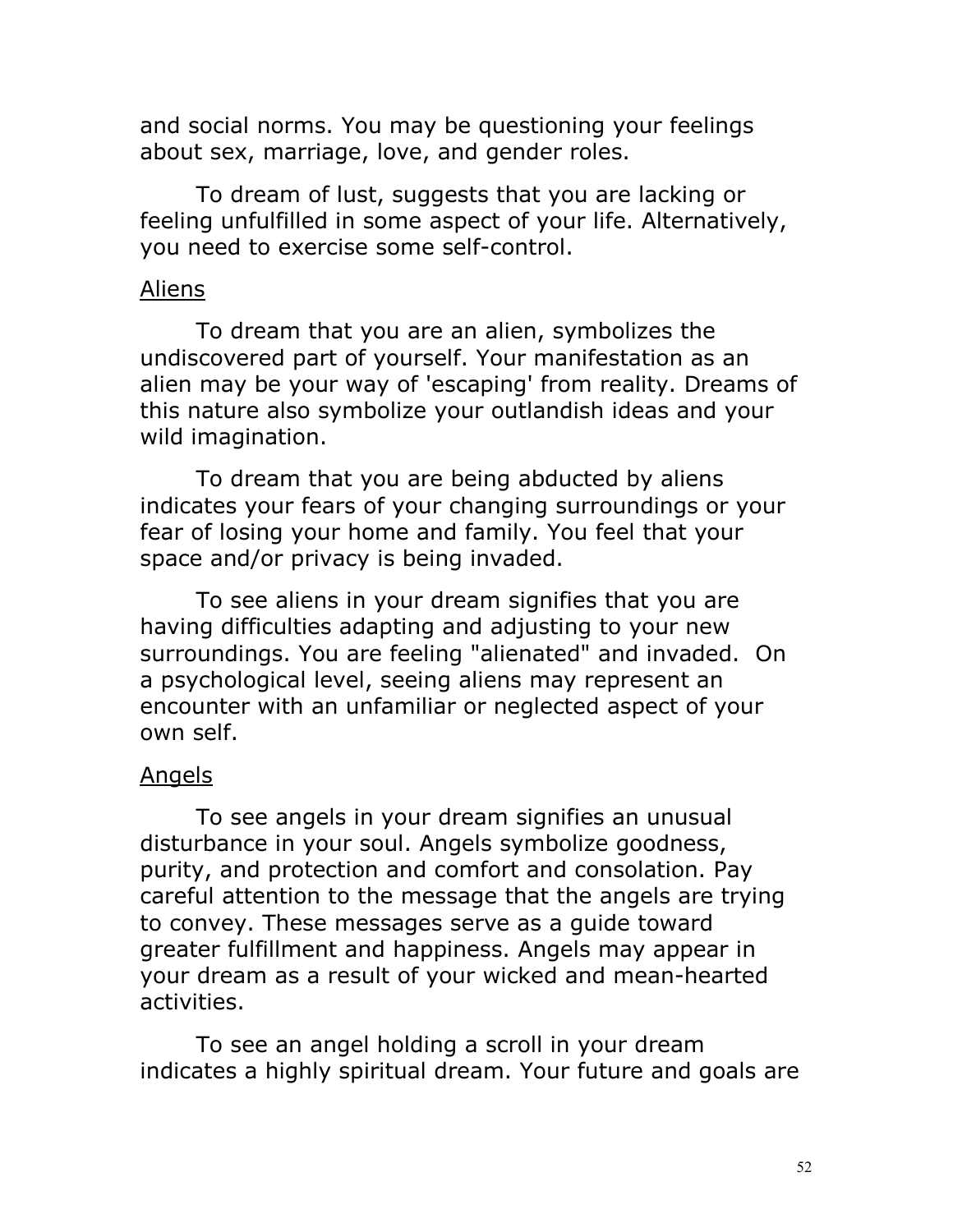clearer to you in dreams of this type. The message on the scroll is particularly significant.

#### Children

To see children in your dream signifies your own childlike qualities or a retreat back to a childlike state. It is an extension of your inner child during a time of innocence, purity, simplicity, and a carefree attitude. You may be longing for the past and the chance to satisfy repressed desires and unfulfilled hopes. Take some time off and cater to the inner child within. Perhaps there is something that you need to see grow and nurtured.

To dream that your own grown children are still very young indicates that you still see them as young and dependent. You want to feel needed and significant.

To dream that you are watching children but they do not know you are there is a metaphor for some hidden knowledge or some latent talent which you have failed to recognize.

To save a child signifies your attempts to save a part of yourself from being destroyed.

#### Dead People

To see the dead in your dream forewarns that you are being influenced by negative people and are hanging around the wrong crowd. You may suffer material loss. This dream may also be a way for you to resolve your feelings with those who have passed on.

To see and talk with your dead father in your dream signifies that you are about to enter into an unlucky transaction or rotten deal. Thoroughly think through your decisions before entering into them.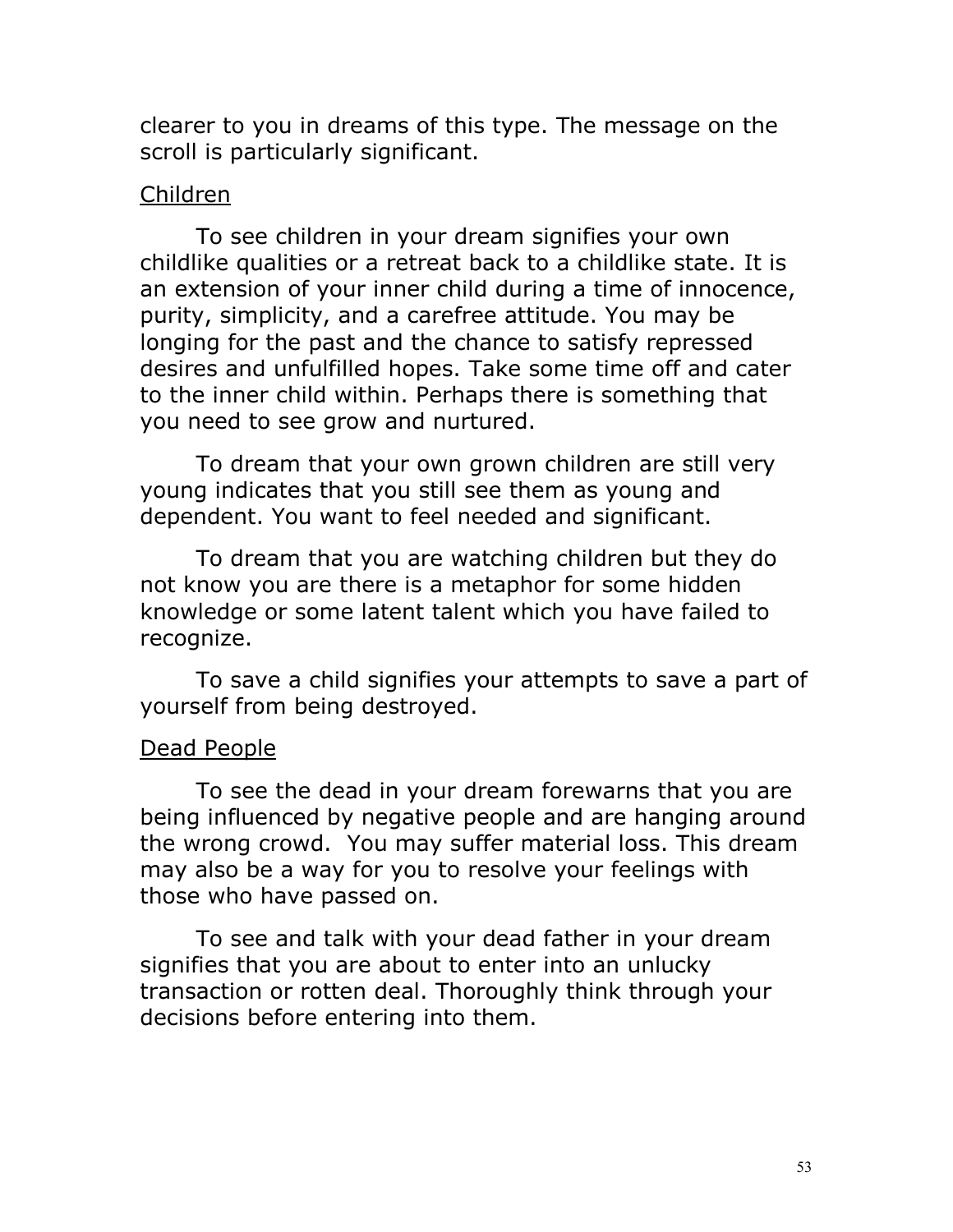To see your dead mother in your dream signifies your wretched and mean-hearted nature towards others around you.

Seeing your dead parents in your dreams may mean your fears of losing them or your way of coping with the loss. You may want that last opportunity to say your final good-byes to them.

To see your dead sibling, relative, or friend in your dream foretells that you will soon be called on for aid and assistance. It may also mean that you miss them and are trying to relive your old experiences you had with them. In trying to keep up with the pace of your daily waking life, you dreams may serve as your only outlet in coping and coming to terms with the loss of a loved one.

Do not fear conversation with the so-called "dead" in dreams. If the communication is one-sided, it denotes telepathy. If both participate, it may be an actual encounter of bodiless consciousness.

#### **Accidents**

To dream that you are in an accident signifies pent up guilt and you are sub-consciously punishing yourself over it.

To dream of a car accident symbolizes your emotional state. You may be harboring deep anxieties and fears. Are you "driving" yourself too hard? This dream may tell you to slow down before you hit disaster. You need to rethink or replan your course of actions and set yourself on a better path.

To dream that a loved one dies in an accident indicates that something in your own Self that is no longer functional and is "dead". It is also symbolic of your own relationship with that person. Perhaps you need to let go of this relationship.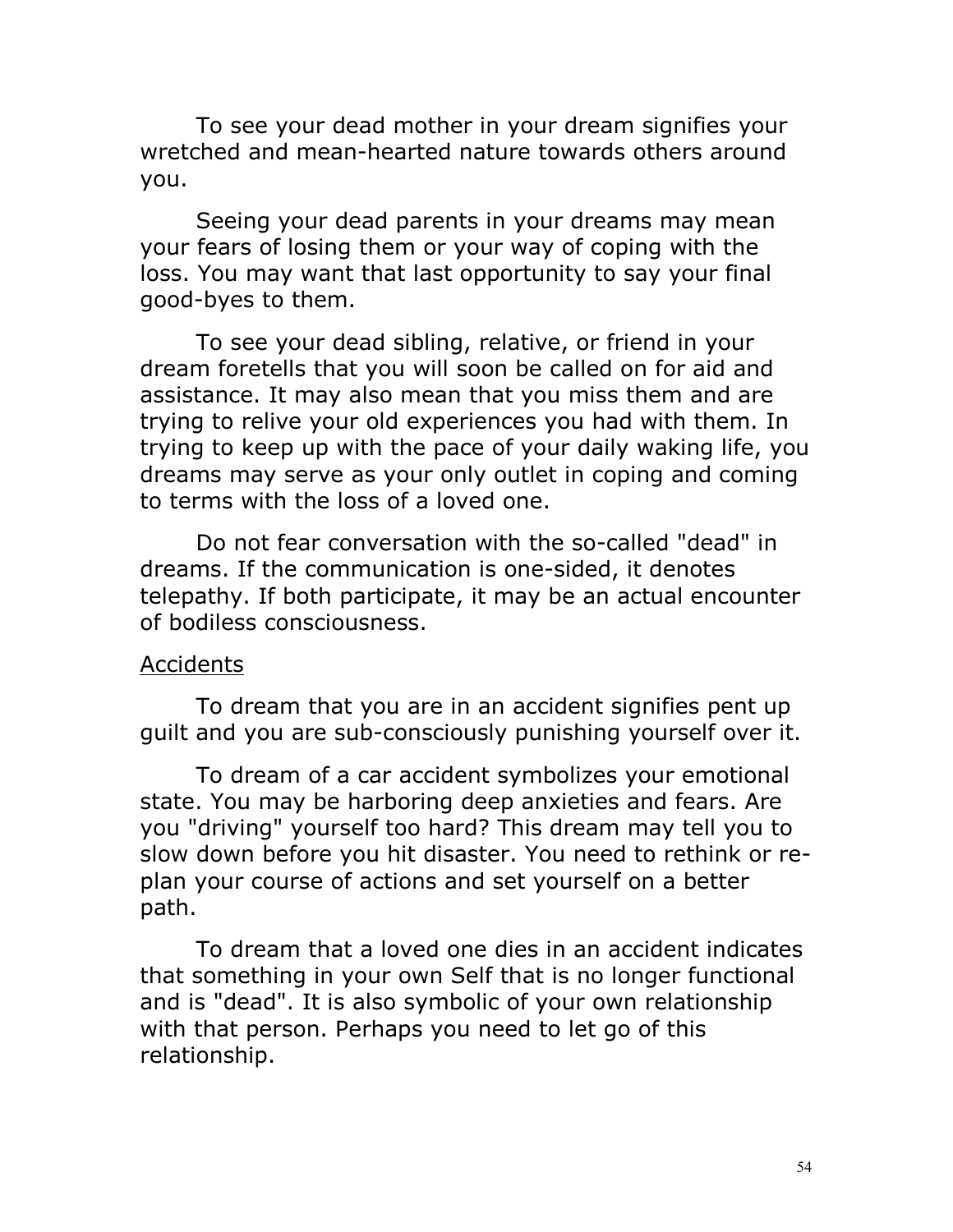Accident dreams may also represent your straightforward fears of being an actual, physical accident. You may be simply nervous about getting behind the wheel. This dream may be a clear warning to cautious of approaching vehicles.

This is only a general partial list  $-$  of course. Every single detail in your dream could have some hidden meaning. There are a lot of places online to find information about the specific details of your dreams and what they might mean.

You need to discover the link between all these images and what they might mean. This process is a bit like those "connect the dots" puzzles that reveal a hidden picture.

Psychologically, you simply need to understand what this net of associations from the dream is telling you specifically, at this precise time of your life, about your current [problems and conflicts.](http://www.guidetopsychology.com/reasons.htm)

Quite often, these associations are purely emotional; that is, you can take a particularly graphic dream image, examine your emotional reactions to it, look back into your past for times when you felt the same emotions, and then ask yourself in what way those situations from the past have any bearing on what is happening in your life now

Repetitive dreams indicate that you are continuing to miss the point about the meaning of the dream. If you don't "wake up" to the unconscious meaning of the dream but instead persist in seeing it through your own wish-fulfillment needs, you will remain stuck in your own self-deception.

Almost everyone has experienced a nightmare at one point or time in their life.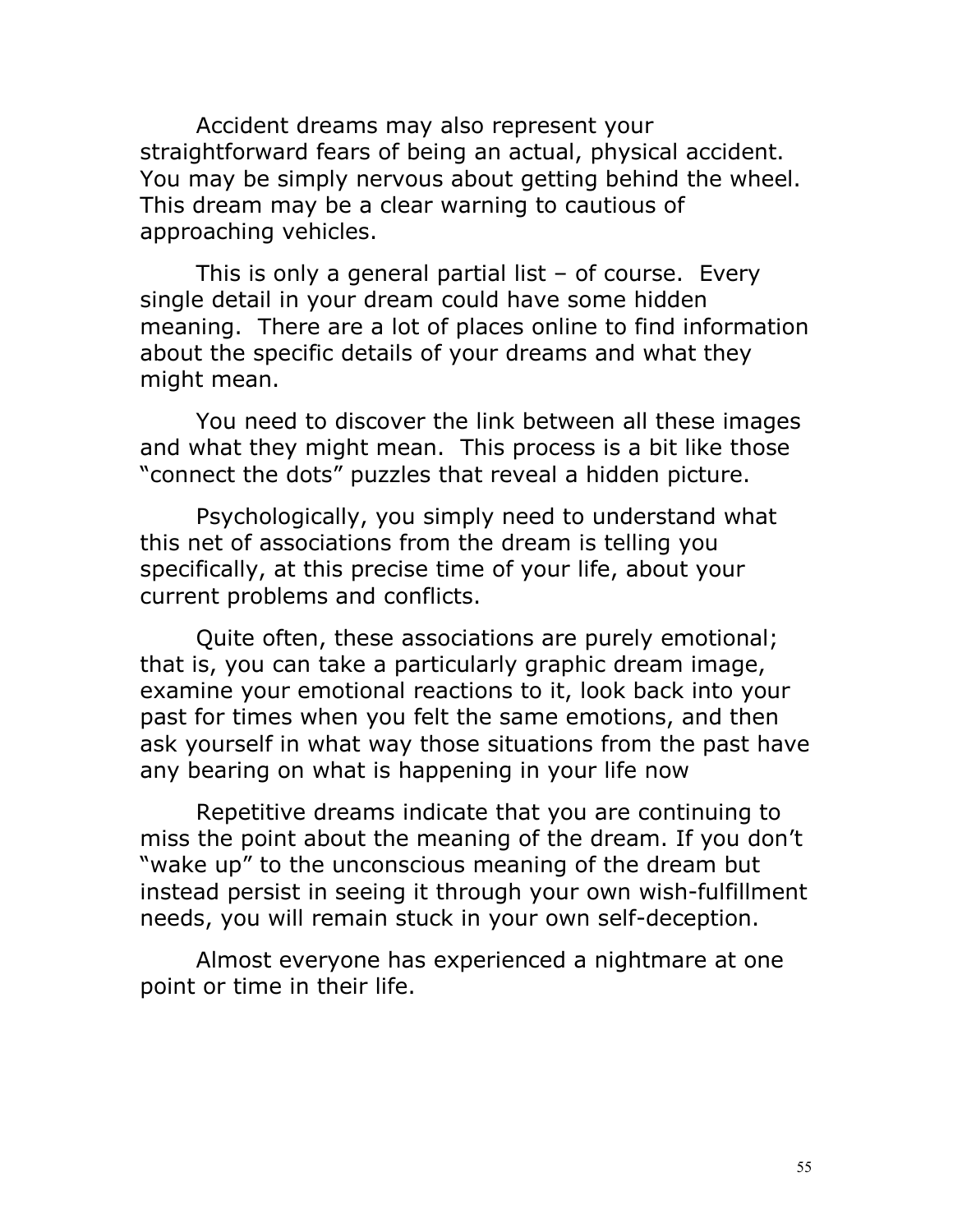# NIGHTMARES

Children, especially, are prone to nightmares. Nightmares are common in children, typically beginning at around age 3 and occurring up to age 7-8.

People with anxiety disorder might also experience what experts term "night terrors". These are actually panic attacks that occur in sleep.

It is especially difficult to remember these types of dreams since they conjure up terrifying images that we would just as soon forget.

In poetic myth, the Nightmare is actually a "small nettlesome mare, not more than thirteen hands high, of the breed familiar with the Elgin marbles: cream-colored, cleanlimbed, with a long head, bluish eye, flowing mane and tail." Her nests, called mares' nests, "when one comes across them in dreams, lodged in rock-clefs or the branches of enormous hollow yews, are built of carefully chosen twigs lined with white horse-hair and the plumage of prophetic birds and littered with the jaw-bones and entrails of poets."

Thus, in a pagan world of myth and blood sacrifice, the Nightmare was a cruel, fearful creature. Our modern word nightmare derives from the Middle English nihtmare (from niht, night, and mare, demon), an evil spirit believed to haunt and suffocate sleeping people. And so, in today's world, when we speak of a nightmare we mean a frightening dream accompanied by a sensation of oppression and helplessness.

The blood-thirsty aspect of the mythic Nightmare, however, can give a good clue about nightmares in general, for in psychodynamic terms nightmares are graphic depictions of raw, primitive emotions such as aggression and rage that have not been incorporated into the conscious psyche. Thus we tend to encounter these "ugly" aspects of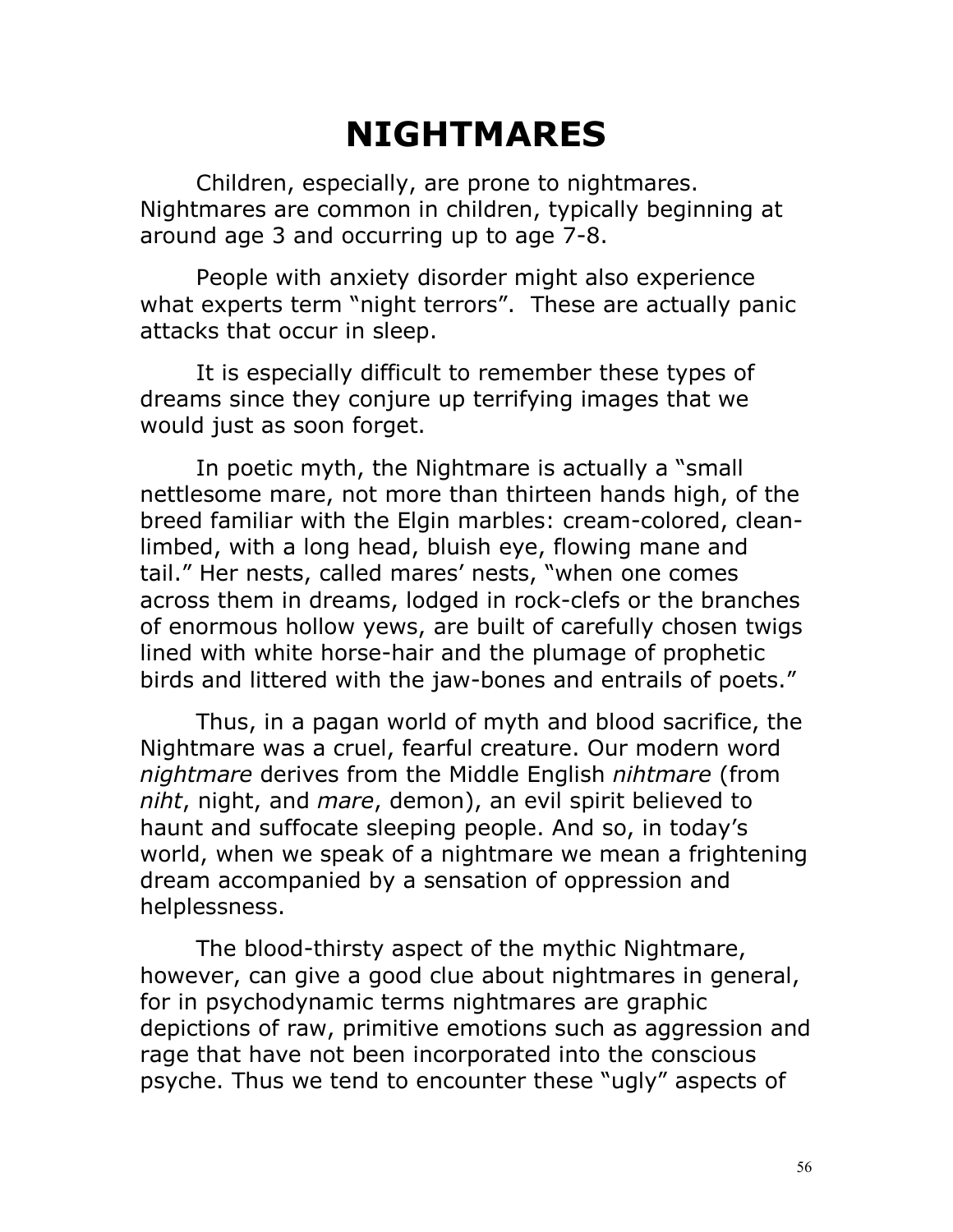our [unconscious](http://www.guidetopsychology.com/ucs.htm) lives as terrifying dream images in whose presence we feel completely helpless.

Nightmares are quite common in childhood because this is a time of our emotional development when we all have to come to terms with, well, raw, primitive emotions such as aggression and rage.

Traumatic nightmares can also occur as one of the many symptoms of [posttraumatic stress disorder](http://www.guidetopsychology.com/ptsd.htm) (PTSD). Repetitive, intrusive nightmares following a trauma often contain symbolic themes that mirror the original trauma and relate to threat to life, threat of abandonment or death, or loss of identity.

Therefore, traumatic nightmares need to be treated differently than other dreams. It's not enough just to "know" intellectually the psychological reasons why you have these nightmares. An event is traumatic because it disrupts your previously secure—and illusory—sense of "self." And so, to heal from a trauma, you must take the initiative to make conscious changes in your life to accommodate the traumatic shattering of your illusions about life and [identity](http://www.guidetopsychology.com/identity.htm).

Some believe that nightmares have a physiological nature as well. Edgar Cayce believed that Nightmares, which bring with them an inability to move or cry out, usually indicate the wrong diet. To end the nightmarish dreams change your diet.

We found a technique online that can help people who suffer from recurrent nightmares. It is not meant to be a cure-all. It is just a suggested treatment to deal with frightening nightmares. The idea is to use this therapy every night until the nightmare has been resolved. It is called Imagery Rehearsal Therapy.

Here are the steps of Imagery Rehearsal Therapy: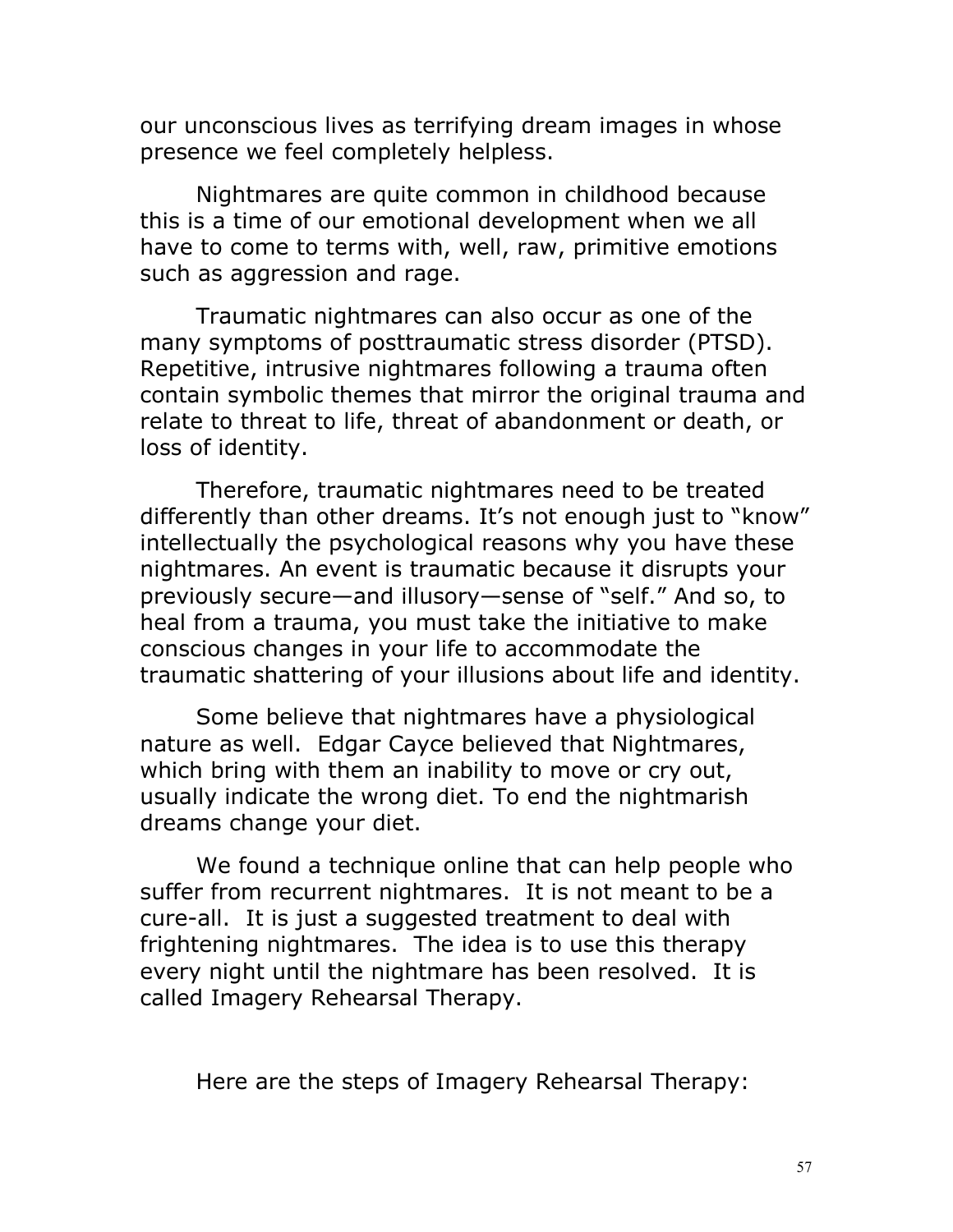- 1. Write out the text of the nightmare. Tell the story, no matter how frightening, in as much detail as you can remember.
- 2. Create a new ending for the nightmare story and write it out. Be careful, however, to make the new ending peaceful. Remember that the nightmare is grounded in emotions such as raw anger that have been provoked by a trauma. The point of a new ending is to "tame" the emotions, not merely vent them in violence and revenge.
- 3. Rehearse the new version of the story in your imagination each night just before going to sleep. Do this as close as possible to your falling asleep without any other activity between the rehearsal and sleep.
- 4. Perform a relaxation exercise. Do this immediately after the rehearsal, as a way to fall asleep peacefully. You may use any technique with which you are familiar. This could be meditation, yoga, or breathing exercises.

The "cousin" of nightmares is disturbing dreams with unpleasant images.

# DISTURBING DREAMS

Disturbing dreams aren't quite nightmares. They may cause you to wonder what exactly your sub-conscious is trying to tell you.

First, the dreams could be unconscious advice. Maybe in some way you are betraying yourself, forgetting something, or not fulfilling a potential. For example, persons on the edge of a midlife career change may have dreams about being in school and searching for a missing classroom, or they may find themselves in a class about to take a final exam while realizing that they completely forgot to attend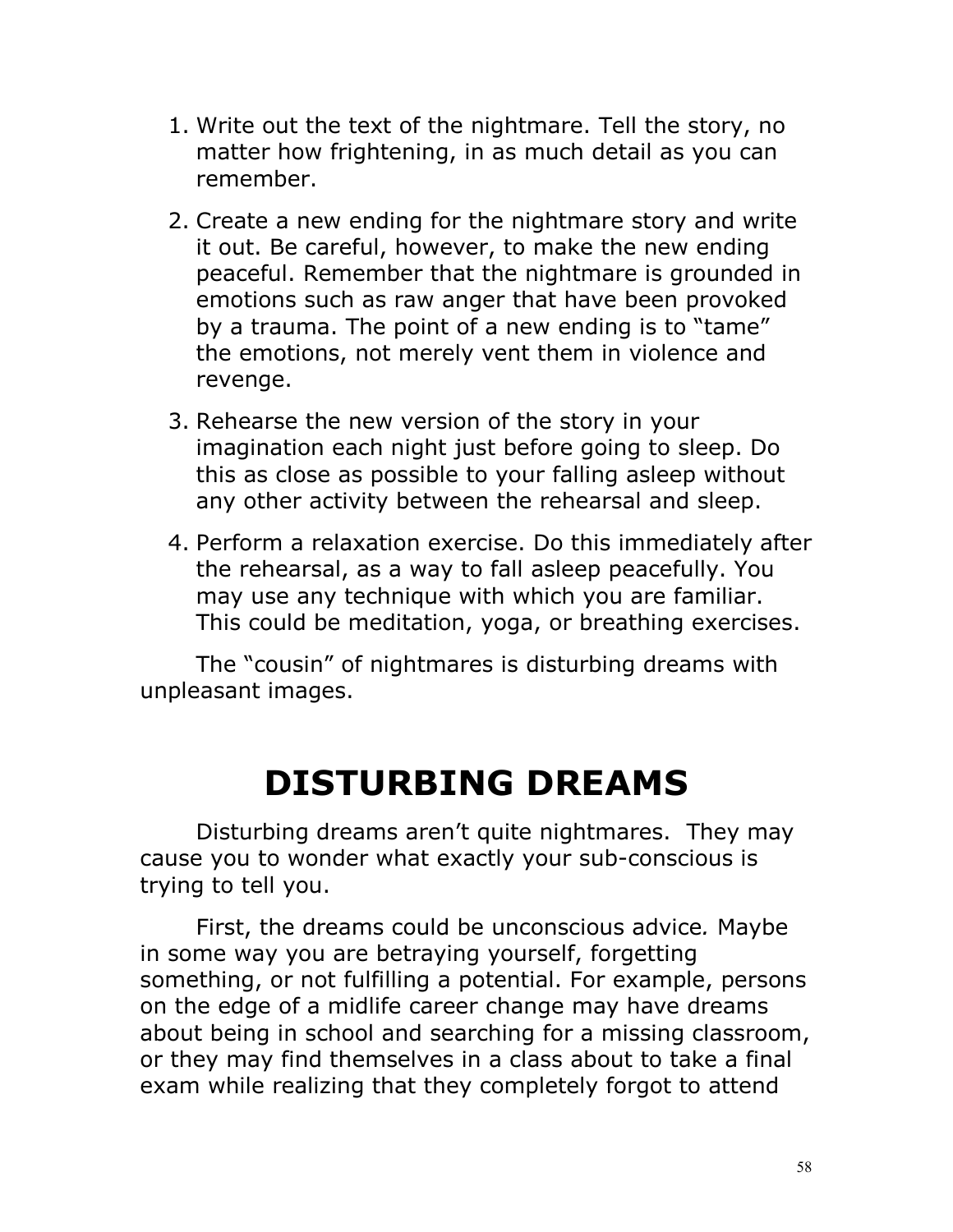the class all year. Thus the feeling of panic in the dream points to the real feeling of panic in their current life about the failure of their present career.

Second, the dreams could be an admonition, based in guilt. Imagine, for example, that you are embezzling the bank for which you work. Then you start having dreams about burglars breaking into your home.

Well, the dreams are simply a depiction of something happening to you that is similar to the hurt or moral injury you are inflicting on someone else. This same dynamic often occurs in children's nightmares: in waking life, children often experience angry feelings toward their parents and yet lack the cognitive capacity to express these feelings openly; so, in unconscious guilt, the [anger](http://www.guidetopsychology.com/anger.htm) becomes turned against themselves as threatening nightmare images.

Third, the dreams could be hints of a repressed trauma. As I say above, nightmares often accompany the emotional pain of a traumatic event experienced in adulthood. But if a trauma in childhood is [repressed](http://www.guidetopsychology.com/repressn.htm), dreams reflecting the emotional intensity of the trauma can persist throughout life—as a [repetition compulsion—](http://www.guidetopsychology.com/death.htm)until the trauma is eventually brought to conscious awareness and healed.

Finally, the dreams could be psychic premonitions. This is a rare phenomenon, but it does happen to some persons.

The best advice we've found about disturbing dreams is to just ignore them. You can try to analyze the images you find, but that is most likely not going to give you the answers you need.

# CONCLUSION

Dream analysis and interpretation isn't the mystical science that it seems to be. It's simply remembering your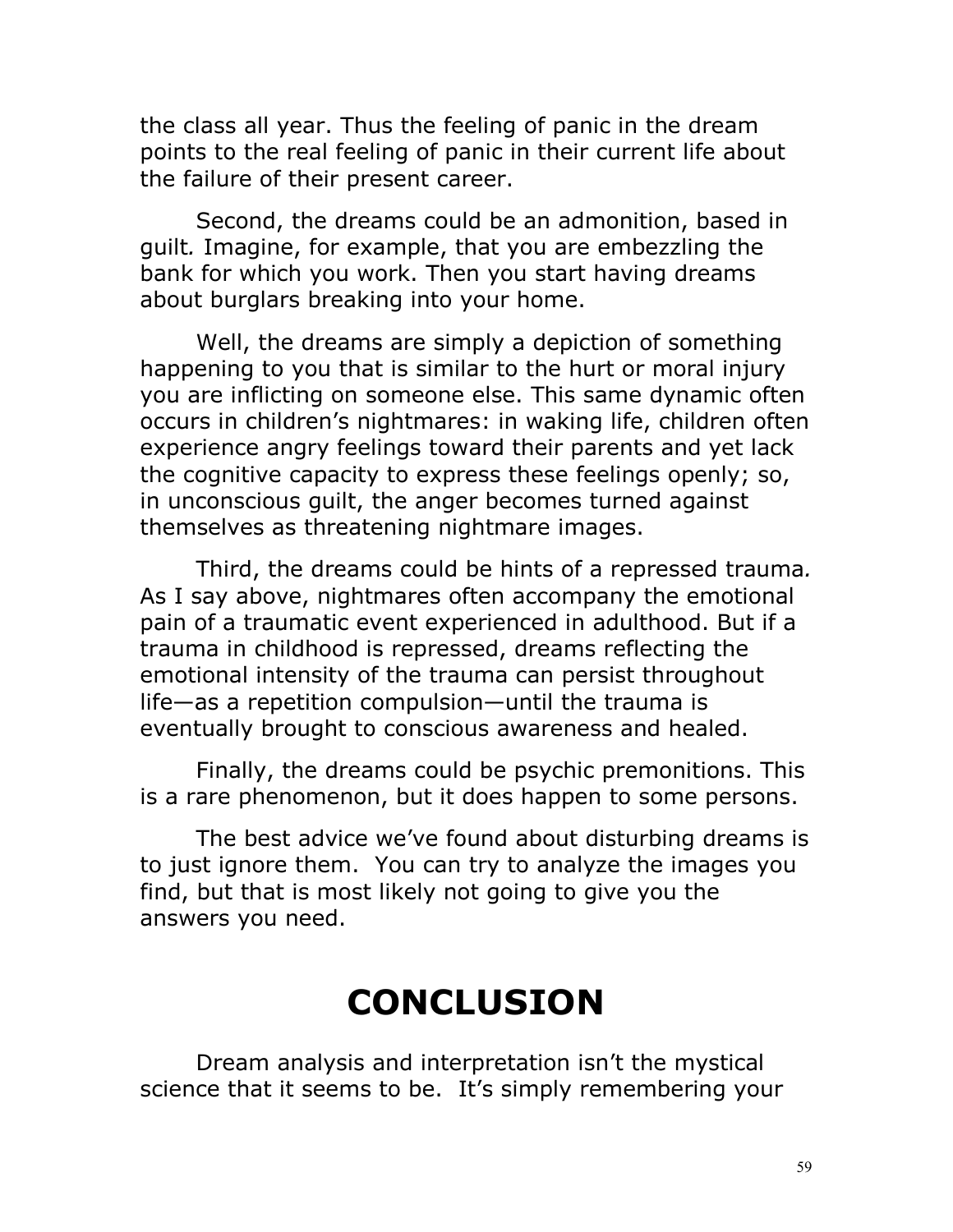dreams and then figuring out what your sub-conscious is trying to tell you about your life and anything that might be happening in your life.

You should keep in mind that dream analysis is simply an interpretation of your dreams, not a definitive answer for all that "ails" you, so to speak.

If you are having some major life problems, we suggest you seek the assistance of a trained professional. You can still, however, pay close attention to your dreams and report them to your therapist for some insight into your troubles.

Your dreams are unique to you. They can represent all that is good in you and all that you need to improve upon. When you better understand your dreams, you can better understand yourself.

Sleep well!